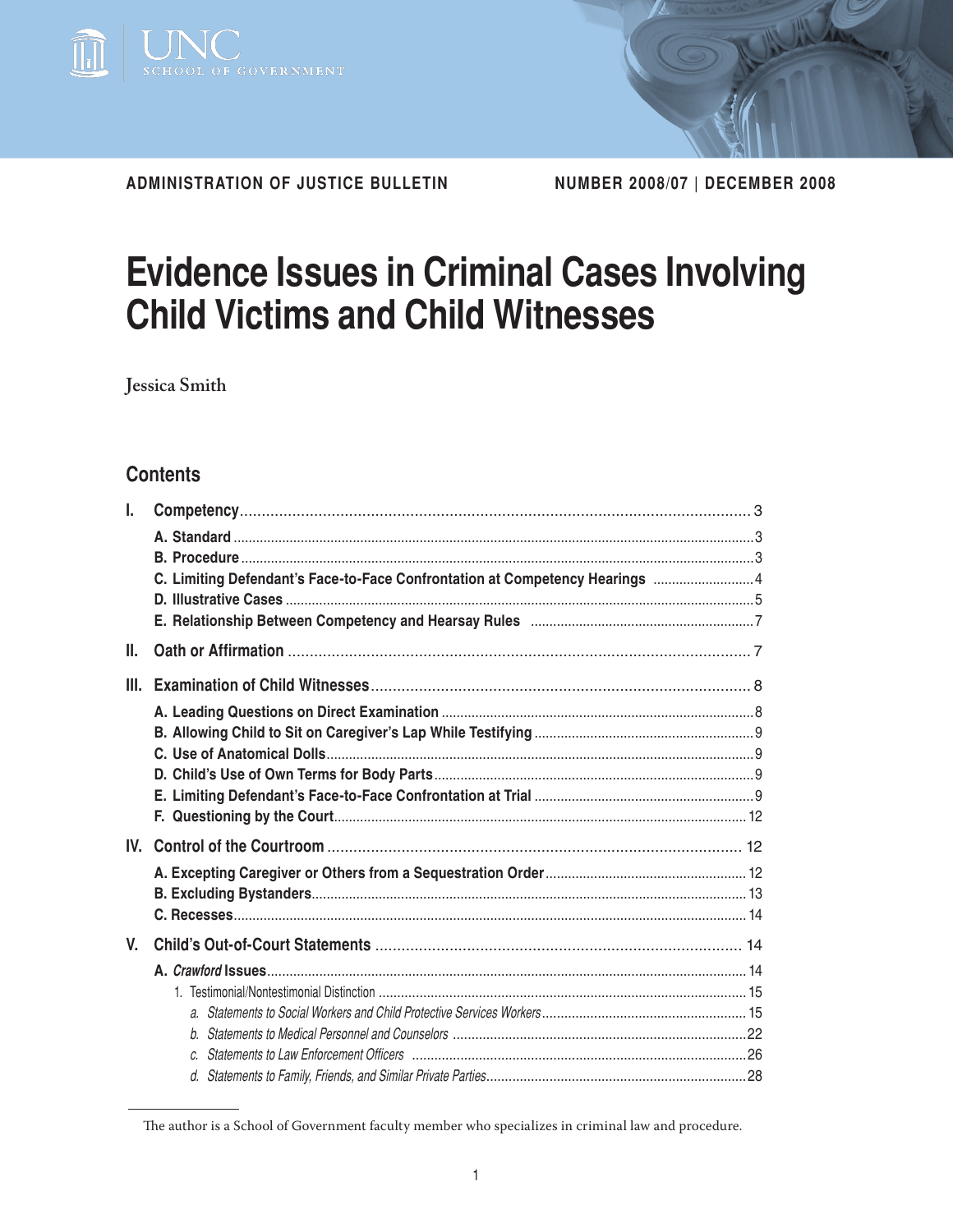This bulletin addresses evidence issues that require special consideration in cases involving child victims or child witnesses.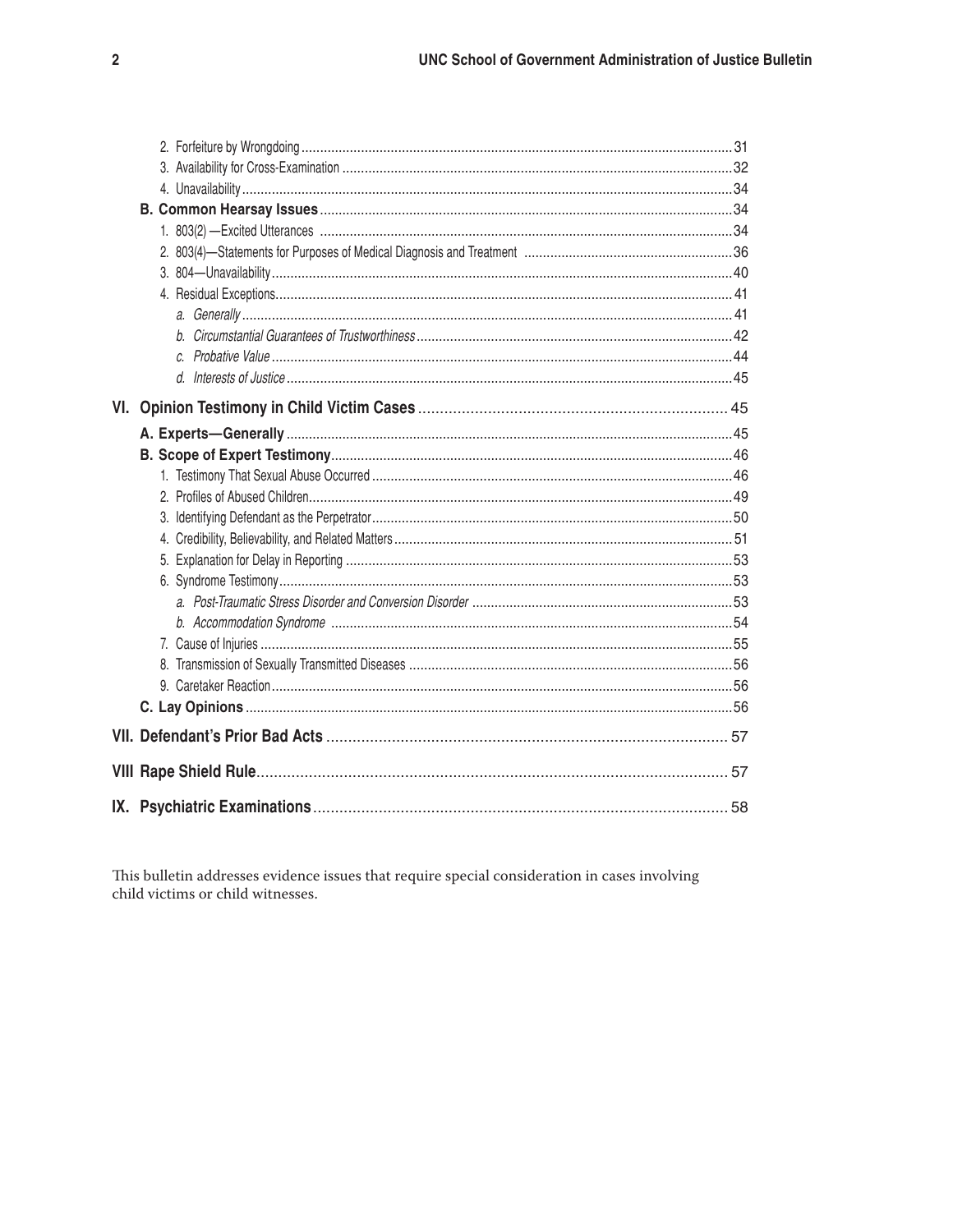# **I. Competency**

## **A. Standard**

The general rule is that every person is competent to be a witness unless the trial court determines that the person is disqualified under the evidence rules.<sup>1</sup> Evidence Rule 601(b) provides that any person—adult or child—is disqualified to testify as a witness when the court determines that he or she is "incapable of expressing himself [or herself] concerning the matter as to be understood, either directly or through interpretation by one who can understand" the witness, or "incapable of understanding the duty of a witness to tell the truth."2 This standard sometimes is stated as requiring that the witness "understands the obligations of an oath or affirmation and has sufficient intelligence to give evidence."3 "There is no fixed age limit below which a witness is incompetent to testify."4

The competency determination: (1) does the witness understand the obligations of an oath or affirmation; and (2) does the witness have sufficient intelligence to give evidence.

#### **B. Procedure**

Competency is a preliminary question that is determined by the court.<sup>5</sup> The trial court should make a competency determination if the issue "is raised by a party or by the circumstances."6 The trial court's ruling will be reviewed for abuse of discretion.7 When making a competency determination, the court "is not bound by the rules of evidence except those with respect to privileges."<sup>8</sup>

The trial judge may not accept a stipulation as to competency.9 Rather, the trial judge should personally examine or observe the child.10 "[W]hen the interests of justice require," the competency determination must be conducted outside of the jury's presence.<sup>11</sup> Often the trial court will conduct a voir dire on competency before the witness testifies. In addition to questioning the potential witness during the voir dire, when the witness is a child, the trial court may hear testimony from

10. *Id.* at 174.

<sup>1.</sup> State v. DeLeonardo, 315 N.C. 762, 766 (1986) (citing N.C.R. Evid. 601(a)).

<sup>2.</sup> N.C.R. Evid. 601(b).

<sup>3. 1</sup> Kenneth S. Broun, Brandis & Broun on North Carolina Evidence § 132 (6th ed. 2004); *see also* State v. Higginbottom, 312 N.C. 760, 765 (1985).

<sup>4.</sup> State v. Sills, 311 N.C. 370, 377 (1984); *see also* State v. Reeves, 337 N.C. 700, 726 (1994); State v. Eason, 328 N.C. 409, 426 (1991); *Higginbottom*, 312 N.C. at 765.

<sup>5.</sup> N.C.R. Evid. 104(a); *Eason,* 328 N.C. at 427.

<sup>6.</sup> *Eason,* 328 N.C. at 427.

<sup>7.</sup> *Id.* at 427; *Higginbottom*, 312 N.C. at 766; *Sills*, 311 N.C. at 377.

<sup>8.</sup> N.C.R. Evid. 104(a).

<sup>9.</sup> State v. Fearing, 315 N.C. 167, 172-74 (1985) (the trial judge erred in issuing an order declaring the child incompetent to testify at trial based on the stipulation of the parties and without personally examining or observing the child on voir dire).

<sup>11.</sup> N.C.R. Evid. 104(c); *see also* State v. Baker, 320 N.C. 104, 110-12 (1987) (trial court did not err in conducting a competency voir dire of the child victim in the jury's presence, especially when the defendant did not request that the hearing be held out of the jury's presence).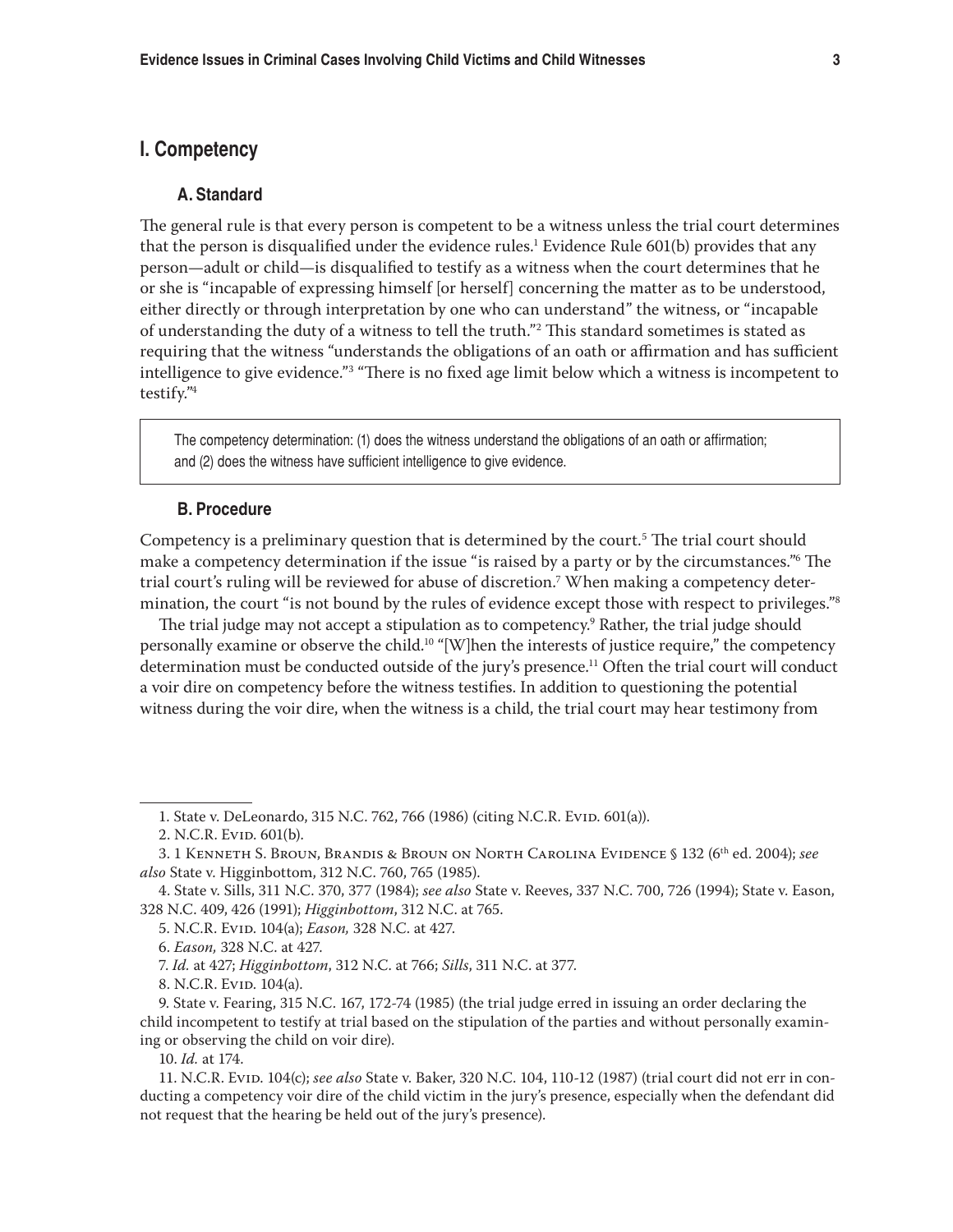parents, teachers, and others.<sup>12</sup> However, such additional testimony is not required.<sup>13</sup> There is no set procedure for determining competency. Cases have held that the determination may be based on the judge's observation of the witness while testifying.14 However, it has been suggested that the better practice is to determine competency before the witness testifies so as to avoid the possibility of a mistrial required by the admission of testimony from a witness later found to be incompetent.15 Regardless of which method is used, the inquiry must be sufficient to allow the trial court to determine whether the witness meets the standard for competency.<sup>16</sup> The trial court is not required to make formal findings as to competency.<sup>17</sup>

A voir dire on competency of a child witness might include the following questions:

- • What is your name?
- How old are you?
- When is your birthday?
- Do you have any brothers or sisters?
- What are their names?
- Do you go to school?
- What school do you go to?
- What grade are you in?
- Who is your teacher?
- Where do you live?
- Do you know the difference between right and wrong?
- Do you know what a lie is?
- Is it right or wrong to tell a lie?
- What happens if you tell a lie?
- Do you know what a promise is?
- What happens if you break a promise?
- • Do you know what it means to tell the truth?
- Do you promise to tell the truth today about what happened between you and [defendant's name]?<sup>18</sup>

#### **C. Limiting Defendant's Face-to-Face Confrontation at Competency Hearings**

The United States Supreme Court has held that a defendant's confrontation clause rights were not violated when he was excluded from a voir dire hearing regarding child victims' competency

<sup>12.</sup> *Cf.* State v. Roberts, 18 N.C. App. 388, 391 (1973) ("There are, no doubt, situations in which the testimony of parents, teachers, and others might prove helpful to the trial judge in making his determination").

<sup>13.</sup> *Roberts*, 18 N.C. App. at 391-92 (the trial court did not abuse its discretion in declining to hear from parents, teachers, and others during voir dire).

<sup>14.</sup> State v. Spaugh, 321 N.C. 550, 554 (1988); State v. Huntley, 104 N.C. App. 732 (1991) (following *Spaugh*); State v. Gilbert, 96 N.C. App. 363, 364-65 (1989) (same).

<sup>15.</sup> State v. Reynolds, 93 N.C. App. 552, 556-57 (1989).

<sup>16.</sup> State v. Pugh, 138 N.C. App. 60, 66 (2000) (juvenile court's questioning of a child witness was insufficient to allow the court to determine whether the child was incapable of expressing herself concerning the matter or incapable of understanding the duty to tell the truth).

<sup>17.</sup> State v. Rael, 321 N.C. 528, 533 (1988).

<sup>18.</sup> Sample voir dire adapted from Robert L. Farb, North Carolina Prosecutors' Trial Manual 456–57 (UNC–CH School of Government, 4th ed. Jan. 2007).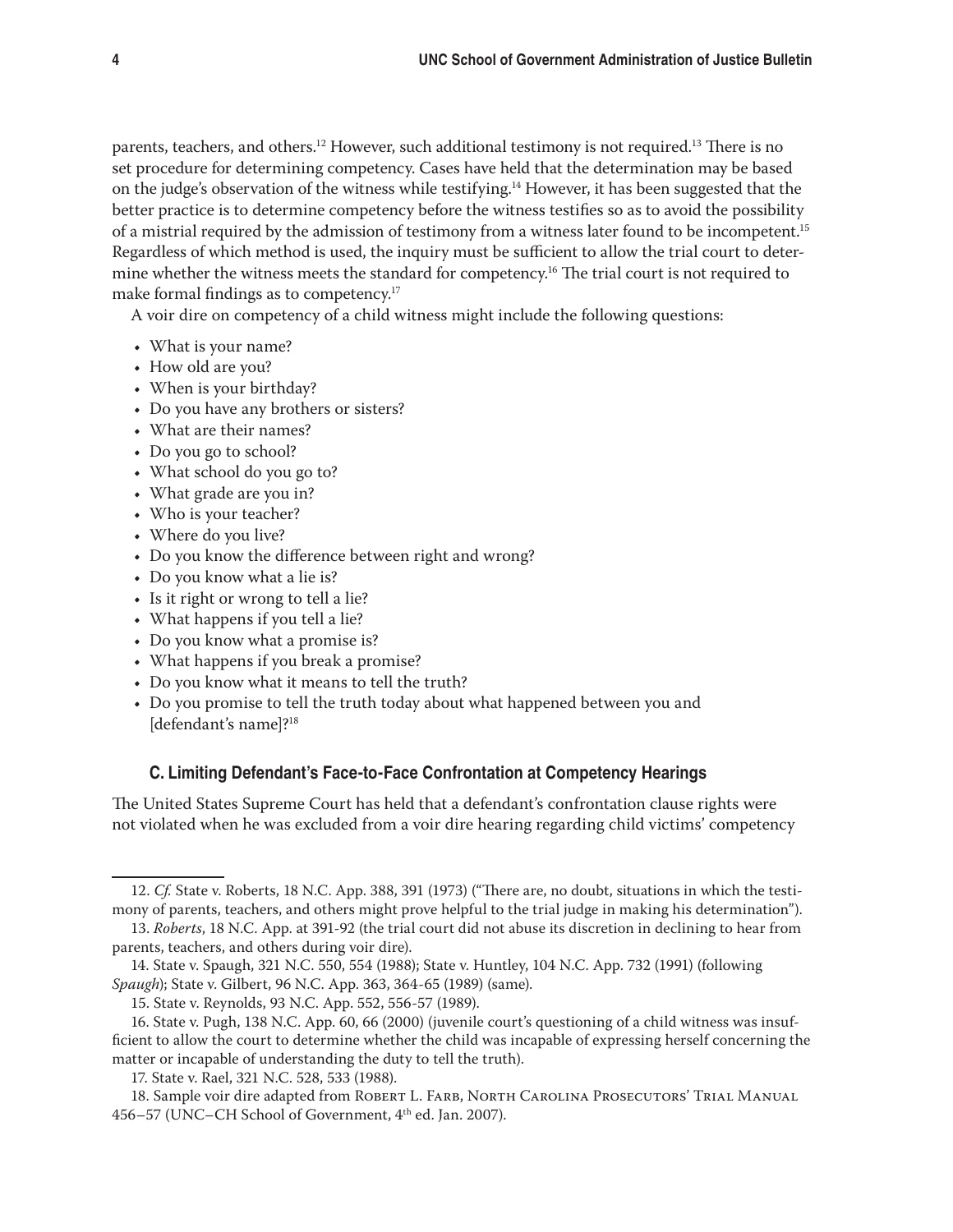to testify.<sup>19</sup> The Court reasoned that because the trial court found the children competent to testify, the defendant had an adequate opportunity to cross-examine them at trial.<sup>20</sup> In *State v. Jones*, 21 the defendant was excluded from the voir dire regarding a child victim's competency to testify. Although the child was found incompetent, the court found no violation of the defendant's confrontation clause rights because the defendant was able to view the voir dire through a closedcircuit television system and the defendant and his lawyer were afforded an adequate opportunity to communicate during the victim's testimony.<sup>22</sup> Note that *Jones* was decided before the United States Supreme Court's decision in *Maryland v. Craig*, 23 addressing the constitutional limitations under the confrontation clause of allowing a witness to testify by way of closed-circuit television.<sup>24</sup> Note also that excluding a defendant from a voir dire presents a special problem in a capital case, given the capital defendant's unwaivable right to be present at all stages of a capital trial.<sup>25</sup>

#### **D. Illustrative Cases**

In the vast majority of cases in which competency of a child witness has been an issue, the appellate courts have held that the trial court did not abuse its discretion in finding that the child witness was competent to testify. Illustrative cases include the following:

*State v. Reeves*, 337 N.C. 700, 724-27 (1994) (the trial court did not abuse its discretion in finding a five-year-old witness (who was  $2 \frac{1}{2}$  years old at the time of the crime) competent to testify; at a hearing to determine competency, the witness testified to her name and age, about whom she lived with, where she went to school, and to her teachers' names; she testified that she went to church, but did not know the name of the church; she testified that she knew the difference between telling a lie and the truth, that she would be punished for lying, that she remembered the day her mother died, and that she would tell the truth about what she remembered; although the child did not answer all of the questions posed to her about the difference between the truth and a lie, the court did not err).

*State v. Eason*, 328 N.C. 409, 426–27 (1991) (no abuse of discretion in finding a nineyear-old child competent to testify; on voir dire, the child testified as to her education, grade in school, and address; she recalled the incident in question and remembered who was present; although the court made no finding regarding her ability to express herself, it obviously concluded that she could do so).

*State v. Swann,* 322 N.C. 666, 686 (1988) (thirteen-year-old mentally retarded witness was competent; before being sworn, the witness stated, "I'll just tell it like it is. I do tell the truth;" after being sworn he was able to state fully what had happened in both instances in question).

<sup>19.</sup> Kentucky v. Stincer, 482 U.S. 730 (1987).

<sup>20.</sup> *Id.* The Court also relied on the nature of the competency hearing.

<sup>21. 89</sup> N.C. App. 584 (1988), *overruled on other grounds by* State v. Hinnant, 351 N.C. 277 (2000).

<sup>22.</sup> *See infra* pp. 9–12 (discussing the defendant's right to face-to-face confrontation and the use of closed-circuit television in child victim cases).

<sup>23. 497</sup> U.S. 836 (1990).

<sup>24.</sup> *See infra* pp. 10–11 (discussing *Craig*).

<sup>25.</sup> Robert Farb, North Carolina Capital Case Law Handbook pp. 70-75 (UNC School of Government 2d ed. 2004).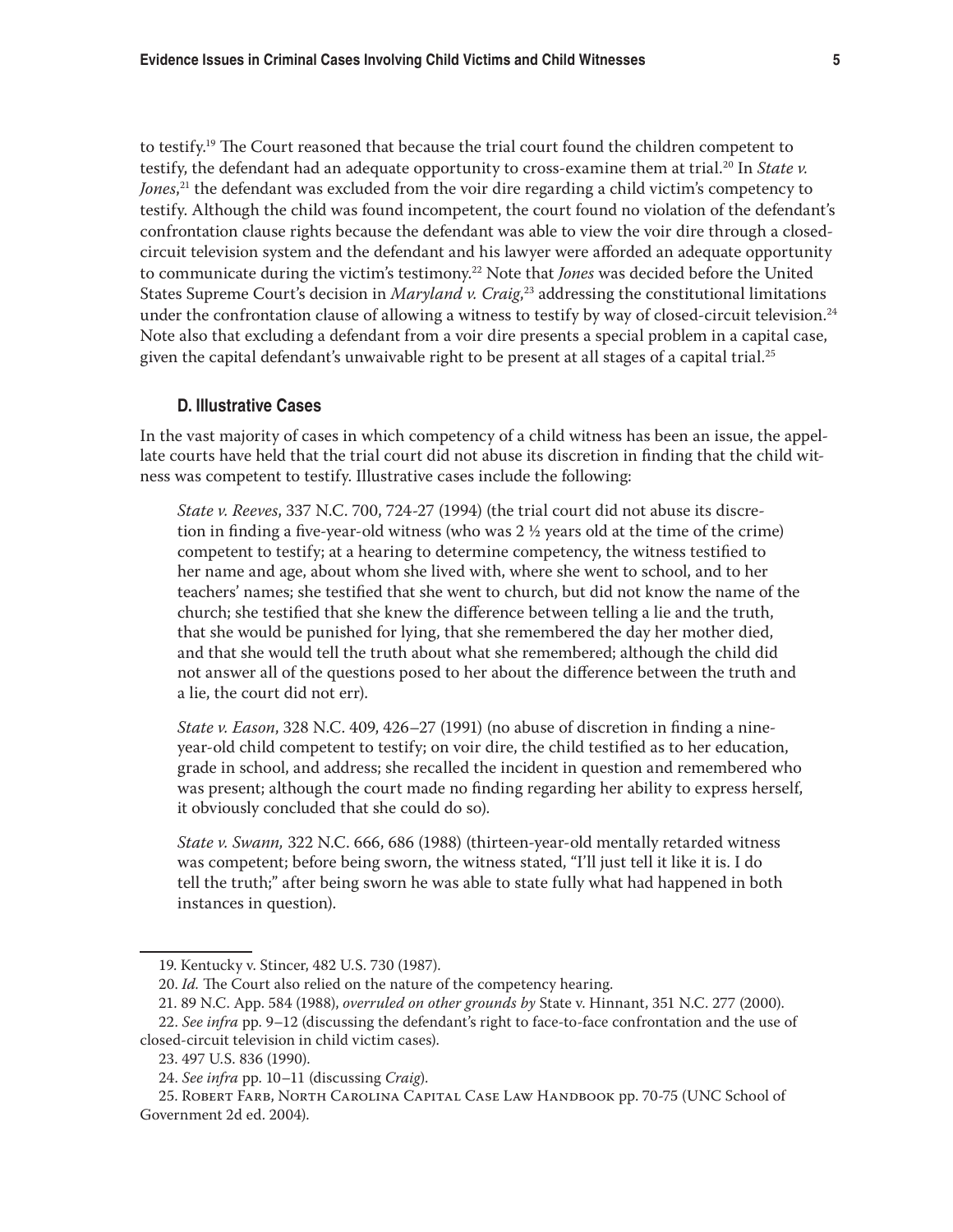*State v. Fletcher,* 322 N.C. 415, 419–20 (1988) (no abuse of discretion in finding fouryear-old child competent; on voir dire, the child testified that she knew what it meant to tell the truth and that it was bad to tell a lie; she promised to tell "just what had happened and nothing else;" the court rejected the defendant's argument that because the child testified that she had lied in the past and because she was uncertain as to times and dates, she was not competent to testify).

*State v. Rael,* 321 N.C. 528, 532 (1988) (no abuse of discretion in finding a four-year-old victim competent to testify; during voir dire, the victim correctly stated his age, date of birth, and the name of his school; he indicated his ability to distinguish truthful and untruthful statements and that he could be put in jail if he lied during his testimony; during direct and cross-examination, the child promised to tell the truth).

*State v. DeLeonardo,* 315 N.C. 762, 765-67 (1986) (no abuse of discretion in finding a twelve-year-old, mildly retarded witness competent to testify).

*State v. Higginbottom,* 312 N.C. 760, 765–66 (1985) (no abuse of discretion in determining that a four-year-old child was competent to testify; during voir dire, the child answered questions consistently and intelligently, giving her name, age, and city of residence; she testified that she knew what a lie was and that a heavenly Father punished those who lied).

*State v. Sills,* 311 N.C. 370, 377 (1984) (no abuse of discretion in finding an eight-yearold child competent to testify; the child indicated that she knew the difference between telling the truth and lying and that punishment would result from telling a lie; on voir dire, she answered questions about her schooling, family, church attendance, and previous court testimony, and indicated that she knew she was supposed to tell the truth when she put her hand on the Bible).

*State v. Andrews,* 131 N.C. App. 370, 373-74 (1998) (no abuse of discretion in finding a witness who was almost five years old competent; during voir dire, the child first stated that she would tell the truth, but then said it was not good to tell the truth; the prosecutor then asked whether it was true to say that her blue dress was red, and she responded that it was not the truth; additionally, she said she knew she would get a spanking if she did something wrong and she knew it was wrong to tell a lie; the child told the prosecutor that she knew she was in court to talk about the shooting of her mother and she wanted to tell the truth about the incident).

*State v. Ward,* 118 N.C. App. 389, 393-97 (1995) (no abuse of discretion in finding fouryear-old (who was two years old when the crime occurred) competent to testify; during voir dire, the child testified that she knew what it meant to tell the truth, that she would be punished at home for lying, that she went to church and that Jesus would want her to tell the truth, and that she would tell the truth when asked to do so by the judge; any contradictions in her testimony (at one point she indicated that she could not tell the truth) went to her credibility, rather than her competency to testify).

In at least one case, the North Carolina Supreme Court has held that the trial court did not abuse its discretion in finding that a child witness was not competent to testify. In *State v. Deanes,*<sup>26</sup>

<sup>26. 323</sup> N.C. 508, 523-24 (1988).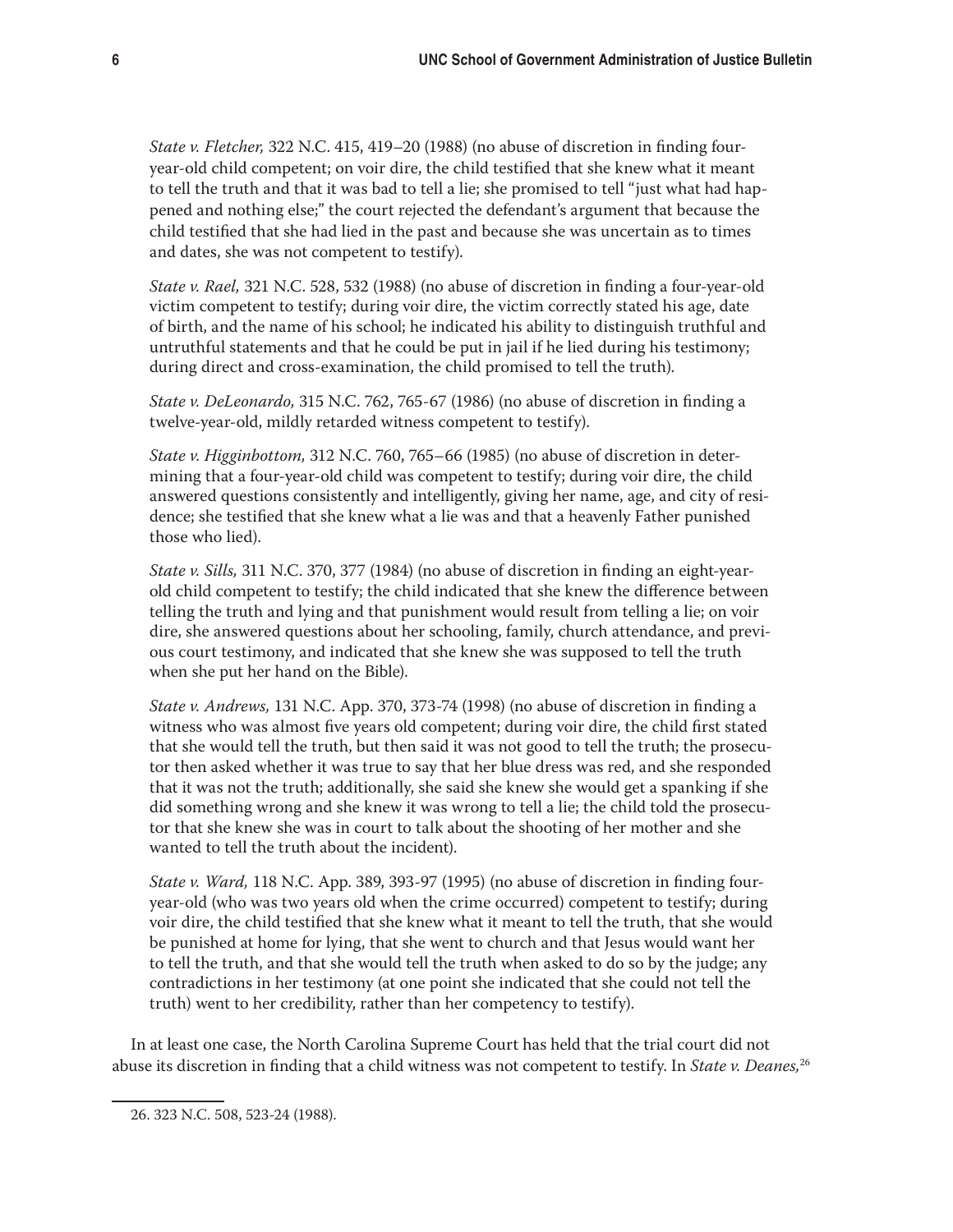the court found no abuse of discretion when the child could not respond to simple questions posed by the prosecutor about basic facts in her life, and she was "contradictory, uncommunicative, and frightened."

#### **E. Relationship Between Competency and Hearsay Rules**

If a child witness is found to be incompetent, the child will be unavailable to testify for purposes of the hearsay rules.<sup>27</sup> However, a determination that a child is unavailable does not necessarily mean that the child is not competent to testify and it is error to apply the unavailability analysis to a competency determination.<sup>28</sup>

Even if a child witness is determined to be incompetent to testify during the trial, the child's out-of-court statements may be admissible under exceptions to the hearsay rules.<sup>29</sup>

# **II. Oath or Affirmation**

The constitutional right to confrontation requires that testimony in a criminal case be given under oath or affirmation.<sup>30</sup> The North Carolina General Statutes prescribe the manner of taking oaths<sup>31</sup> and the language of the oath,<sup>32</sup> although variations are allowed.<sup>33</sup> Additionally, Evidence Rule 603 provides that before testifying, "every witness shall be required to declare that he will testify truthfully, by oath or affirmation administered in a form calculated to awaken his conscience and impress his mind with his duty to do so."<sup>34</sup> The Commentary to the Rule explains that it is "designed to afford the flexibility required in dealing with . . . children."35 The Commentary also

32. G.S. 11-11. The statute provides that the oath for a witness in a capital trial is as follows: "You swear (or affirm) that the evidence you shall give to the court and jury in this trial, between the State and the prisoner at the bar, shall be the truth, the whole truth, and nothing but the truth; so help you, God." It provides that the oath for a witness in other criminal actions is as follows: "You swear (or affirm) that the evidence you shall give to the court and jury in this action between the State and A.B. shall be the truth, the whole truth, and nothing but the truth; so help you, God." When a witness affirms, the words of the affirmation are the same as those in the oath except that the word "affirm" is substituted for the word "swear" and the words "so help me God" are deleted. G.S. 11-4.

<sup>27.</sup> *In re* Clapp, 137 N.C. App. 14, 20 (2000). For the standard that applies when determining unavailability under the hearsay rules, see *infra* pp. 40–41.

<sup>28.</sup> *In re* Faircloth, 137 N.C. App. 311, 317-18 (2000) (trial court erred in applying Rule 804 unavailability standard to a competency determination).

<sup>29.</sup> *In re Clapp*, 137 N.C. App. at 20 (noting that even if the child witness had been declared incompetent to testify, her statements to her mother and doctor could have been admitted as substantive evidence under the exceptions to the hearsay rule). *See also infra* pp. 42–43 (discussing the relationship between competency and circumstantial guarantees of trustworthiness required for application of the catch-all hearsay exception).

<sup>30.</sup> Maryland v. Craig, 497 U.S. 836, 845–46 (1990); State v. Robinson, 310 N.C. 530, 539 (1984). However, failure to object to a witness being allowed to testify without being sworn waives the issue. *Robinson,* 310 N.C. at 540*.*

<sup>31.</sup> G.S. 11-1 (oaths and affirmations to be administered with solemnity); G.S. 11-2 (administration of oaths); G.S. 11-3 (administration of oath with uplifted hand); G.S. 11-4 (affirmation in lieu of oath).

<sup>33.</sup> Shaw v. Moore, 49 N.C. 25 (1856).

<sup>34.</sup> N.C.R. Evid. 603.

<sup>35.</sup> Commentary to N.C.R. Evid. 603.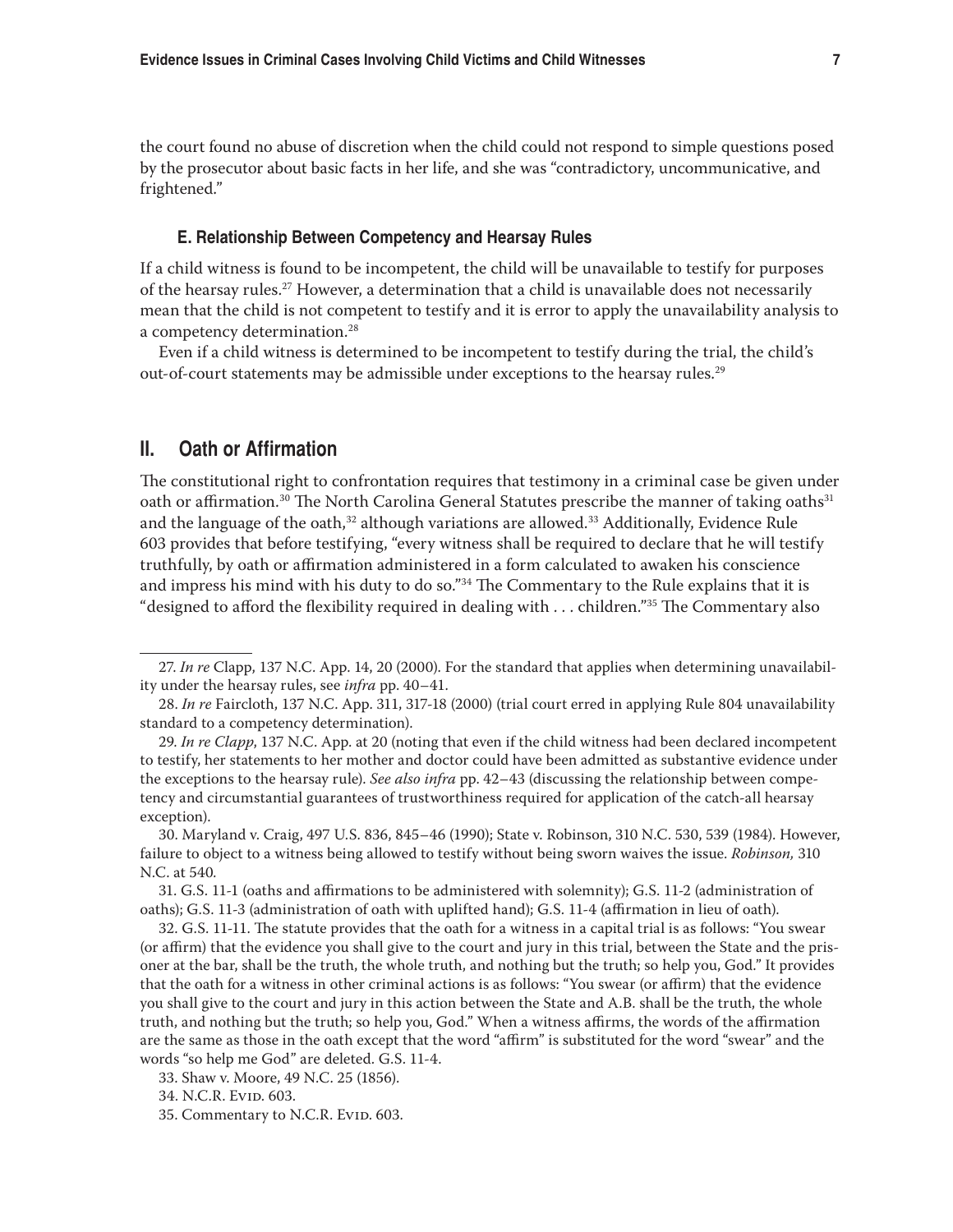explains that an "[a]ffirmation is simply a solemn undertaking to tell the truth; no special verbal formula is required."36 Relying on this language in the Commentary, the North Carolina Court of Appeals has held that no plain error occurred when the trial court failed to administer the oath to a child witness but the child promised to tell the truth.<sup>37</sup> In that case, the child did not understand the meaning of placing her hand on a Bible but did understand the importance of telling the truth, was competent to testify, and promised to tell the truth.

## **III. Examination of Child Witnesses**

#### **A. Leading Questions on Direct Examination**

A leading question is one that suggests a response.<sup>38</sup> "Leading questions are necessary and permitted on direct examination when a 'witness has difficulty in understanding the question because of immaturity, age, infirmity or ignorance or when the inquiry is into a subject of delicate nature such as sexual matters."<sup>39</sup> Leading questions also are permitted on direct examination when the examiner seeks to "aid the witness' recollection or refresh [the witness'] memory when the witness has exhausted his [or her] memory without stating the particular matters required."<sup>40</sup> Rulings by the trial court on the use of leading questions are reversible only for abuse of discretion.<sup>41</sup> Several North Carolina appellate cases have held that the trial court did not abuse its discretion in allowing the prosecutor to ask leading questions during direct examination of a child witness.42 In *State v. Brice,*  the North Carolina Supreme Court rejected the defendant's argument that the State's evidence against him was insufficient because all of the victim's testimony was elicited by leading questions.<sup>43</sup>

39. State v. Higginbottom, 312 N.C. 760, 767 (1985) (quoting State v. Greene, 285 N.C. 482, 492 (1974)).

40. State v. Ammons, 167 N.C. App. 721, 729 (2005) (internal quotation marks omitted) (trial court did not abuse its discretion by allowing "the State to ask leading questions of the child after recognizing the tender age of the witness and the child's stated inability to remember the substance of his interview with the police officer who spoke with him on the day of the incident").

41. *Higginbottom,* 312 N.C. at 767.

42. State v. Stanley, 310 N.C. 353, 360 (1984) (even if the questions were leading, no abuse of discretion occurred by allowing leading questions to be asked of a six-year-old witness regarding "unnatural sexual acts"); *Higginbottom*, 312 N.C. at 768 ("It is clear that the [four-year-old] child was required to testify about matters of a most delicate nature. It is equally clear that because of her age, she had difficulty understanding the questions posed to her by trial counsel. In allowing the district attorney to examine the witness with leading questions, we find that the trial court did not abuse its discretion"); State v. Williams, 303 N.C. 507, 511-12 (1981) ("The prosecuting witnesses in this case were children aged 5 and 9 and were testifying to matters of an extremely delicate nature. We are unable to say that the trial court abused its discretion in permitting the State to ask leading questions of the witnesses.").

<sup>36.</sup> *Id.*

<sup>37.</sup> State v. Beane, 146 N.C. App. 220 (2001).

<sup>38.</sup> State v. Thompson, 306 N.C. 526, 529 (1982 ). Although many leading questions can be answered yes or no (e.g., "He's the man that did it, isn't he?"), "simply because a question may be answered yes or no does not make it leading, unless it also suggests the proper response." *Id.* at 529 (quoting State v. Britt, 291 N.C. 528, 539 (1977)); *see also* State v. Stanley, 310 N.C. 353, 360 (1984). An example of a question that can be answered yes or no but is not leading it is: "Did you see who shot the victim?"

<sup>43. 320</sup> N.C. 119, 123-24 (1987).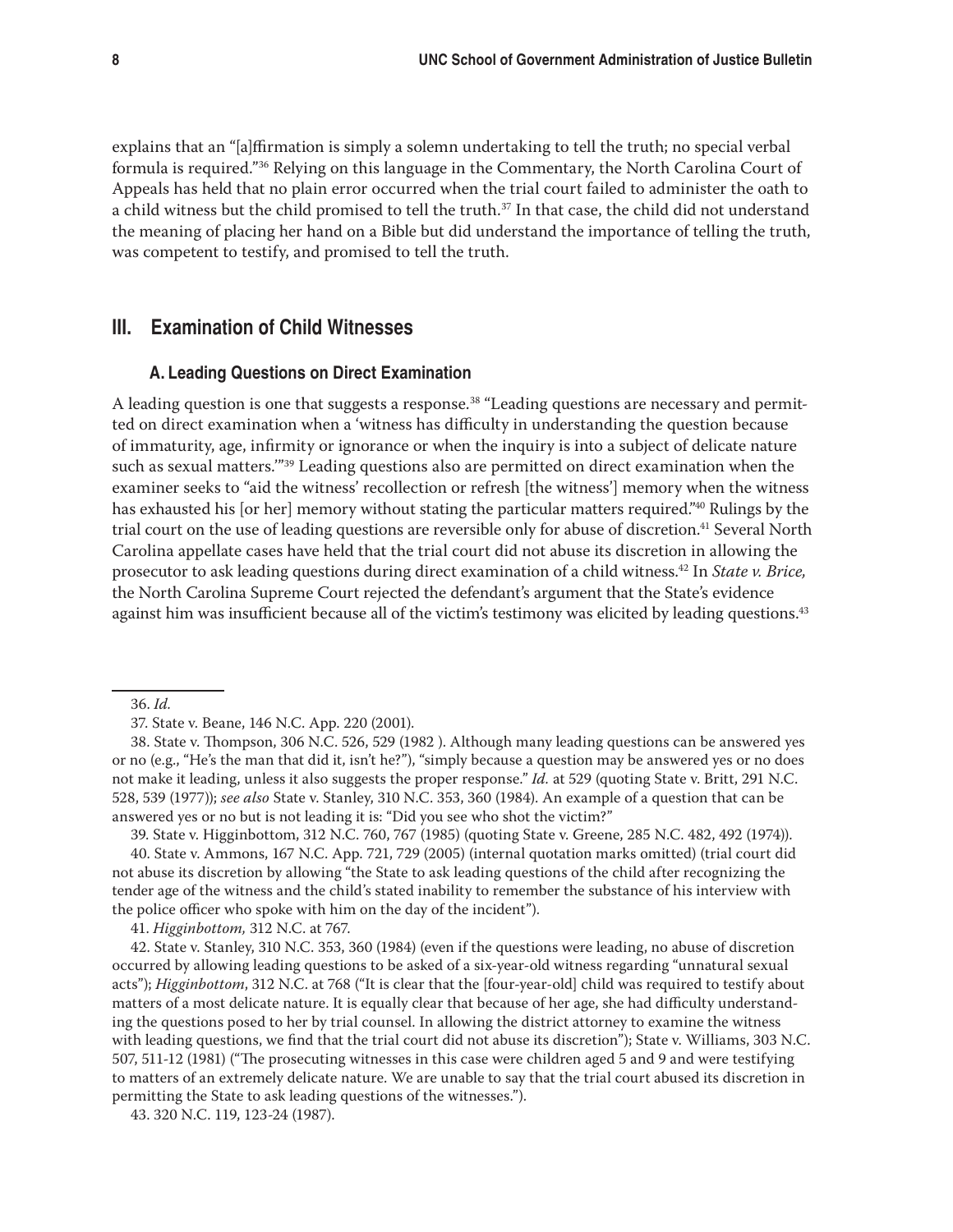## **B. Allowing Child to Sit on Caregiver's Lap While Testifying**

At least one North Carolina case has held that the trial court did not err by allowing a child to sit in her stepmother's lap while testifying.<sup>44</sup> In that case, the trial court warned the stepmother that she must not suggest to the child in any way as to how the child should testify and after the testimony was complete, the court made a finding in the record that the stepmother had followed the court's instructions.<sup>45</sup>

#### **C. Use of Anatomical Dolls**

It is not error to allow a child witness to illustrate his or her testimony with anatomical dolls.<sup>46</sup> The North Carolina Supreme Court has stated:

This Court has heard several cases in which anatomical dolls were used by children to illustrate their testimony and we have never disapproved of the practice. The practice is wholly consistent with existing rules governing the use of photographs and other items to illustrate testimony. It conveys the information sought to be elicited, while it permits the child to use a familiar item, thereby making him more comfortable.<sup>47</sup>

## **D. Child's Use of Own Terms for Body Parts**

It is permissible for a child to testify using his or her unique terms to designate body parts, provided that the child clarifies to which body parts the terms refer.<sup>48</sup>

#### **E. Limiting Defendant's Face-to-Face Confrontation at Trial**

Two United States Supreme Court decisions and one North Carolina Court of Appeals decision have dealt with limitations placed on a defendant's ability to confront a child witness face-to-face at trial.

<sup>44.</sup> State v. Reeves, 337 N.C. 700, 727 (1994) (noting that although the trial court should be cautious about allowing a child victim to sit on a caregiver's lap while testifying, the trial court did not err in allowing a five-year-old witness to sit on her stepmother's lap while testifying; "[t]he court had observed the witness and we cannot say the court was wrong in allowing a procedure which it felt would promote the ability of this witness to testify truthfully").

<sup>45.</sup> *Reeves,* 337 N.C. at 727.

<sup>46.</sup> State v. Fletcher, 322 N.C. 415, 421 (1988); State v. Hewett, 93 N.C. App. 1, 16 (1989); *see also* State v. DeLeonardo, 315 N.C. 762, 764 (1986) (noting that the child witnesses demonstrated the sexual abuse using anatomically correct dolls); State v. Watkins, 318 N.C. 498, 501 (1986) (same).

<sup>47.</sup> *Fletcher,* 322 N.C. at 421 (citations omitted).

<sup>48.</sup> *See Watkins*, 318 N.C. at 501-02 (a seven-year-old child testified that the "defendant stuck his finger in her 'coodie cat,' took his hand out of her 'coodie cat,' when [the] defendant's finger was in her 'coodie cat' it hurt, after defendant took his finger out her 'coodie cat' stung a little bit, [and that] she pees with her 'coodie cat;'" the child "indicated her vaginal area as the place of touching through the use of anatomically correct dolls;" this constituted "sufficient evidence of penetration to support a conviction for first degree sexual offense").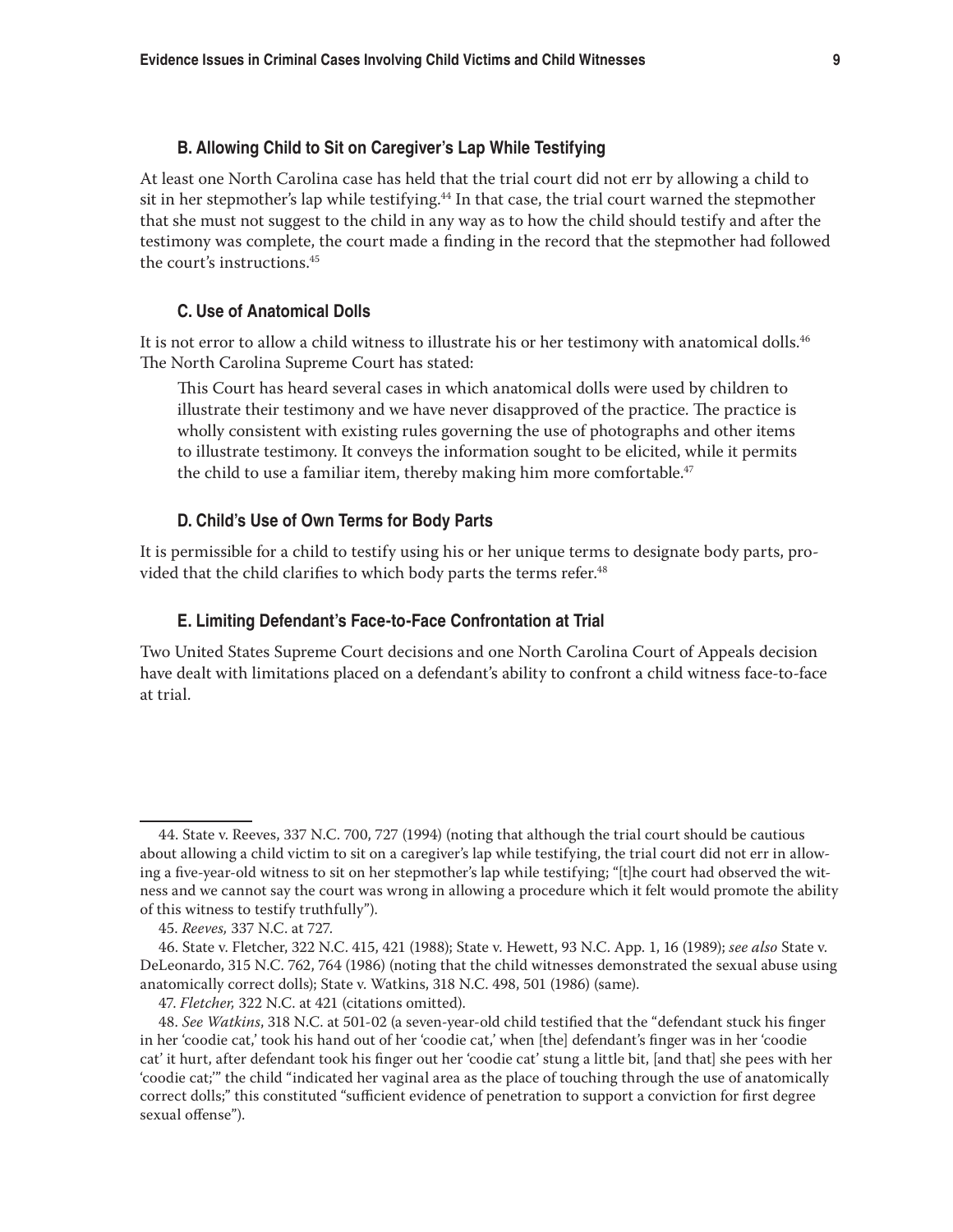In *Coy v. Iowa*<sup>49</sup> the defendant appealed two Iowa convictions for lascivious acts with a child, arguing that his right to confront the witnesses against him was violated at trial by the placement of a screen between the defendant and the child witnesses. The screen allowed the defendant "dimly to perceive the witnesses," but the witnesses could not see the defendant at all.<sup>50</sup> The United States Supreme Court held that the use of the screen violated the defendant's confrontation clause rights, stating that it was "difficult to imagine a more obvious or damaging violation of the defendant's right to a face-to-face encounter."51 However, the Court left "for another day . . . the question whether any exceptions exist" to the Confrontation Clause's requirement of face-to-face confrontation.<sup>52</sup>

Not long after *Coy,* the United States Supreme Court decided *Maryland v. Craig,*53 upholding a Maryland statute that allowed a judge to receive, by a one-way closed circuit television, the testimony of an alleged victim of child abuse.<sup>54</sup> The Court stated: "though we reaffirm the importance of face-to-face confrontation with witnesses appearing at trial, we cannot say that such confrontation is an indispensable element of the Sixth Amendment's guarantee of the right to confront one's accusers."55 It held that while "the Confrontation Clause reflects a *preference* for face-to-face confrontation at trial, . . . that [preference] must occasionally give way to considerations of public policy and the necessities of the case."56 It went on to explain that "a defendant's right to confront accusatory witnesses may be satisfied absent a physical, face-to-face confrontation at trial only where denial of such confrontation is necessary to further an important public policy and only where the reliability of the testimony is otherwise assured."<sup>57</sup>

As to the important public policy issue, the Court stated that "a State's interest in the physical and psychological well-being of child abuse victims may be sufficiently important to outweigh, at least in some cases, a defendant's right to face his or her accusers in court."58 However, the Court made clear that the State must make an adequate showing of necessity.59 Specifically, the trial court must (1) "hear evidence and determine whether use of the one-way closed circuit television procedure is necessary to protect the welfare of the particular child witness who seeks to testify;"60 (2) "find that the child witness would be traumatized, not by the courtroom generally, but by the

<sup>49. 487</sup> U.S. 1012 (1988).

<sup>50.</sup> *Id.* at 1015. The procedure was authorized by state statute.

<sup>51.</sup> *Id.* at 1020.

<sup>52.</sup> *Id.* at 1021.

<sup>53. 497</sup> U.S. 836 (1990).

<sup>54.</sup> Under the Maryland procedure, "the child witness, [the] prosecutor, and defense counsel withdr[e]w to a separate room[. T]he judge, jury, and [the] defendant remain[ed] in the courtroom. The child witness [was] . . . examined and cross-examined in the separate room, while a video monitor record[ed] and display[ed] the [child] witness' testimony to those in the courtroom. During this time the witness [could not] see the defendant. The defendant remain[ed] in electronic communication with defense counsel, and objections [were] made and ruled on as if the witness were testifying in the courtroom." *Id.* at 841-42.

<sup>55.</sup> *Id.* at 849-50.

<sup>56.</sup> *Id.* at 849 (citation and internal quotation marks omitted).

<sup>57.</sup> *Id.* at 850.

<sup>58.</sup> *Id.* at 853.

<sup>59.</sup> *Craig,* 497 U.S. at 855.

<sup>60.</sup> *Id.* at 855.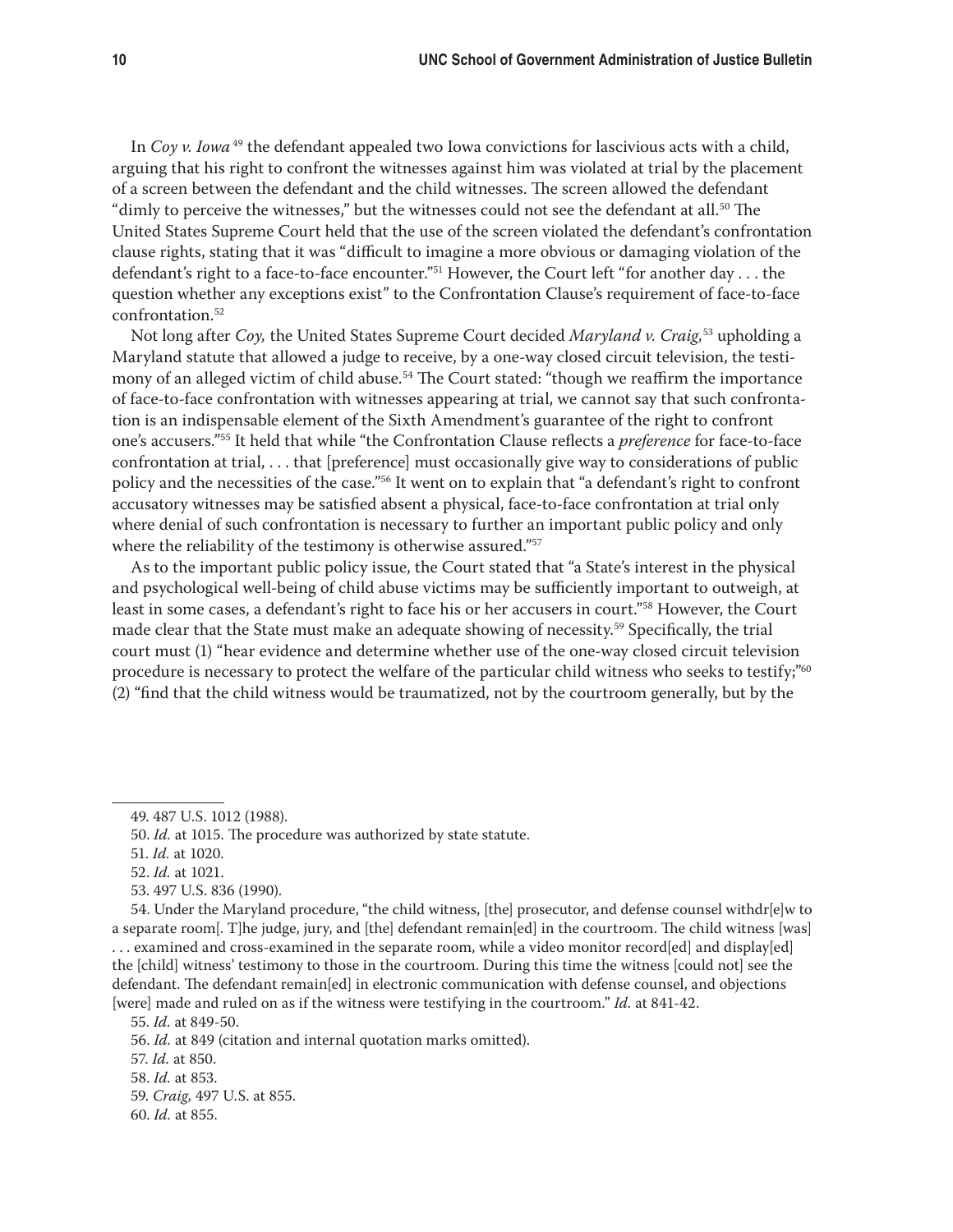presence of the defendant;"61 and (3) "find that the emotional distress suffered by the child witness in the presence of the defendant is more than *de minimis*."62

The Court went on to note that in the case before it, the "reliability of the testimony was otherwise assured."<sup>63</sup> Although the Maryland procedure prevented a child witness from seeing the defendant as he or she testified at trial, the procedure required that (1) the child be competent to testify and testify under oath; (2) the defendant had full opportunity for contemporaneous crossexamination; and (3) the judge, jury, and defendant were able to view the witness's demeanor while he or she testified.<sup>64</sup>

*In re Stradford*<sup>65</sup> is the one published North Carolina case that has addressed this issue after *Coy* and *Craig.*66 In that case, a juvenile was adjudicated delinquent on two counts of first-degree rape, committed on child victims. At trial and after an evidentiary hearing, the trial court granted the State's motion to allow the victims to testify by way of closed circuit television due to the victims' "inability to communicate if forced to testify in [the] defendant's presence."67 On appeal, the defendant argued that this procedure violated his confrontation clause rights. The Court of Appeals disagreed, concluding that the trial judge properly allowed the use of closed circuit television. The court noted that the children testified under oath, were subject to full-cross examination, and were able to be observed by the judge and the defendant as they testified. The court also rejected the defendant's argument that the trial court's findings were insufficient to justify the procedure. It noted that at the adjudicatory hearing, the children's clinical therapist testified that it would be "further traumatizing" if the children had to confront the defendant face-to-face.

Both *Craig* and *Stradford* were decided before the United States Supreme Court issued its decision in *Crawford v. Washington,*<sup>68</sup> radically revamping the confrontation clause analysis. Neither the United States Supreme Court nor the North Carolina appellate courts have considered whether the procedure sanctioned in *Craig* survives *Crawford*. 69 Assuming that it does, *Craig* and *Stradford* suggest that before allowing a child witness to testify using a closed circuit television, the trial judge must:

- • Hear evidence and determine that use of the closed circuit television is necessary to protect the welfare of the child;
- Hear evidence and determine that the child would be traumatized not by the courtroom in generally but by the defendant's presence;
- Hear evidence and determine that the emotional distress suffered by the child in the presence of the defendant is more than de minimis;

65. 119 N.C. App. 654 (1995).

<sup>61. &</sup>quot;[I]f the state interest were merely . . . protecting child witnesses from courtroom trauma generally, denial of face-to-face confrontation would be unnecessary because the child could be permitted to testify in less intimidating surroundings, albeit with the defendant present." *Id.* at 856.

<sup>62.</sup> *Id.* at 856. The Court held that it did not need to decide the minimum showing of emotional trauma required because the Maryland statute required that the child witness suffer "serious emotional distress such that the child cannot reasonably communicate"--a showing that "clearly" met constitutional standards. *Id.* at 856.

<sup>63.</sup> *Id.* at 850.

<sup>64.</sup> *Craig,* 497 U.S. at 851.

<sup>66.</sup> State v. Jones, 89 N.C. App. 584 (1988), *overruled on other grounds by* State v. Hinnant, 351 N.C. 277 (2000), discussed above, *see supra* p. 5, was decided shortly before *Coy.* 

<sup>67.</sup> *In re Stradford*, 119 N.C. App. at 656.

<sup>68. 541</sup> U.S. 36 (2004). *Crawford* is discussed in more detail below, *see infra* pp. 14–15.

<sup>69.</sup> *See infra* p. 33 (discussing this issue).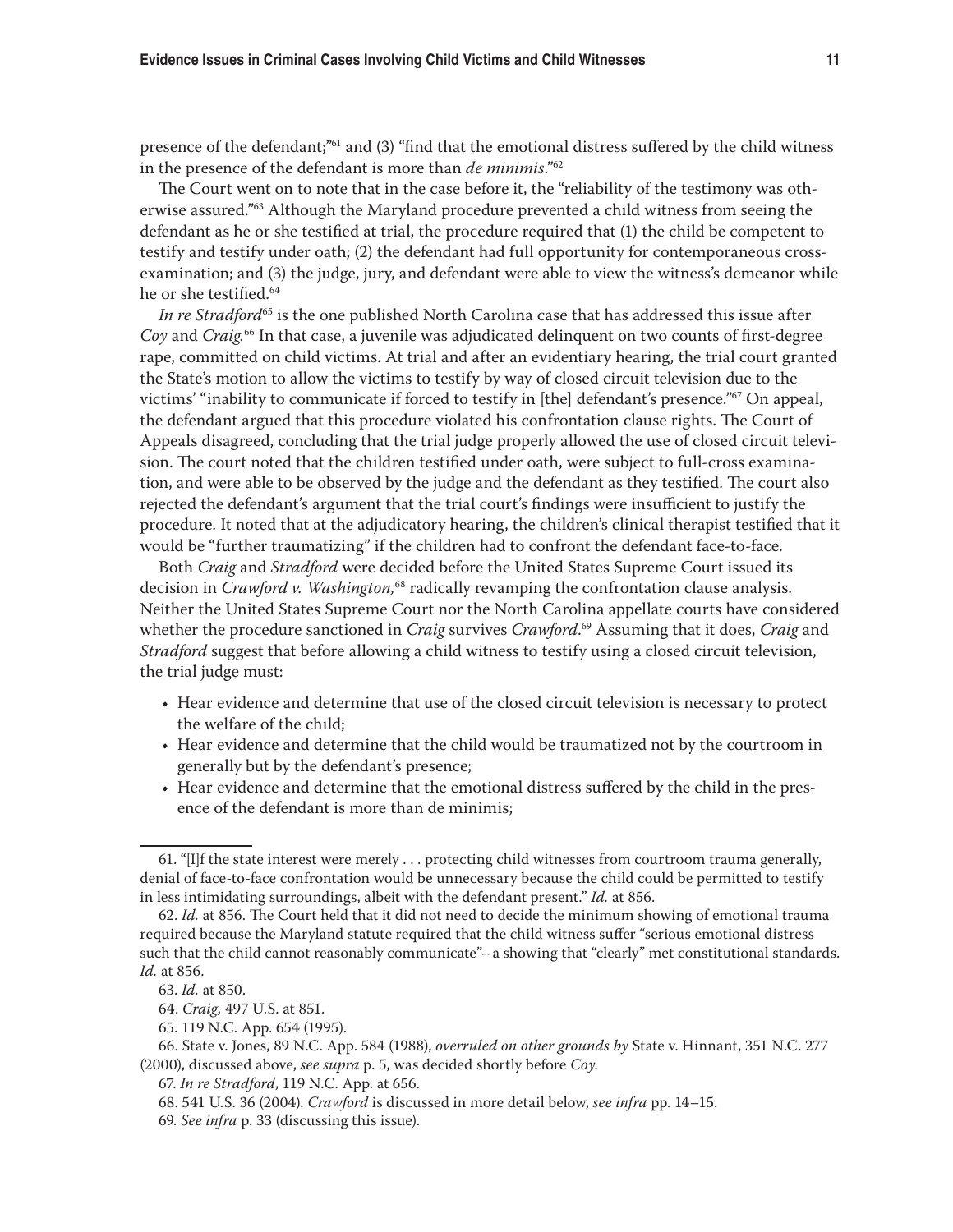- Ensure that the witness is competent to testify;
- Ensure that the witness testifies under oath or affirmation;
- Ensure that the defendant has an opportunity to confer with counsel after direct examination and before the conclusion of cross-examination;
- • Ensure that the defendant has a full opportunity for contemporaneous cross-examination;
- • Ensure that the judge, jury, and defendant are able to view the witness's demeanor while testifying; and
- Make a written record as to the findings made and the procedure employed.

To obtain closed circuit television equipment, contact Mike Unruh at the AOC Court Services Division, (919) 890-1353.

#### **F. Questioning by the Court**

Although the evidence rules authorize the trial court to interrogate witnesses,<sup>70</sup> it is improper for a trial judge, in the presence of the jury, to express an opinion on any question of fact to be decided by the jury.<sup>71</sup> The cases hold that in fulfilling the trial court's duty to insure justice, "the judge may" question a witness in order to clarify confusing or contradictory testimony."72 At least two cases have found no error when the trial judge asked clarifying questions of child witnesses.<sup>73</sup> Another case held that the trial judge's questioning of a child victim to see if he was all right during crossexamination did not amount to improper expression of opinion on any aspect of case; the court held that trial judge merely was attempting to promote the child's ability to recount facts and testify truthfully.74

# **IV. Control of the Courtroom**

#### **A. Excepting Caregiver or Others from a Sequestration Order**

Evidence Rule 615 provides that "the court may order the witnesses excluded so that they cannot hear the testimony of other witnesses."75 However, the Rule, by its terms, does not authorize the exclusion of "a person whose presence is determined by the court to be in the interest of justice."<sup>76</sup> The Commentary to Rule 615 explains that the latter provision applies, for example, when a minor child is testifying: "[T]he court may determine that it is in the interest of justice for the parent or guardian to be present even though the parent or guardian is to be called subsequently."77 The

<sup>70.</sup> N.C.R. Evid. 614(b).

<sup>71.</sup> G.S. 15A-1222.

<sup>72.</sup> State v. Ramey, 318 N.C. 457, 464 (1986) (child victim case).

<sup>73.</sup> *Ramey*, 318 N.C. at 465 (question was for purpose of clarification); State v. Slone, 76 N.C. App. 628, 633-34 (1985) (same).

<sup>74.</sup> State v. Hensley, 120 N.C. App. 313, 322 (1995) (trial judge also helped the child witness down from the witness stand).

<sup>75.</sup> N.C.R. Evid. 615.

<sup>76.</sup> *Id.*

<sup>77.</sup> Commentary to N.C.R. Evid. 615.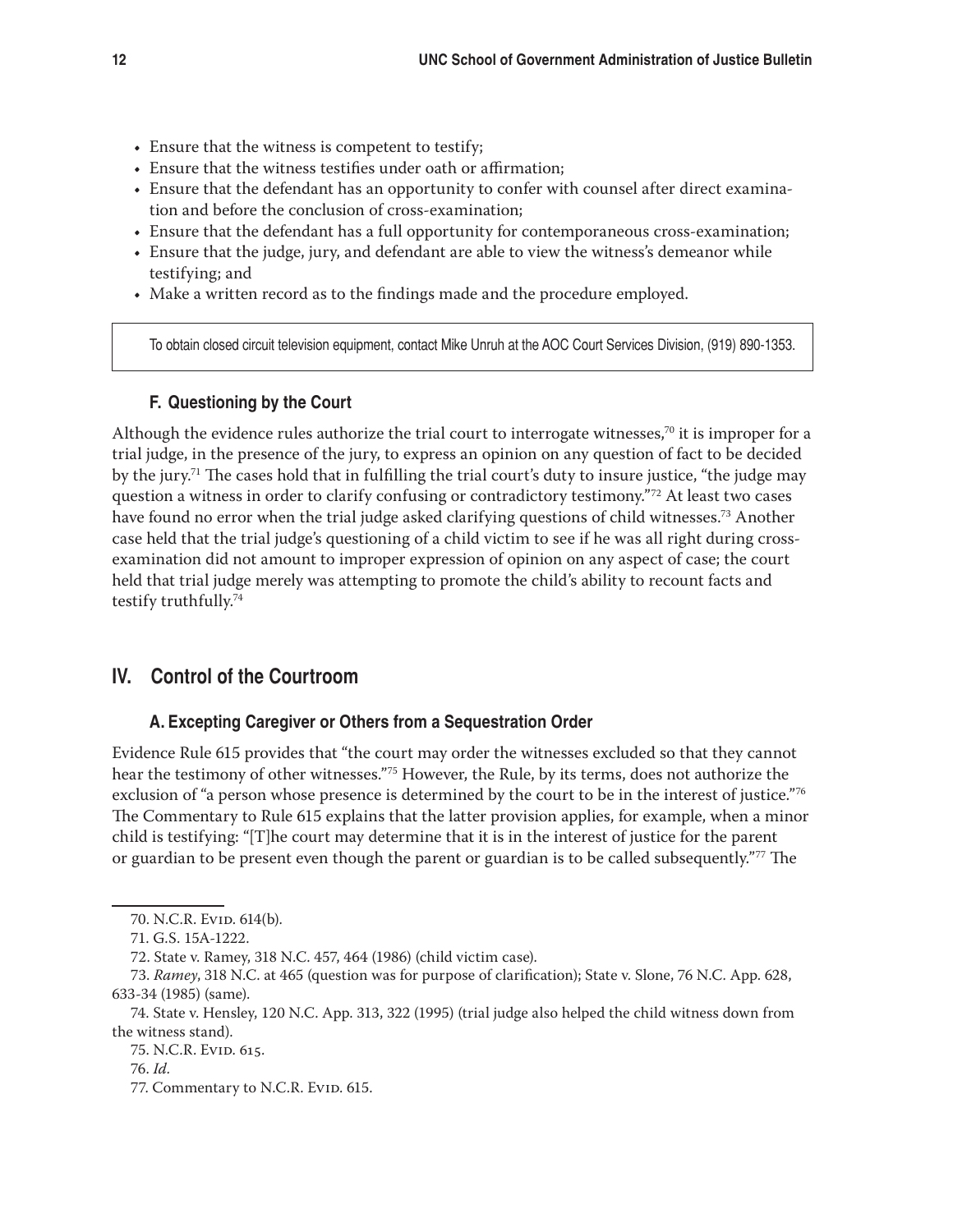Commentary indicates that when this occurs, "the court should state the reasons supporting its determination that the presence of the person is in the interest of justice."78 Similarly, G.S. 15A-1225 provides that "[u]pon motion of a party the judge may order all or some of the witnesses other than the defendant to remain outside of the courtroom until called to testify, except when a minor child is called as a witness the parent or guardian may be present while the child is testifying even though his parent or guardian is to be called subsequently."79

Several cases have held that the trial court did not abuse its discretion by granting the defendant's motion to sequester the State's witnesses, but allowing the parent of a witness to remain in court while the child testified.<sup>80</sup> As the court stated in one case, "It was clearly not an abuse of discretion to permit the mother of an eight-year-old witness to remain in the courtroom while the child testified so as to give the child the comfort of her mother's presence in strange and, at best, frightening circumstances to a little girl testifying in a case of this nature."81 However, the trial court is not required to have a child's parent remain in the courtroom when the child testifies. $82$  The court may allow others to remain in the courtroom, such as social workers and therapists.<sup>83</sup> Sometimes these additional people have been permitted to remain in the courtroom in addition to the parent;<sup>84</sup> other times they have been permitted to remain even when the parent has been excluded.<sup>85</sup>

#### **B. Excluding Bystanders**

G.S. 15-166 provides that in trials for rape, sex offense or attempts to commit those crimes, "the trial judge may, during the taking of the testimony of the prosecutrix, exclude from the courtroom all persons except the officers of the court, the defendant and those engaged in the trial of the case."86 Obviously, the statute is not limited to cases involving child victims; the statute's application is limited by the nature of the crime charged. Nonetheless, it comes up in cases involving child witnesses.87

In order for a closure of the courtroom to be constitutional, "the trial court must determine [that] the party seeking closure has advanced an overriding interest that is likely to be prejudiced, order closure no broader than necessary to protect that interest, consider reasonable alternatives to closing the procedure, and make findings adequate to support the closure."<sup>88</sup> However, North Carolina cases have held that if the defendant consents to the closure, the trial court is not

85. *Weaver*, 117 N.C. App. at 436 (mother of victims was excluded from the courtroom but social workers and therapists were allowed to remain).

86. G.S. 15-166.

87. *See, e.g.,* State v. Burney, 302 N.C. 529 (1981) (seven-year-old victim).

88. State v. Jenkins, 115 N.C. App. 520, 525 (1994) (citing Waller v. Georgia, 467 U.S. 39 (1984), and holding that the trial court erred by failing to make the required findings); *see also* State v. Smith, 180 N.C. App. 86, 98 (2006); State v. Starner, 152 N.C. App. 150, 154 (2002).

<sup>78.</sup> *Id.*

<sup>79.</sup> G.S. 15A-1225.

<sup>80.</sup> State v. Cook, 280 N.C. 642, 648 (1972) (eight-year-old child); State v. Dorton, 172 N.C. App. 759, 765- 66 (2005) (no abuse of discretion even though child was eighteen years old at the time of trial).

<sup>81.</sup> *Cook,* 280 N.C. at 648.

<sup>82.</sup> State v. Weaver, 117 N.C. App. 434, 436 (1994).

<sup>83.</sup> State v. Stanley, 310 N.C. 353, 357 (1984) (the trial court allowed a social services worker and a juvenile court officer to remain); *Weaver*, 117 N.C. App. at 436.

<sup>84.</sup> *Stanley*, 310 N.C. at 357.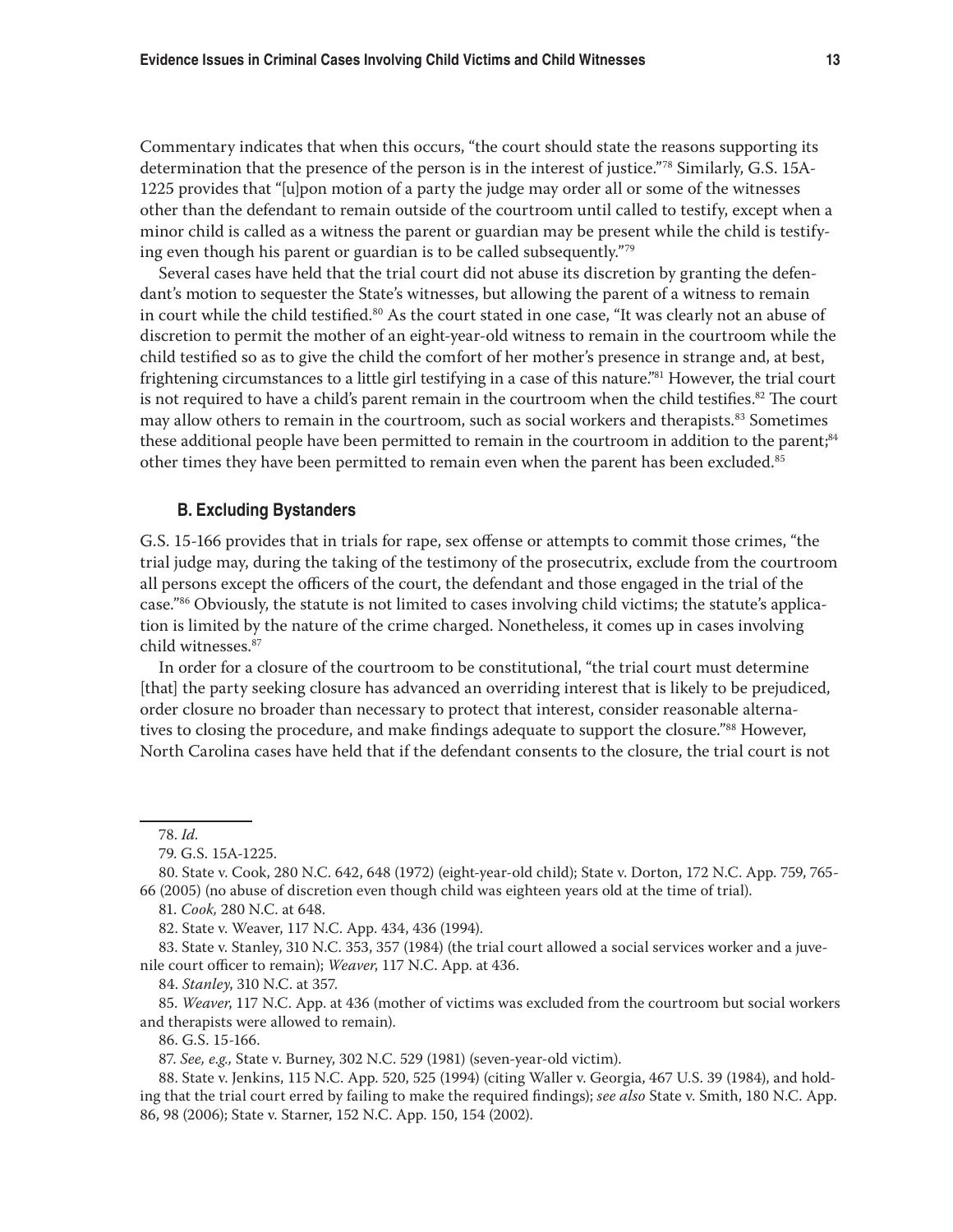required to make specific findings of fact.<sup>89</sup> The United States Court of Appeals for the Fourth Circuit has held that "protecting a child victim from the embarrassment and trauma associated with relating the details of multiple rapes and sexual molestation by a family member" meets the requirement of an overriding, compelling interest.<sup>90</sup> That court also held that when that interest supports closure, the "no broader than necessary" requirement is satisfied when the courtroom is closed only during child's testimony; court personnel, the attorneys, the court reporter, and the jury are present; and the proceeding is recorded and the recording is available for transcription to the public.<sup>91</sup>

### **C. Recesses**

The trial judge may exercise his or her discretion to order a recess if a child witness becomes upset.<sup>92</sup>

# **V. Child's Out-of-Court Statements**

## **A.** Crawford **Issues**

In *Crawford v. Washington,*<sup>93</sup> the United States Supreme Court radically revamped confrontation clause analysis, holding that testimonial statements by declarants who do not testify at trial may not be admitted unless the declarant is unavailable and there has been a prior opportunity to cross-examine. The Court's decision, however, expressly declined to comprehensively define the operative term "testimonial." Two years after *Crawford*, the United States Supreme Court decided *Davis v. Washington*. 94 In *Davis*, the Court fleshed out the meaning of the term "testimonial" in the context of police interrogations. *Davis* held that when the objective circumstances indicate that the primary purpose of police questioning is to establish past facts relevant to a criminal prosecution, the statements elicited are testimonial. *Davis* also held that when the primary purpose of the police interrogation is to meet an ongoing emergency, the statements elicited are nontestimonial and thus do not implicate the confrontation clause. Although *Davis* resolved some issues regarding the new *Crawford* test, it left many issues undecided and in fact generated some new questions. For this reason, *Davis* is unlikely to be the Court's last decision interpreting *Crawford*. 95

94. 547 U.S. 813 (2006).

95. *See, e.g.,* Hernandez v. State*,* 946 So.2d 1270, 1280 (Fla. Dist. Ct. App. 2007) ("It seems safe to say that the Court's clarification of the distinction between testimonial and nontestimonial statements in *Davis* will not represent the Court's final word on the subject.").

For more information about *Crawford* and *Davis* see Jessica Smith, Emerging Issues in Confrontation Litigation: A Supplement to *Crawford v. Washington*: Confrontation One Year Later (School of Government, UNC-CH March 2007) (available on line at: http://www.sog.unc.edu/pubs/electronicversions/

<sup>89.</sup> *Smith,* 180 N.C. App. at 98; *Starner*, 152 N.C. App. at 154.

<sup>90.</sup> Bell v. Jarvis, 236 F.3d 149, 168 (4th Cir. 2000) (North Carolina case).

<sup>91.</sup> *Id.*

<sup>92.</sup> State v. Higginbottom, 312 N.C. 760, 769-70 (1985) (trial court did not abuse discretion by ordering a recess when a four-year-old child witness child became emotionally upset after the prosecutor asked the child about what defendant had done to her); State v. Hewett, 93 N.C. App. 1, 14 (1989) (trial judge did not abuse discretion by calling a recess to allow a nine-year-old child, who was testifying about sexual abuse committed upon her by her father, to regain her composure).

<sup>93. 541</sup> U.S. 36 (2004).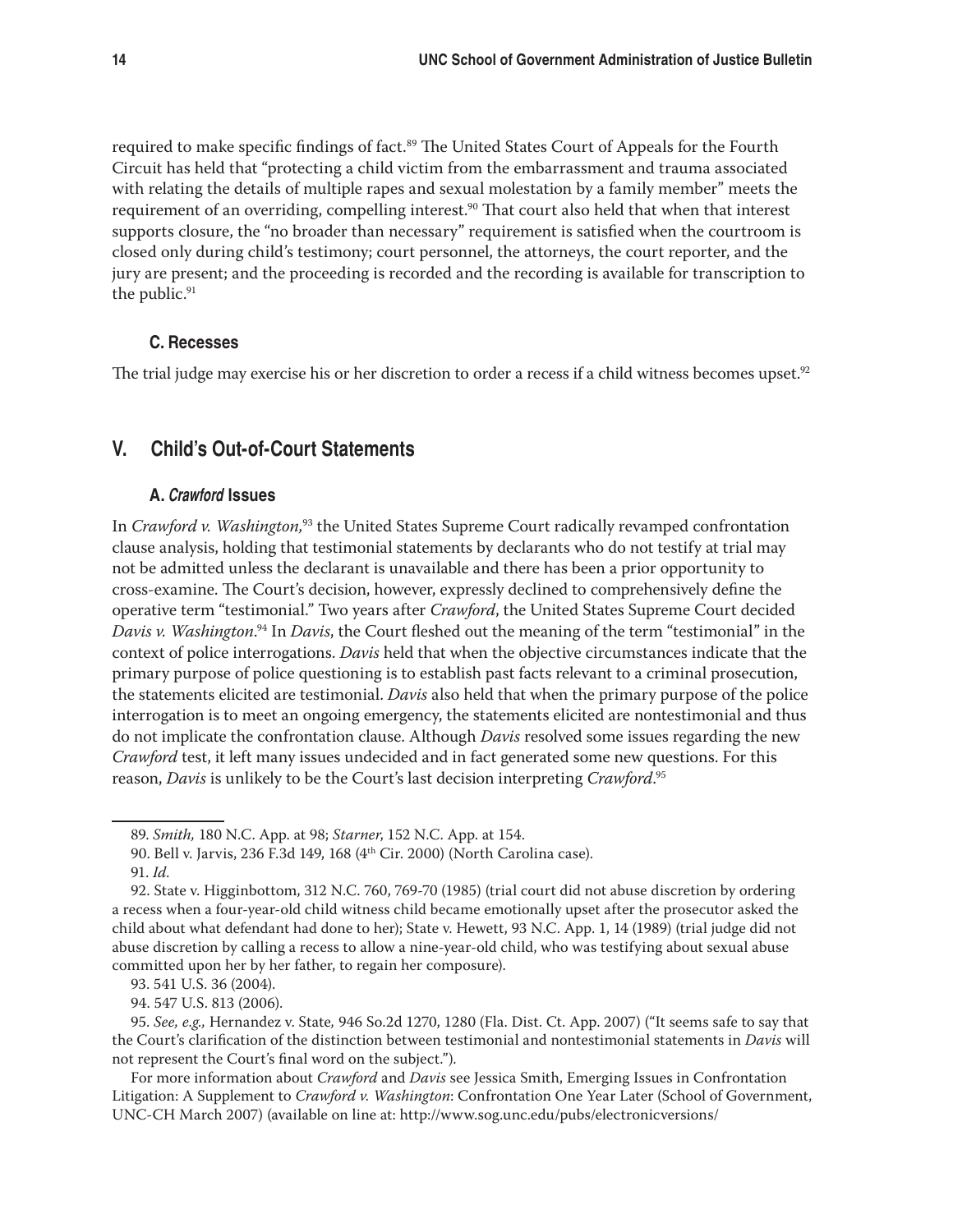Although the *Crawford* decision applies in all criminal prosecutions, it has had a profound impact in domestic violence and child victim cases, where victims often fail to testify. When a child fails to testify in a child victim case, the prosecution may seek to introduce out-of-court statements made by the child to friends, teachers, family members, social workers, medical personnel, police officers, and others. In all these situations, potential *Crawford* issues arise. In most cases, there is no dispute about a child's unavailability or whether there was a prior opportunity to cross-examine; thus, the most common *Crawford* issue that arises in these cases is whether the child's out of court statement is testimonial.<sup>96</sup> However, other issues do arise. Typically, they include: application of the forfeiture by wrongdoing exception to the *Crawford* rule, a child's availability for cross-examination, and whether a child can be deemed unavailable based on the emotional trauma that could result from testifying. All of these issues are discussed below. Because of the significance of the *Davis* decision on the *Crawford* analysis, the case annotations listed below indicate whether the case was decided before or after *Davis*.

#### 1. Testimonial/Nontestimonial Distinction

When *Crawford* issues arise with respect to statements that are part of the State's case, the prosecution will argue that they are nontestimonial and thus do not implicate the confrontation clause; defense counsel will argue that the statements are testimonial and thus inadmissible under *Crawford* without a showing of unavailability and a prior opportunity to cross-examine. The sections below discuss how this issue plays out in cases involving child witnesses.

#### a. Statements to Social Workers and Child Protective Services Workers

The *Davis* primary purpose test clearly applies to interrogations by police officers. Its application outside of the law enforcement context, however, remains unclear. Although it is impossible to state general rules that apply to statements by children to social workers and child protective services workers in all child victim cases, across all jurisdictions, several trends can be observed. First, the majority of cases that have considered the issue have held that a child's statements to a social worker or child protective services worker were testimonial. Second, courts often begin their analysis by determining whether the social worker or child protective service worker is a police agent. If so, they apply the *Davis* primary purpose test. In fact, this approach follows directly from *Davis,* where the Court applied the primary purpose test to statements made by a victim to a 911 operator, who the Court assumed was a police agent.

Another trend is that even when the workers are not characterized as police agents, the courts still apply the primary purpose test to determine whether the child's statements are testimonial or not--in other words, the primary purpose test is viewed as applicable outside of the police/ police agent context. In this regard, many of the same facts that other courts use to determine that the workers are police agents are used in these cases to determine that the primary purpose of the questioning is to establish past facts relevant to criminal prosecution. Those facts include, for example, that law enforcement arranged for the interview, that law enforcement officers are present

pdfs/crawfordsuppl.pdf), and Jessica Smith, *Crawford v. Washington*: Confrontation One Year Later (School of Government, UNC-CH April 2005) (available on line at: (http://www.sog.unc.edu/pubs/electronicversions/pdfs/crawford.pdf).

<sup>96.</sup> *See, e.g., Hernandez,* 946 So.2d at 1278 (the dispositive issue was whether the child's statements were testimonial or not); State v. Henderson, 160 P.3d 776, 783 (Kan. 2007) ("the dispositive issue for this court to determine is whether [the child's] statement was testimonial").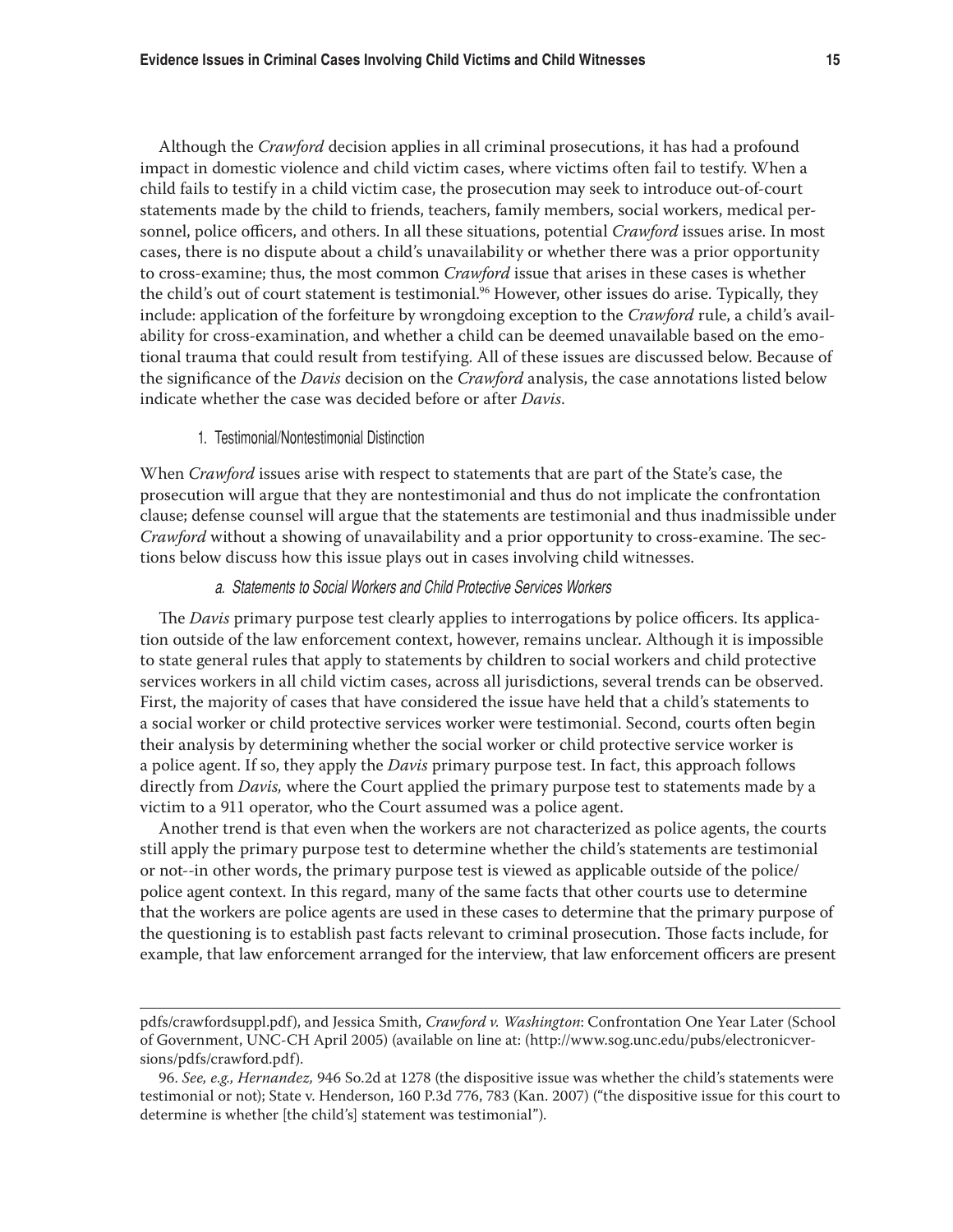and participating in the interview, and that the interviewer consulted with law enforcement officers before or during the interview.

A fourth trend is that when determining these issues, a number of courts look to the statutory, regulatory, and contractual relationships governing the workers' organizations. For example, courts may examine whether the law makes county child protective services workers "mandated reporters" of child abuse, whether the organization is required to act in conjunction with law enforcement and the prosecution in cases of child abuse, and if so, which entity assumes primary control of the investigation.

A final trend is that the courts seem to be unwilling to adopt bright line rules in this area. Thus, for example, the courts have been unwilling to adopt a bright line rule that the primary purpose of interviews by child protective services workers is to protect the welfare of the child. Rather, the vast majority of courts look at the "totality of the circumstances." The relevant cases are annotated below.

#### *Cases Holding That the Statements Were Testimonial*

*United States v. Bordeaux*, 400 F.3d 548, 555–56 (8th Cir. 2005) (pre-*Davis* decision holding that a child victim's statements to a "forensic interviewer" at a center for child evaluation were testimonial; the center that performed the interview videotaped it and, as a matter of course, provided one copy of the tape to law enforcement).

*State v. Contreras,* 979 So. 2d 896, 905 (Fla. 2008) (post-*Davis* case holding that statements of a nine-year-old child victim to the coordinator of a Child Protection Team were testimonial; the interview was conducted at a local shelter for domestic violence victims; the statement was videotaped and although a law enforcement officer was not present during the interview, the officer was electronically connected to the interviewer so that he could suggest questions; by statute, Child Protection Teams are involved in the investigation and prosecution of child abuse cases; "the primary, if not the sole, purpose" of the interview was to investigate whether a crime had occurred and "to establish facts potentially relevant to a later criminal prosecution").

*State v. Henderson,* 160 P.3d 776, 785–92 (Kan. 2007) (post-*Davis* case holding that a three-year-old's statements in a videotaped interview with a police detective and a social worker who were members of an Exploited and Missing Children Unit were testimonial; the court rejected the State's argument that state statutes indicated that the primary purpose of any child abuse report is to protect the welfare of a child; rather, the court found that while the statutes were concerned with protection of children, they also provided for mandatory action by law enforcement, for joint efforts between law enforcement and the Department of Social and Rehabilitation Services, and that in the event of a dispute between investigating agencies, the prosecuting attorney takes control of the investigation, suggesting "supremacy of the criminal prosecution factor;" as to the actual interview, the court noted that before it began, the interviewers knew that the child had been diagnosed with gonorrhea and had identified the defendant as the perpetrator and that the interview itself focused on the defendant as a suspect "with an eye towards prosecuting him;" there was no ongoing emergency when the victim was speaking of past events, the defendant was not in the victim's home, and the victim's demeanor was calm; the court concluded that "[a] young victim's awareness, or lack thereof, that [his or] her statement would be used to prosecute, is not dispositive of whether [the] statement is testimonial," but rather is one factor to be considered in the analysis).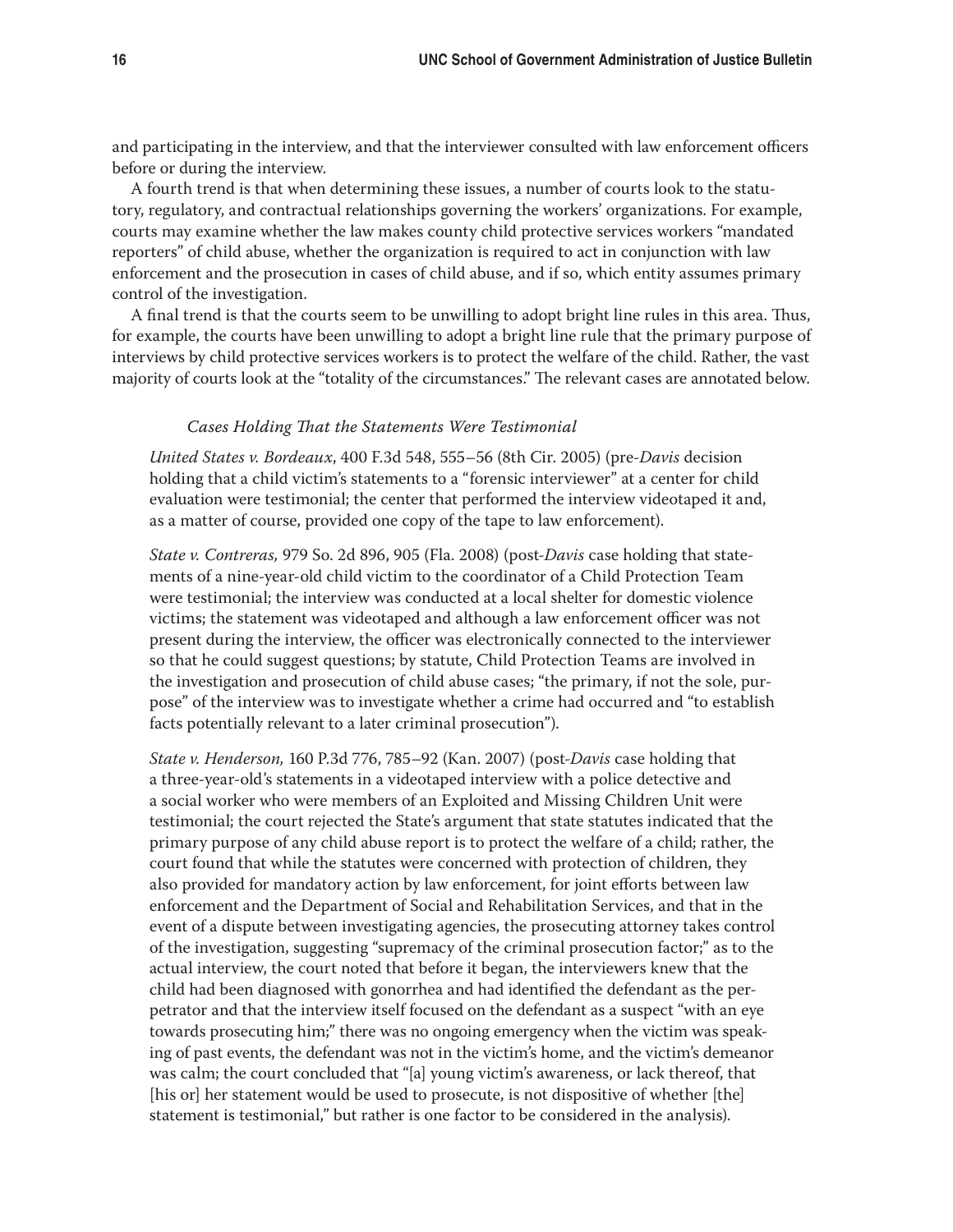*People v. Stechly,* 870 N.E.2d 333, 364–65 (Ill. 2007) (post-*Davis* case holding that a child's statements to a school social worker, who was a mandated reporter of child abuse, were testimonial; the social worker conducted the interview after being told by the child's mother about the abuse; the social worker initiated the conversation only because the mother's statements led him to conclude that he "had to make a mandated report" and "had a legal obligation to check it out;" the record did not reflect any action by the social worker subsequent to his interview, other than informing the Department of Children and Family Services and/or the police of what he learned; the "primary purpose" of the interview was to "gather information for purposes of an investigation and possible prosecution of criminal conduct").

*State v. Bentley,* 739 N.W.2d 296, 299-302 (Iowa 2007) (post-*Davis* case holding that a child victim's statements to a counselor at a Child Protection Center during an interview arranged by a police investigator and a representative of the state Department of Human Resources were testimonial; representatives of the police department were at the interview, the child was informed that a police officer was present and listening, the questions were designed to elicit factual details of past criminal acts, and when the interview ended the officer left with the videotaped copy of it, which she considered evidence to be used against the defendant; the Child Protection Center had a close, ongoing relationship with local law enforcement agencies and the police department's standard operating procedure called for referral of child victims of sexual abuse to the Center for "forensic interviews;" sufficient formality surrounded statements; "[a]lthough one of the significant purposes of the interrogation was surely to protect and advance the treatment of [the child] . . . the extensive involvement of the police in the interview rendered [the child's] statements testimonial"), *cert. denied*, 128 S. Ct. 1655, 170 L. Ed. 2d 386 (2008).

*State v. Justus,* 205 S.W.3d 872, 880–81 (Mo. 2006) (post-*Davis* case holding that a child victim's statements to an individual who investigated child abuse and neglect for the division of family services as well as those to another individual who performed a forensic interview of the child were testimonial).

*State v. Blue*, 717 N.W.2d 558, 564-65 (N.D. 2006) (post-*Davis* case holding that a child's statements to a forensic interviewer at a child advocacy center, made with the involvement of police, were testimonial because the purpose of the interview at which the statements were made was to prepare for trial ).

*State v. Snowden*, 867 A.2d 314, 325–27 (Md. 2005) (pre-*Davis* case holding that child abuse victims' statements to a social worker were testimonial; the children were interviewed by a sexual abuse investigator for the county Department of Health and Human Services at the detective's request; the detective was present during the interviews).

*Flores v. State,* 120 P.3d 1170, 1179 (Nev. 2005) (pre-*Davis* decision holding that a child's statements to a police child abuse investigator and a child protective services investigator concerning her mother's attack on a sibling were testimonial; both individuals "were either police operatives or were tasked with reporting instances of child abuse for prosecution").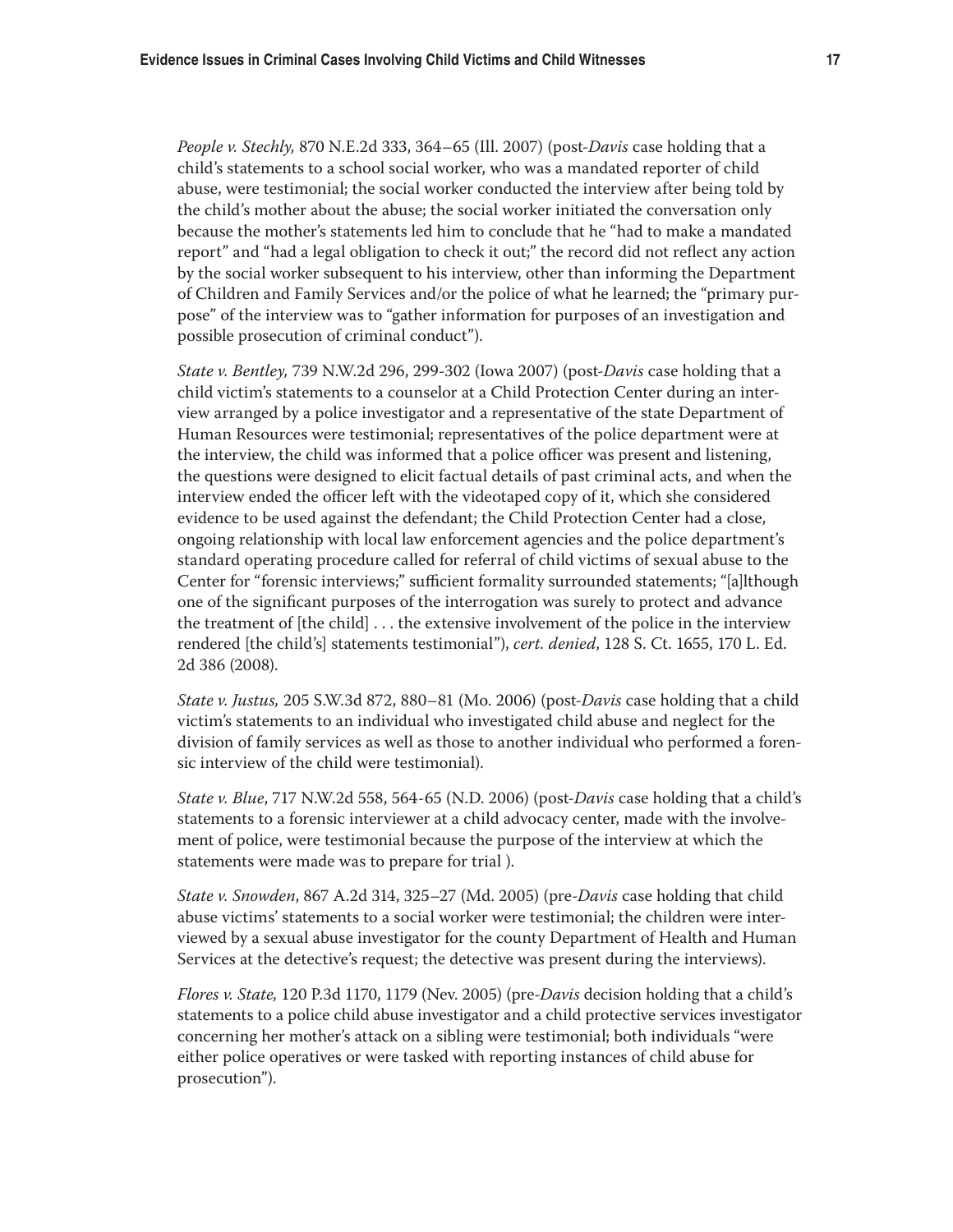*State v. Mack*, 101 P.3d 349, 352 (Or. 2004) (pre-*Davis* case holding that statements made by a three-year-old child to a Department of Human Services caseworker during a police-directed interview were testimonial; police asked the caseworker to interview the child, and during both interviews, the police were present and videotaped the sessions; the caseworker was a "proxy for the police").

*State ex rel. Juv. Dep't v. S.P.,* 178 P.3d 318, 330–31 (Or. Ct. App. 2008) (post-*Davis* case holding that a child victim's statements during a Child Abuse Response and Evaluation Services (CARES) interview conducted by a pediatrician and a social worker were testimonial; a primary purpose of the interview was to preserve evidence for future criminal investigation and potential prosecution (the interview had a "concurrent" primary purpose of medical diagnosis); CARES had significant involvement with child protective services and law enforcement personnel, beginning with the Department of Human Services' initial referral of the child to CARES and continuing through CARES' provision of its evaluation report, including its recommendation that law enforcement engage in further investigation into allegations of abuse; CARES served as proxy for the police in interviewing the victim).

*Agilera v. State,* 862 N.E.2d 298, 306 (Ind. Ct. App. 2007) (post-*Davis* case holding that a child victim's statements to a forensic interviewer at a Child Advocacy Center were testimonial; "the interview was conducted at the request of law enforcement for the primary purpose of establishing or proving past event[s] potentially relevant to a later criminal prosecution;" however, because the child testified at trial, there was no confrontation clause violation), *transfer denied*, 869 N.E.2d 457 (Ind. 2007).

*State v. Hopkins*, 154 P.3d 250, 257–58 (Wash. Ct. App. 2007) (post-*Davis* case holding that a child victim's statements to a Child Protective Services social worker were testimonial; the social worker's job was to investigate allegations of abuse and neglect, she recorded information obtained and asked necessary follow-up questions, and she made notes in order to document what the victim said for law enforcement; although the social worker was not acting at the request of law enforcement officers, "she was a government employee and her eventual [Child Protective Service] investigatory role overlapped with and aided law enforcement;" at the time of the interview there was no ongoing emergency).

*Williams v. State,* 970 So.2d 727, 734 (Miss. Ct. App. 2007) (post-*Davis* case holding that a child's statements to a forensic interviewer during an interview at a non-profit, non-governmental Family Crisis Center were testimonial; "the interview arose based on a report to a police department and a referral to the . . . County Department of Human Services, which, due to a lack of proper recording equipment, then referred [the victim] to the Family Crisis Center[; a] law enforcement officer observed that interview, after having gathered evidence by recording phone conversations" between the victim and the defendant; because "law enforcement was intimately involved in obtaining the interview and was present at the interview, . . . [the] videotaped forensic interview was testimonial in nature") [Author's note: In this case, the victim took the stand and was subject to cross-examination by the defendant, thus there could be no confrontation clause violation.]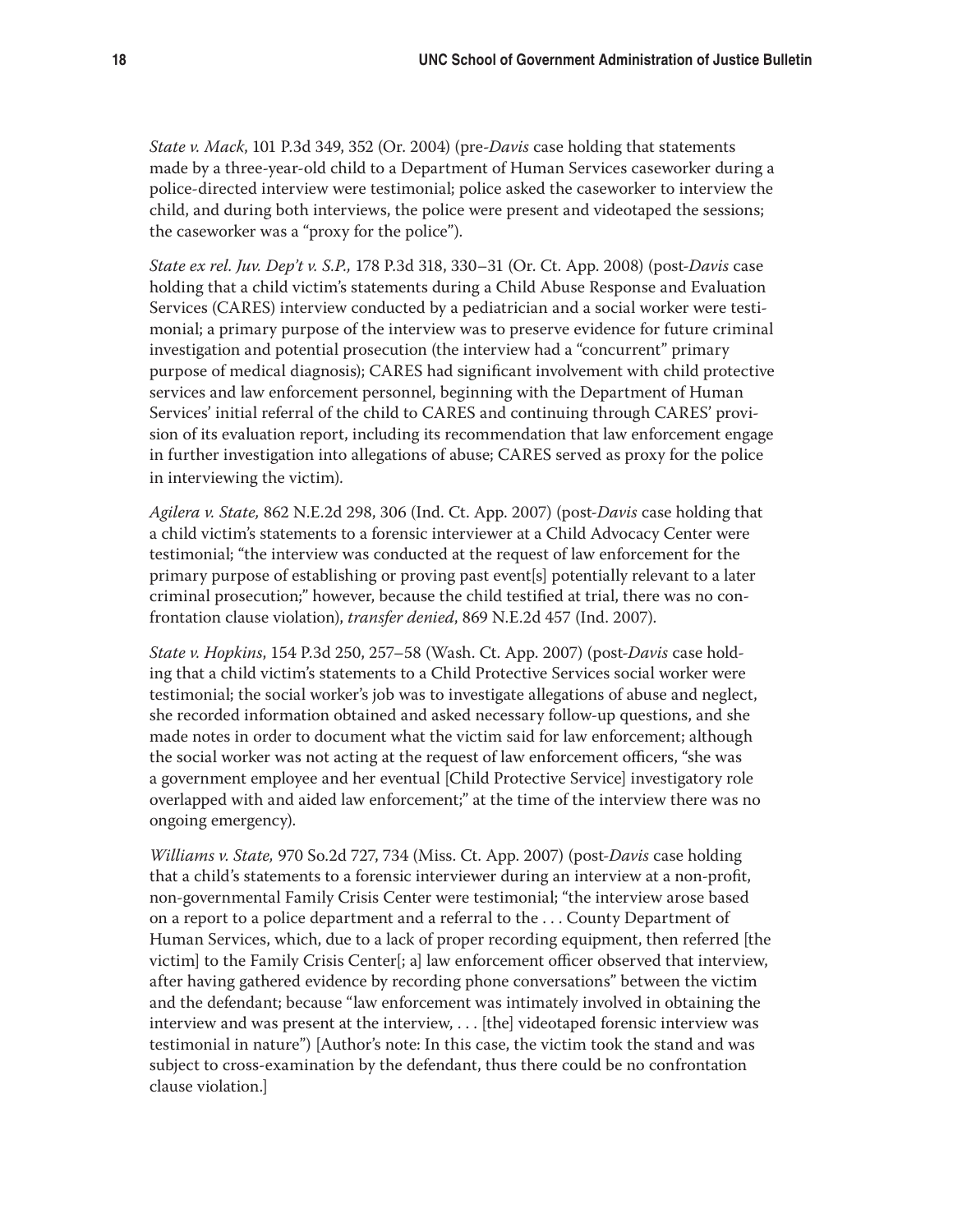*In re S.R.,* 920 A.2d 1262, 1264 (Pa. Super. Ct. 2007) (post-*Davis* case holding that a child's statements to a forensic interview specialist with the Philadelphia Children's Alliance, an organization that "coordinates and facilitates multidisciplinary investigations involving child abuse," were testimonial; the forensic interviewer had been contacted by the police to conduct the interview for the police investigation; although the interviewer was alone with the child, a police officer watched through one-way glass; during the interview, the interviewer took a break to conference with "the team," which included a law-enforcement officer; the interviewer's questioning was similar to direct examination in court), *appeal granted on other grounds*, 941 A.2d 671 (Pa. 2007).

*State v. Pitt,* 147 P.3d 940, 942–44 (Or. Ct. App. 2006) (post-*Davis* case holding that children's statements to the director of a county child advocacy center and selfdescribed child forensic interviewer were testimonial), *adhered to on reconsideration,*  159 P.3d 329 (Or. Ct. App. 2007).

*People v. Sharp*, 155 P.3d 577, 581 (Colo. App. 2006) (post-*Davis* case holding that a child's statements made during a videotaped interview at a child advocacy center by a private forensic interviewer were testimonial; the interview was "the functional equivalent of police interrogation" in that the police "arranged, and, to a certain extent, directed the interview," even though an officer was not physically present in the room, moreover its purpose was "to elicit statements that would be used at a later criminal trial").

*Rangel v. State*, 199 S.W.3d 523, 532-35 (Tex. Ct. App. 2006) (post-*Davis* case holding that a child's statements to a child protective services investigator were testimonial), *review dismissed*, 250 S.W.3d 96 (Tex. Crim. App. 2008).

*Anderson v. State,* 833 N.E.2d 119, 125-26 (Ind. Ct. App. 2005) (a pre-*Davis* case holding that a child's statements about a sexual assault made to an individual with the county Office of Family and Children during interviews that were coordinated and directed by a police detective were testimonial).

*In re Rolandis G*., 817 N.E.2d 183, 188 (Ill. App. Ct. 2004) (pre-*Davis* case holding that a seven-year-old child victim's statements to a child advocacy worker were testimonial; the statements "came in response to formal questioning, with a police officer watching through a two-way mirror"), *appeal allowed,* 871 N.E.2d 56 (Ill. 2007).

*People v. Sisavath*, 13 Cal. Rptr. 3d 753, 755–58 (Ct. App. 2004) (pre-*Davis* case holding that a videotape of an interview of a child victim by a trained interviewer at the county's Multidisciplinary Interview Center (MDIC), "a facility specially designed and staffed for interviewing children suspected of being victims of abuse," was testimonial; the "interview took place after [the] prosecution was initiated, was attended by the prosecutor and the prosecutor's investigator, and was conducted by a person trained in forensic interviewing;" "[I]t does not matter what the government's actual intent was in setting up the interview, where the interview took place, or who employed the interviewer. It was eminently reasonable to expect that the interview would be available for use at trial;" the court noted that it was not holding that every MDIC interview is testimonial).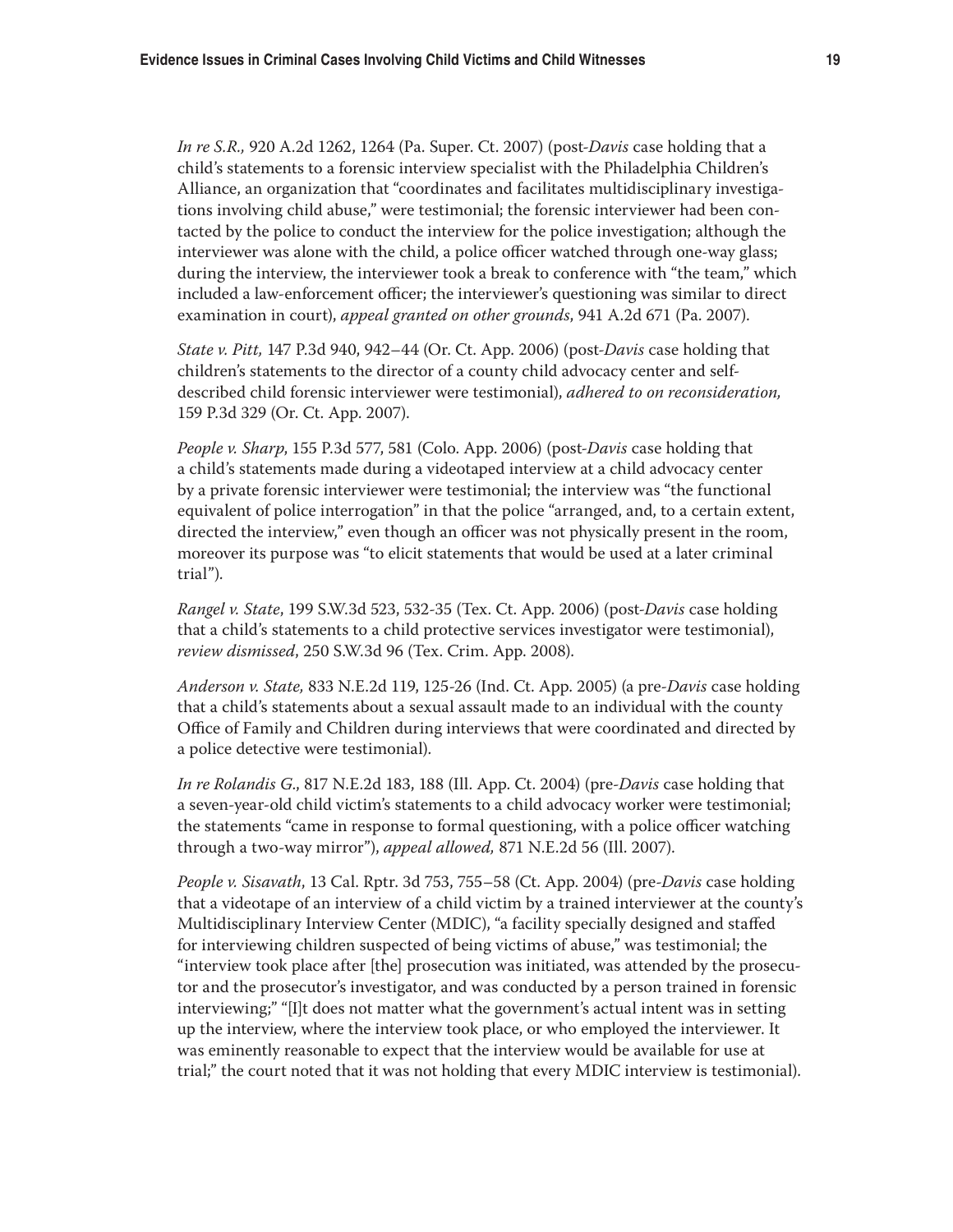*People v. Warner*, 14 Cal. Rptr. 3d 419, 429 (Ct. App. 2004) (pre-*Davis* case holding that a three-year-old child victim's statements during an interview by a Multidisciplinary Interview Center (MDIC) specialist two days after the incident in question were testimonial; a "MDIC interview is similar to a police interrogation;" the court noted that "[a]lthough the MDIC interview is not intended solely as an investigative tool for criminal prosecutions, that is one of its purposes;" the court noted that "an advisory committee [had] determined that 'specially trained child interview specialists should be used to conduct comprehensive interviews of children once a criminal or dependency investigation was determined to be warranted,'" that "[l]aw enforcement was involved in the training of the specialists," that a detective observed the interview, and that "it was reasonably expected the interview would be used . . . at trial"), *rev'd in part on other grounds,* 139 P.3d 475 (Cal. 2006).

*T.P. v. State,* 911 So.2d 1117, 1123-24 (Ala. Crim. App. 2004) (pre-*Davis* case holding that a child's statements about sexual abuse to a social worker employed by the Department of Human Resources at an interview attended by a sheriff's investigator were testimonial).

#### *Cases Holding That the Statements Were Nontestimonial*

*State v. Buda,* 949 A.2d 761, 778–80 (N.J. 2008) (post-Davis case holding that statements made by a three-and-one-half-year-old child to a Department of Youth and Family Services (DYFS) worker in a hospital emergency room where the child had been taken for treatment of his injuries were nontestimonial; the DYFS worker, who had been called to the hospital by medical personnel, spoke to an investigator from the county prosecutor's office who also had been summoned and then interviewed the distraught child alone; afterwards the worker arranged to keep the child from coming into contact with the defendant while the child was hospitalized and after his discharge; since the DYFS worker was "not collecting information about past events for prosecutorial purposes, but gathering data in order to assure a child's future well-being" she was acting in her "proper civil role.")

*Seely v. State,* \_\_\_ S.W.3d \_\_\_, No. CR07-1063, 2008 WL 963516 (Ark. Apr. 10, 2008) (post-*Davis* case holding that a three-year-old child's statements to a social worker at the hospital were nontestimonial; the fact that the social worker had a duty to report child abuse was not determinative; the social worker testified that the primary purpose of her interview with the child was to define the scope of the subsequent medical examination; the proper treatment of the child included ensuring her safety and the identification of the perpetrator was relevant to the child's safety after she left the hospital; no law enforcement officer instigated the interview and no law enforcement officer observed or participated in it; there was no indication that anyone told the child that the interview was taking place because the police needed to know what happened; the court concluded that the primary purpose of the interview was medical treatment).

*State v. Arroyo,* 935 A.2d 975, 997–99 (Conn. 2007) (post-*Davis* case holding that a child victim's statements to a licensed clinical social worker/forensic interviewer employed in a hospital Child Sexual Abuse Clinic were nontestimonial; the primary purpose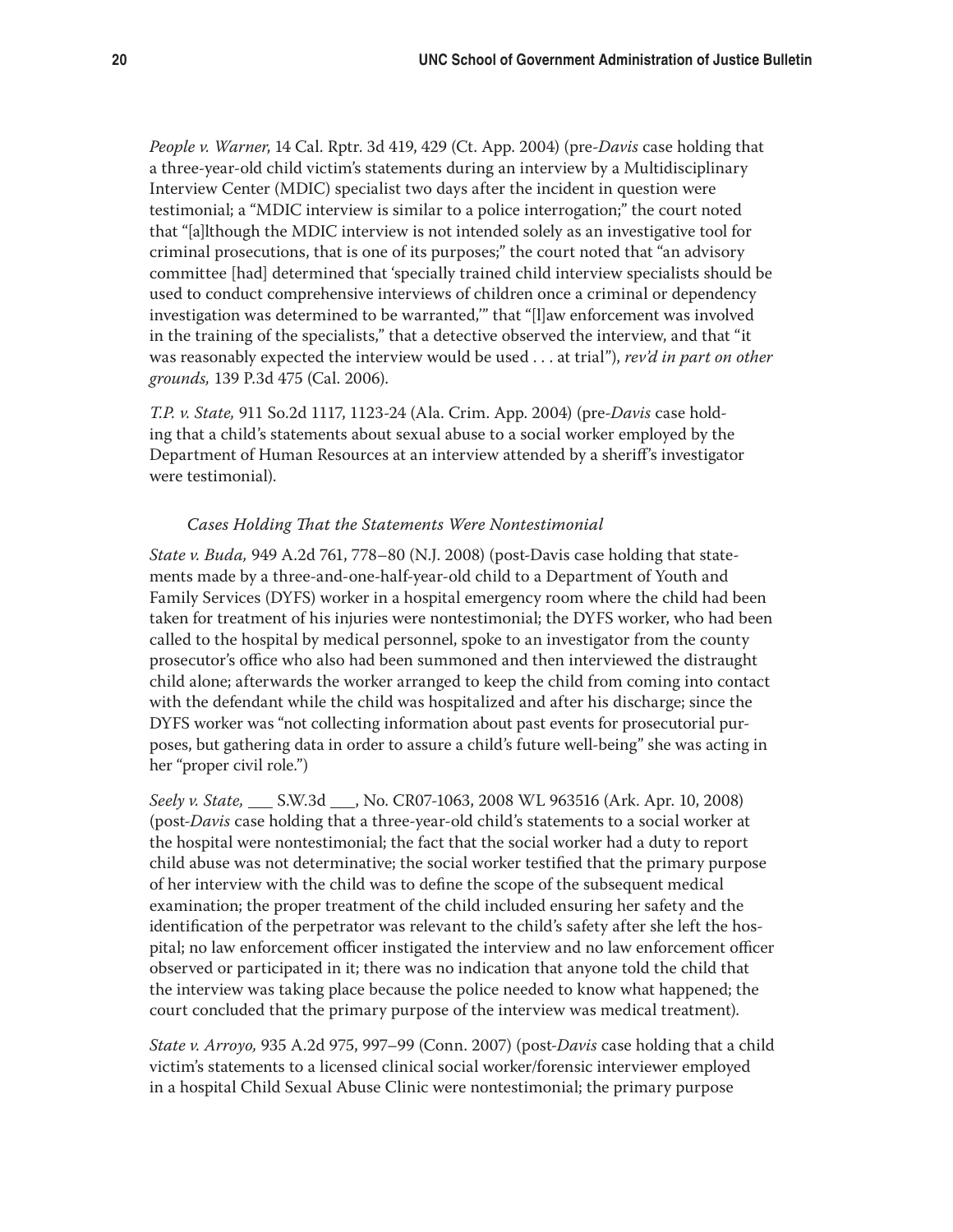of the interviews was to provide assistance to the victim in the form of medical and mental health treatment; forensic interviewers at the clinic were "an integral part of the chain of medical care;" although law enforcement observed the interviews, there was no evidence that they were held "at the instruction or request of law enforcement," that the interviewer was employed by a law enforcement agency, or that the interviewer "cooperated or assisted in the investigation of the defendant;" the interviewer was a "mandated reporter" of suspected child abuse and was part of a multidisciplinary team that reviewed child abuse cases; although the team worked to "advance and coordinate the prompt investigation" of suspected child abuse, it also sought to reduce trauma "to ensure the protection and treatment" of child victims).

*State v. Muttart,* 875 N.E.2d 944, 956–57 (Ohio 2007) (post-*Davis* case holding that a child's statements to a social worker who served as the assistant director of the child abuse program at a hospital Child Maltreatment Clinic were nontestimonial; the child was referred to a doctor at the clinic by her pediatrician and was seen by the social worker in preparation for the doctor's subsequent examination), *cert. denied*, 128 S. Ct. 2473 (2008).

*State v. Bobadilla,* 709 N.W.2d 243 (Minn. 2006) (a pre-*Davis* case holding that statements by a child in a risk assessment interview conducted by a child protection worker were nontestimonial), *cert. denied*, 127 S. Ct. 382, 166 L.E.2d 270 (2006).

*Commonwealth v. Allshouse,* 924 A.2d 1215, 1222–24 (Pa. Super. Ct. 2007) (post-*Davis*  case holding that the statements of a child who had witnessed an assault on her brother to a case worker with County Children and Youth Services were nontestimonial; although the interview was conducted seven days after the assault, the social worker's primary purpose was to ensure the welfare and security of the child and her sibling; although the caseworker had the option of reporting the incident to the police, he did not do so; even though the caseworker later began to work with the prosecution, there was no evidence that he was doing so at the time of the interview; the interview lacked formality in that the social worker was dressed casually, it was conducted on the front porch of the home, and the case worker did not control the environment).

*People v. Geno*, 683 N.W.2d 687, 692 (Mich. Ct. App. 2004) (pre-*Davis* case holding that a two-year-old's response to an interviewer's question "[do you] ha[ve] an owie?" stating "yes, [defendant] hurts me there" and pointing to her vaginal area was nontestimonial; after the child's father noted the child's injury, he contacted Children's Protective Services, which arranged for an assessment and interview of the child by the Children's Assessment Center; during the interview, the victim asked the interviewer to accompany her to the bathroom, at which time the interviewer noticed blood on the child's underwear and posed the question; assuming the confrontation challenge was properly presented, the court held that child's statement was nontestimonial because it was made to an employee of the Children's Assessment Center, not a government employee, and the child's answer to the question was not a statement in the nature of *ex parte* in-court testimony or its functional equivalent).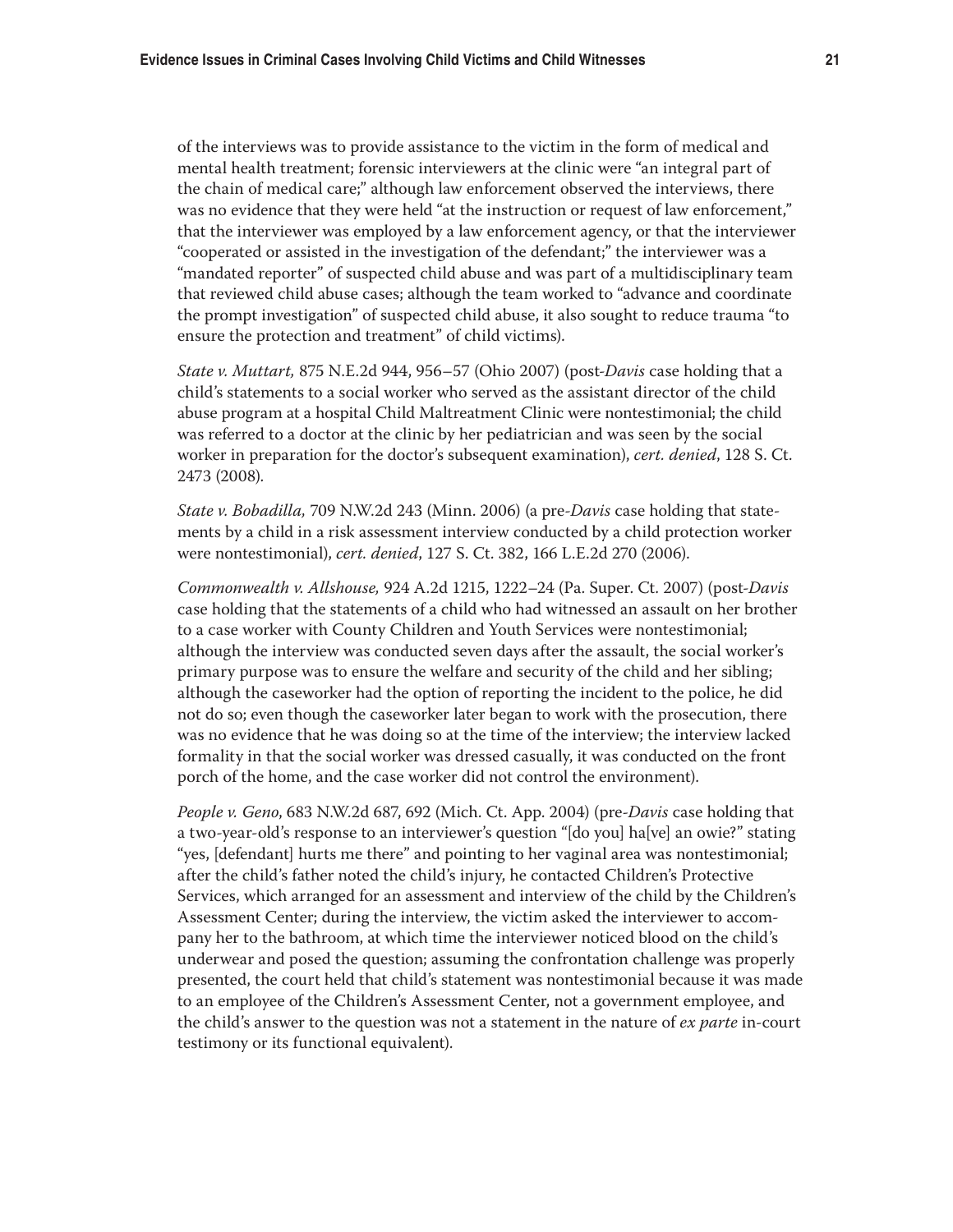#### b. Statements to Medical Personnel and Counselors

As with statements to social workers and child protective services workers, statements to medical personnel and to professional counselors raise the issue of whether the *Davis* primary purpose test applies outside of the police interrogation context. Again, while it is hard to state a rule that describes all cases, trends can be noted. First, the majority of decisions to have considered the question have concluded that the child's statements to medical personnel and licensed counselors are nontestimonial. Another trend is that the courts apply the *Davis* primary purpose test, even to nongovernmental, private medical care providers. In some respects, applying the test in this context is easier than with social workers and child protective services workers. Here, if the child needs medical care, the questioner is a primary provider of medical care, and medical care is in fact provided to the child, it is fairly easy to conclude that the primary purpose of the questions was something other than establishing past facts relevant for criminal prosecution. This would be the case with respect to statements that a child makes to his or her therapist in the course of regular weekly therapy sessions, or statements that a child makes to an emergency room physician who asks, when the child is first brought into the hospital, "What happened?" in order to determine the appropriate medical treatment. On the other hand, statements to medical personnel are more likely to be found to be testimonial when the main purpose of the interaction with the child is not to provide medical care, but rather to conduct a forensic examination of the child. This would be the case, for example, when a forensic medical examination is arranged for by the police, and the child already received medical treatment upon the discovery of the abuse or injury. Illustrative cases are annotated below.

#### *Cases Holding That the Statements Were Testimonial*

*United States v. Gardinier,* 65 M.J. 60, 66 (C.A.A.F. 2007) (post-*Davis* case holding that statements made by a child victim to a Sexual Assault Nurse Examiner were testimonial hearsay, where the nurse examiner, who specialized in conducting forensic medical examinations, performed a forensic medical exam on the victim at the request of law enforcement and "with the forensic needs of law enforcement and prosecution in mind").

*People v. Stechly,* 870 N.E.2d 333, 364 (Ill. 2007) (post-*Davis* case holding that (I) a child's second statements to a registered nurse who was a clinical specialist in charge of a hospital child abuse team and was a "mandated reporter" of child abuse were testimonial; by the time of the second interview, the child already had told the specialist what happened and the specialist had contacted the police; the specialist conducted the second interview "to review the same facts for the benefit of two police officers standing hidden behind a one-way mirror;" the specialist was "acting on behalf of the police in order to gather information for possible prosecution;" (II) the child's first statements made to the same specialist on the day she was brought to the hospital also were testimonial; the interview was conducted after the child's mother indicated that abuse may have occurred; although the specialist was a registered nurse, "nothing in the record" indicated that she conducted the interview "for purposes of treatment;" although the specialist testified that "one of her responsibilities" was to make sure that "the appropriate follow-up medical procedures took place," she told the child's mother after the first interview only that she would be notifying "the appropriate authorities;" the specialist testified that after the second interview, she did not know what happened with the child because her "piece was done").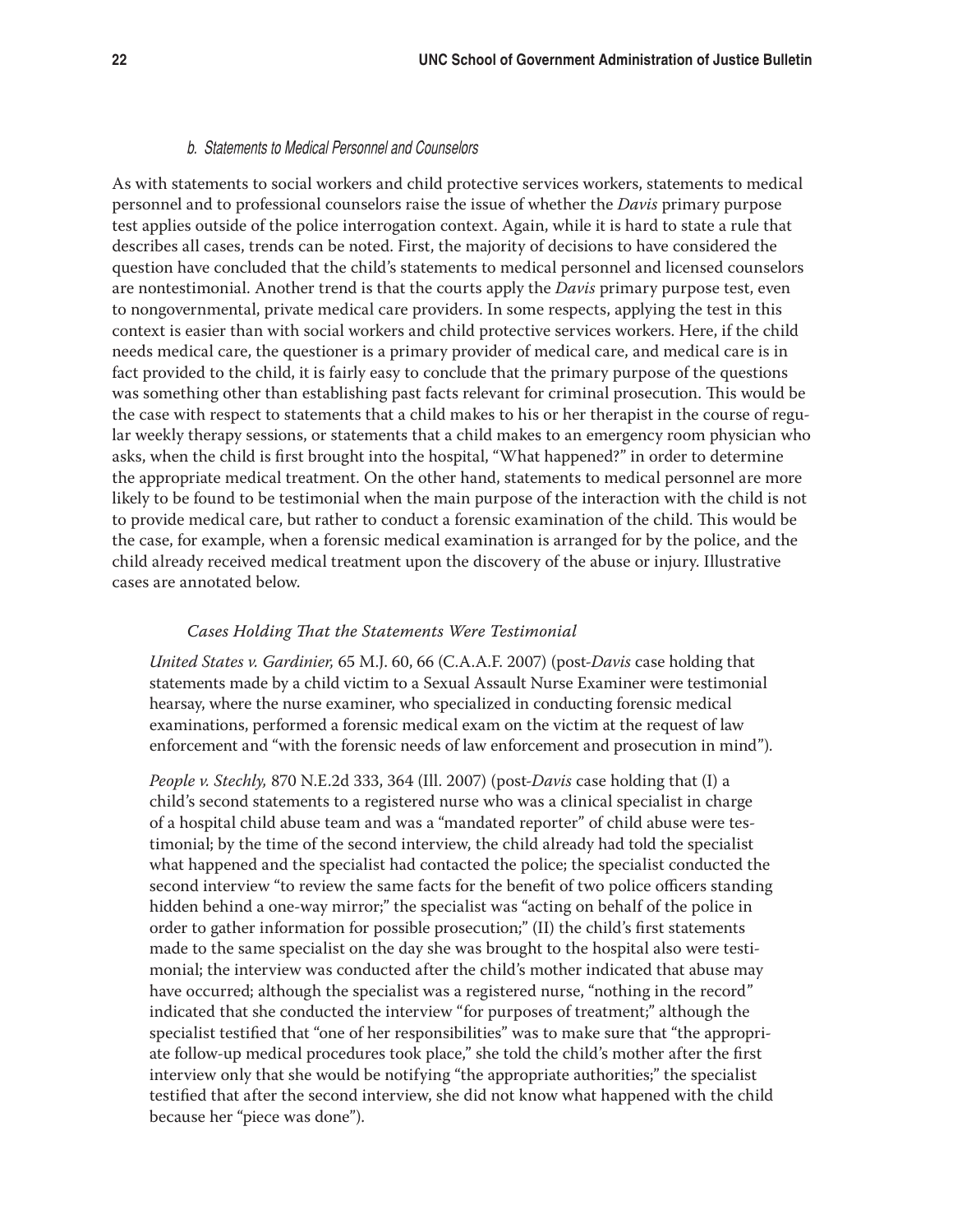*State v. Hooper,* 176 P.3d 911, 917–18 (Idaho 2007) (post-*Davis* case holding that a child's videotaped statements made to a nurse/forensic interviewer were testimonial; neither the fact that the examination was arranged by the police nor the fact that the interviewer had forensic training was dispositive; nonetheless, "the interview was geared toward gathering evidence, rather than providing medical treatment," in particular: when officers questioned the suspected abuser, they informed him that the child would be interviewed and that the information obtained would determine what would happen next, and they asked the suspect whether he wanted to divulge anything before the interview, a detective observed the interview through a closed-circuit system and the nurse told the child that the officer was watching, the nurse consulted with the officer during the interview and then returned to ask additional questions, the nurse talked to the officer after the interview, and the videotape of the interview was taken into evidence storage; the "interviewer was working in concert with the police to establish or prove past events relevant to a later criminal prosecution;" the court noted that the nurse "did not ask any questions regarding [the child's] medical condition, or whether the child was injured" and the "interview took place after a medical assessment and separately from the medical assessment").

*State ex rel Juv. Dep't v. S.P.,* 178 P.3d 318 (Or. Ct. App. 2008) (see the summary of this case above, in the section on statements to social workers and child protective services workers).

*Hernandez v. State,* 946 So.2d 1270, 1280–82 (Fla. Dist. Ct. App. 2007) (post-*Davis* case holding that statements by a child victim to a nurse practitioner who was a member of a hospital Child Protection Team about an alleged sexual battery at an examination arranged by a sheriff's deputy were testimonial; the court concluded that four factors indicated that the nurse's questions to the child were "the functional equivalent of a police interrogation:" (1) by statute and by contract, the Child Protection Team was "an integral part of the law enforcement effort in child abuse, abandonment, and neglect cases;" (2) "the nature and extent of law enforcement involvement in the examination" (a deputy arranged for the examination and escorted the child to it, the nurse spoke with the deputy to obtain "basic information," the deputy stayed at the facility until the exam was completed and escorted the child home, and the deputy did not decide whether to charge the defendant until he received the nurse's report); (3) the purpose of the examination ("gather[ing] facts for use in a potential criminal prosecution"); and (4) the absence of an ongoing emergency (a single incident of alleged sexual abuse had occurred one week earlier, the child was in a safe environment, and the defendant was in custody)).

*State v. Ortega,* 175 P.3d 929, 935 (N.M. Ct. App. 2007) (post-*Davis* case holding that a child's statements to a Sexual Assault Nurse Examiner were testimonial; the child's medical needs were "not the primary object" of the nurse's examination and "were secondary to its purpose of gathering evidence"), *cert. denied*, 175 P.3d 307 (N.M. 2007).

*People v. Harless*, 22 Cal. Rptr. 3d 625, 636–37 (Ct. App. 2004) (pre-*Davis* decision holding that a child's statements during a sexual abuse examination by a doctor who was the Director of the Child Abuse Center and during a sexual abuse examination were testimonial), *cert. denied,* 127 S. Ct. 1212, 167 L. Ed. 2d 73 (2007).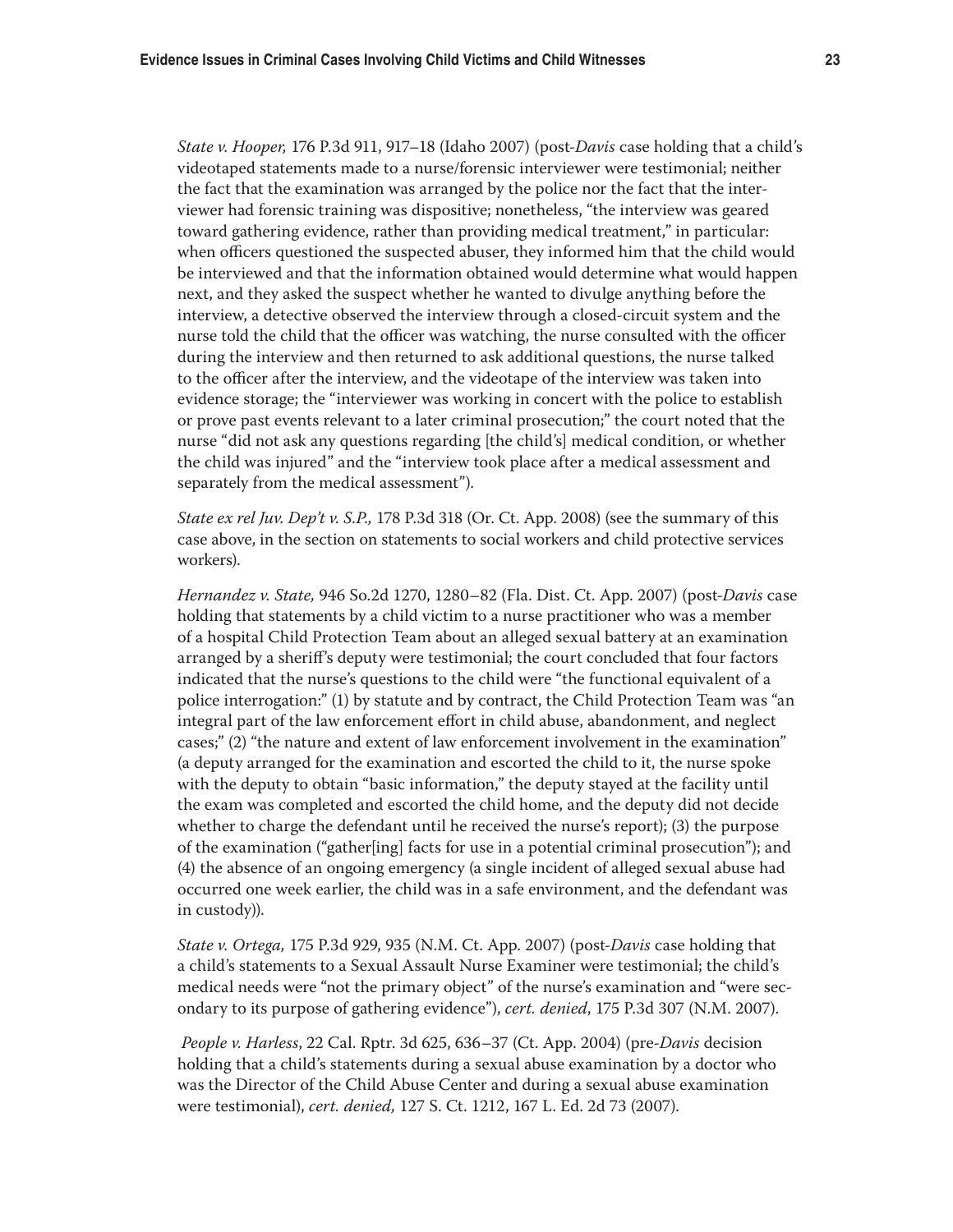#### *Cases Holding That the Statements Were Nontestimonial*

*United States v. Peneaux,* 432 F.3d 882, 896 (8th Cir. 2005) (pre-*Davis* case holding that a child's statement to a pediatrician was nontestimonial; the child was taken to the pediatrician by his foster parents for a medical examination after they noticed marks on his body; no forensic interview preceded the doctor's meeting with the child; the doctor spoke to the child to ensure the child's health and protection; there was no evidence that the doctor made a referral to law enforcement; the interview lacked formality, substantial government involvement, and a law enforcement purpose; the court stated: "[w]here statements are made to a physician seeking to give medical aid in the form of diagnosis or treatment, they are presumptively nontestimonial"), *cert. denied*, 127 S. Ct. 42, 166 L. Ed. 2d 47 (2006).

*Bishop v. State,* 982 So.2d 371, 375 (Miss. 2008) (post-*Davis* case holding that a child's statements to a therapist who was providing treatment were nontestimonial; the child was brought to the therapist by her family "solely for treatment purposes").

*People v. Cage,* 155 P.3d 205, 207–22 (Cal. 2007) (post-*Davis* case holding that statements by a fifteen-year-old to a treating physician in the emergency room were nontestimonial; the victim told the physician that his mother cut him while his grandmother held him down in response to the physician's question, asked for diagnostic and treatment purposes, about what happened; the "primary purpose" of the question was "to deal with a contemporaneous medical situation that required immediate information about what had caused the victim's wound;" the child needed immediate acute treatment for a five- or six-inch laceration on the side of his face; "the conversation had none of the formality or solemnity that characterizes testimony by witnesses;" the court rejected the defendant's argument that statements to a physician by a minor victim of parental abuse are testimonial when the doctor is a mandated reporter of child abuse), *cert. denied*, 128 S. Ct. 612, 169 L. Ed. 2d 395 (2007).

*State v. Muttart,* 875 N.E.2d 944, 956–57 (Ohio 2007) (post-*Davis* case holding that a child's statements to a clinical counselor and therapist at a Family Resource Center, where the child was taken for psychotherapy were nontestimonial), *cert. denied*, 128 S. Ct. 2473 (2008).

*State v. Spencer,* 169 P.3d 384, 388–90 (Mont. 2007) (post-*Davis* case holding that a child's statements to licensed clinical professional counselor during counseling sessions were nontestimonial; the primary purpose of the counselor's interaction with the child was to provide counseling, not to establish past facts for use in the defendant's prosecution).

*State v. Krasky,* 736 N.W.2d 636, 641–42 (Minn. 2007) (post-*Davis* case holding that a child's statements to a nurse with the Midwest Children's Resource Center who interviewed the child and performed a physical examination were nontestimonial; the child was referred to the Center by a police detective and a social worker at County Family Services who conducted child protection investigations; the assessment was done at a children's hospital not a law enforcement center and no law enforcement officer was president during the interview; although the referral was a joint decision by social services and law enforcement, there was no indication that the nurse "was acting as a proxy for law enforcement;" the primary purpose of the interview was "to assess and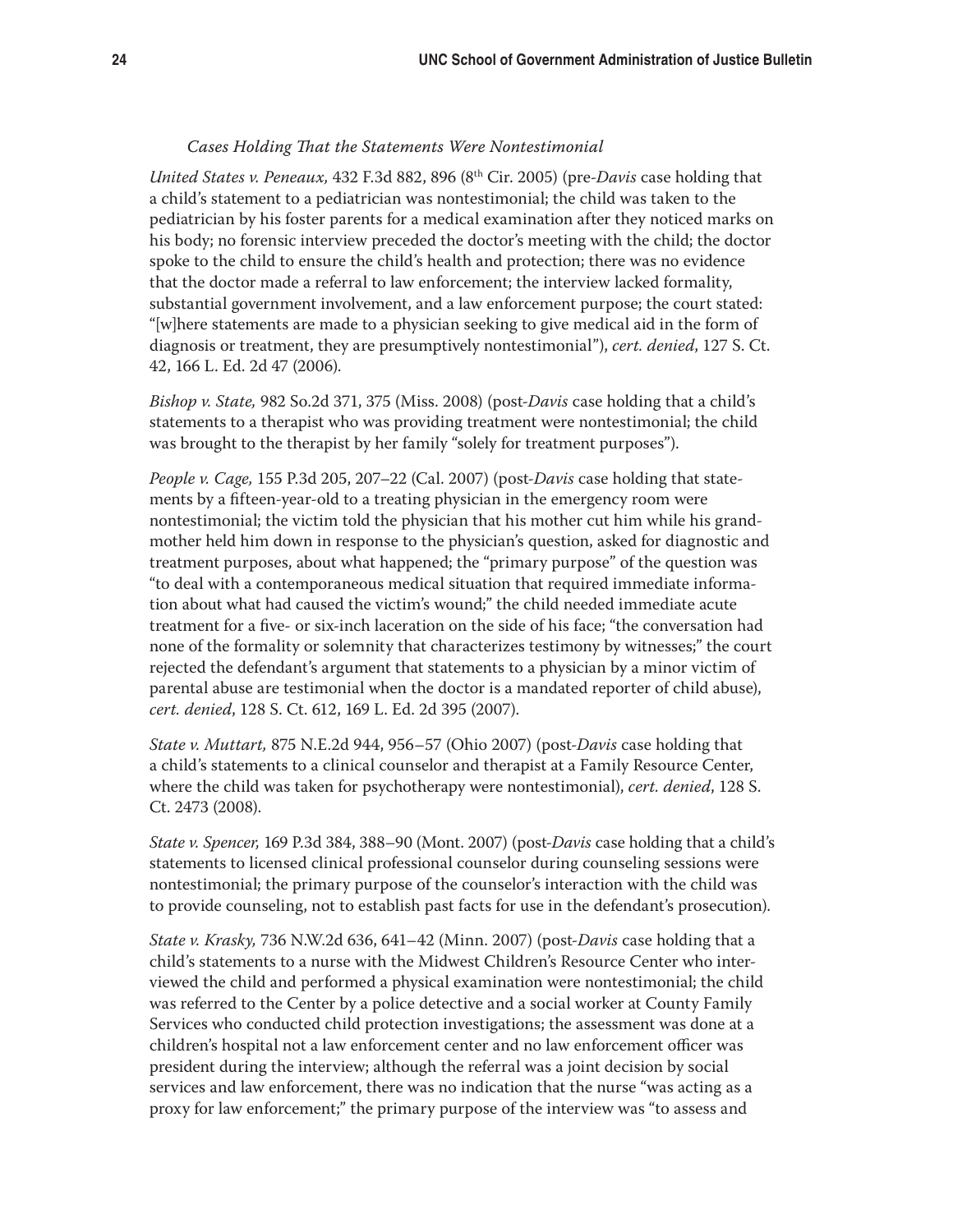protect [the child's] health and welfare;" the nurse conducted a physical exam, questioned the child's foster mother about her medical history, tested the child for sexually transmitted diseases, recommended that the child receive psychotherapy, and repeatedly told the child that the examination was necessary to ensure that she was healthy), *cert. denied*, 128 S. Ct. 1223, 170 L. Ed. 2d 77 (2008).

*State v. Scacchetti,* 711 N.W.2d 508, 514–16 (Minn. 2006) (pre-*Davis* case holding that a child victim's statements to a pediatric nurse practitioner employed by a Children's Resource Center, a department of the Children's Hospital, were nontestimonial; the statements were made during two separate assessments occurring several days after the alleged abuse and after an initial medical exam by a doctor; the purpose of the assessments was to assess the child's medical health and no government actor was involved).

*Commonwealth v. DeOliveira,* 849 N.E.2d 218, 223-26 (Mass. 2006) (a case decided on the same day as *Davis* holding that a child's statements to an emergency room physician were nontestimonial where the police took the child to the emergency room to receive a medical assessment; the doctor's purpose was to determine whether the child was injured and whether she needed medical treatment).

*People v. Vigil,* 127 P.3d 916, 924 (Colo. 2006) (en banc) (in a pre-*Davis* decision, the court held that a child's statements to a physician during a sexual assault examination were nontestimonial), *cert. denied*, 127 S. Ct. 86, 166 L. Ed. 2d 72 (2006).

*Foley v. State,* 914 So.2d 677, 685 (Miss. 2005) (pre-*Davis* case holding that a child's statements about sexual abuse to various therapists and medical professionals were nontestimonial where the defendant "failed to argue or show that the therapists or medical professionals . . . had contacted the police or were being used by the police as a means to interrogate [the child] or investigate her claims").

*State v. Vaught*, 682 N.W.2d 284, 291–92 (Neb. 2004) (pre-*Davis* case holding that a four-year-old child victim's statements, identifying the defendant as the perpetrator, to an emergency room physician who treated and diagnosed the victim were nontestimonial; the victim's identification of the defendant as the perpetrator was made for the purpose of medical diagnosis or treatment after the victim was taken to the hospital by her family; the purpose of the medical examination was to obtain medical treatment; "[t]here was no indication of a purpose to develop testimony for trial, nor was there an indication of government involvement in the initiation or course of the examination;" the court concluded by noting that "[o]ur decision as to whether the statement at issue is 'testimonial' under *Crawford* does not preclude a different conclusion based on a different set of facts.").

*Lollis v. State,* 232 S.W.3d 803, 808–10 (Tex. App. 2007) (post-*Davis* case holding that statements by children to a licensed counselor during counseling sessions were nontestimonial; the counselor testified that the purpose of her conversations with the children was therapeutic).

*State v. Brigman,* 178 N.C. App. 78, 91 (2006) (in a decision issued one day after *Davis,*  but not mentioning that case, the court held that a statement by a sex abuse victim, who was not quite three years old, describing the sexual abuse to a doctor was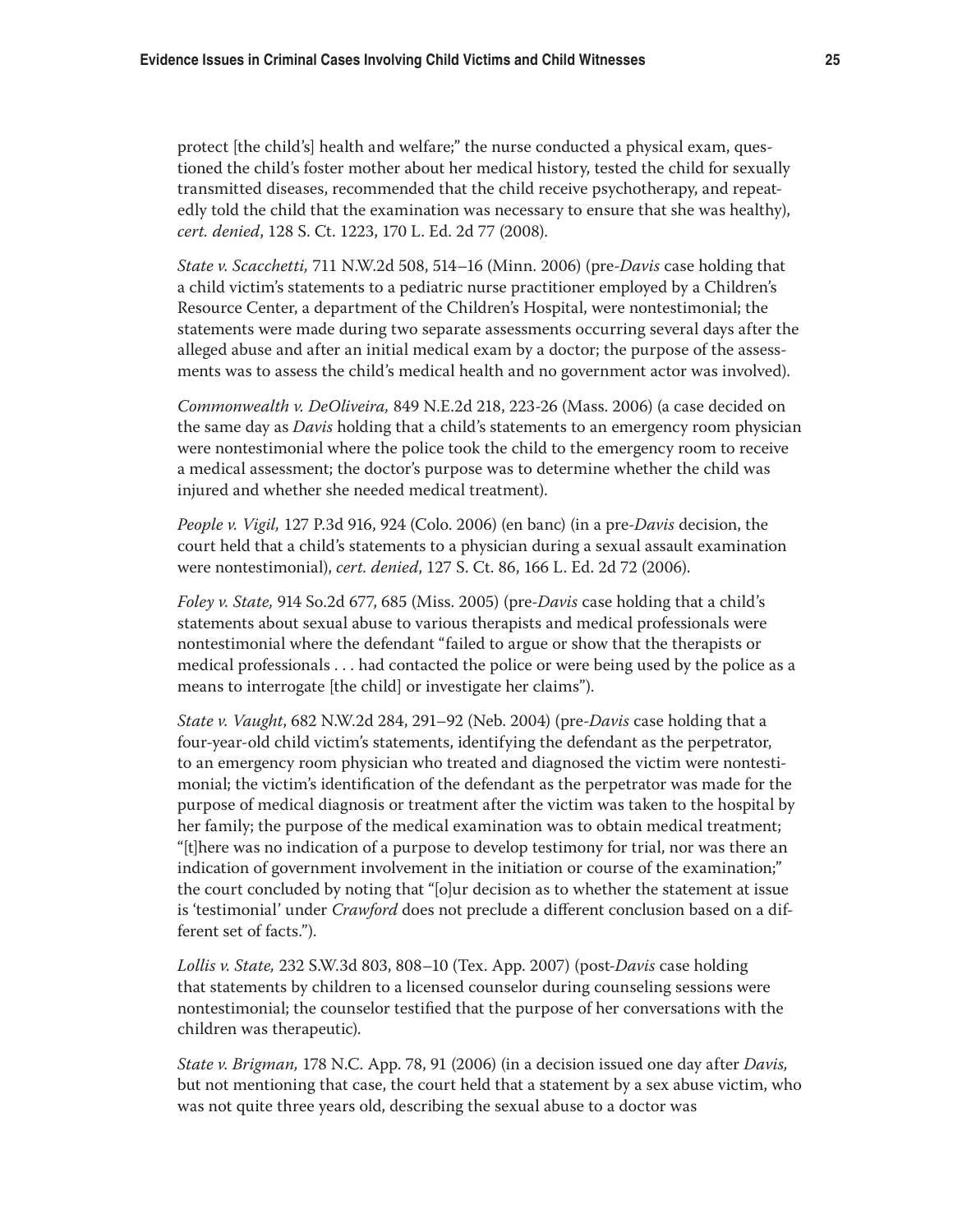nontestimonial; the court held: "We cannot conclude that a reasonable child under three years of age would know or should know that his statements might later be used at a trial. Therefore, we hold [the child's] statement to [the doctor] was not testimonial."), *appeal dismissed and review denied*, 360 N.C. 650 (2006).

*State v. Fisher*, 108 P.3d 1262, 1269 (Wash. Ct. App. 2005) (pre-*Davis* case holding that a statement made by a child abuse victim to a physician was nontestimonial; the physician examined the child the morning after the child's admission to the hospital; after talking to the child's mother, the physician asked the child what had happened; the physician was not a government employee and the defendant was not then under suspicion; the physician questioned the child "to provide him with proper treatment;" "there was no indication of a purpose to prepare testimony for trial and [there was] no government involvement[; ]nor was the statement given under circumstances in which its use in a prosecution was reasonably foreseeable by an objective observer"), *review denied*, 132 P.3d 147 (Wash. 2006).

## c. Statements to Law Enforcement Officers

It is clear that after *Davis*, the primary purpose test applies when determining whether statements to law enforcement officers are testimonial or not. Predictably, statements made by children to law enforcement officers at the scene while an emergency is ongoing are held to be nontestimonial. Many child victim statements to law enforcement officers, however, are held to be testimonial. Given the applicability of the primary purpose test, this is not surprising. A common characteristic of child victim cases is that the child first reports the incident to someone other than law enforcement officers. Often, law enforcement officers do not become involved until after the child has spoken with a family member and has been examined by a medical professional. In most instances, any emergency that existed has ended by this time.

Annotated below are cases addressing the testimonial or nontestimonial nature of statements by children to law enforcement officers. Because they have little authority after *Davis*, few pre-*Davis* cases are included.

#### *Cases Holding That the Statements Were Testimonial*

*Bockting v. Bayer,* 399 F.3d 1010 (9th Cir.), *amended by* 408 F.3d 1127 (9th Cir. 2005), *rev'd on other grounds sub nom. Whorton v. Bockting, \_\_\_ U.S. \_\_\_, 127 S. Ct. 1173, 167 L.* Ed. 2d 1 (2007) (pre-*Davis* case holding that admission of a nontestifying child sexual assault victim's hearsay statements to police during an interview violated *Crawford*).

*People v. Cage,* 155 P.3d 205, 217–18 (Cal. 2007) (post-*Davis* case holding that statements by a fifteen-year-old to a police deputy in a hospital emergency room were testimonial; the statements were made in response to focused police questioning the purpose of which was to investigate crime; the deputy previously had been dispatched to the child's home on reports of a domestic disturbance, saw blood there, and later was called to where the child was found injured; at that time, emergency medical personnel were attending to the child and an ambulance took him to the hospital; the deputy later came to the hospital and asked the child to describe what happened between him and the defendant, while the child was waiting for treatment in the emergency room; over an hour had elapsed from the initial incident, the alleged assailant and the victim had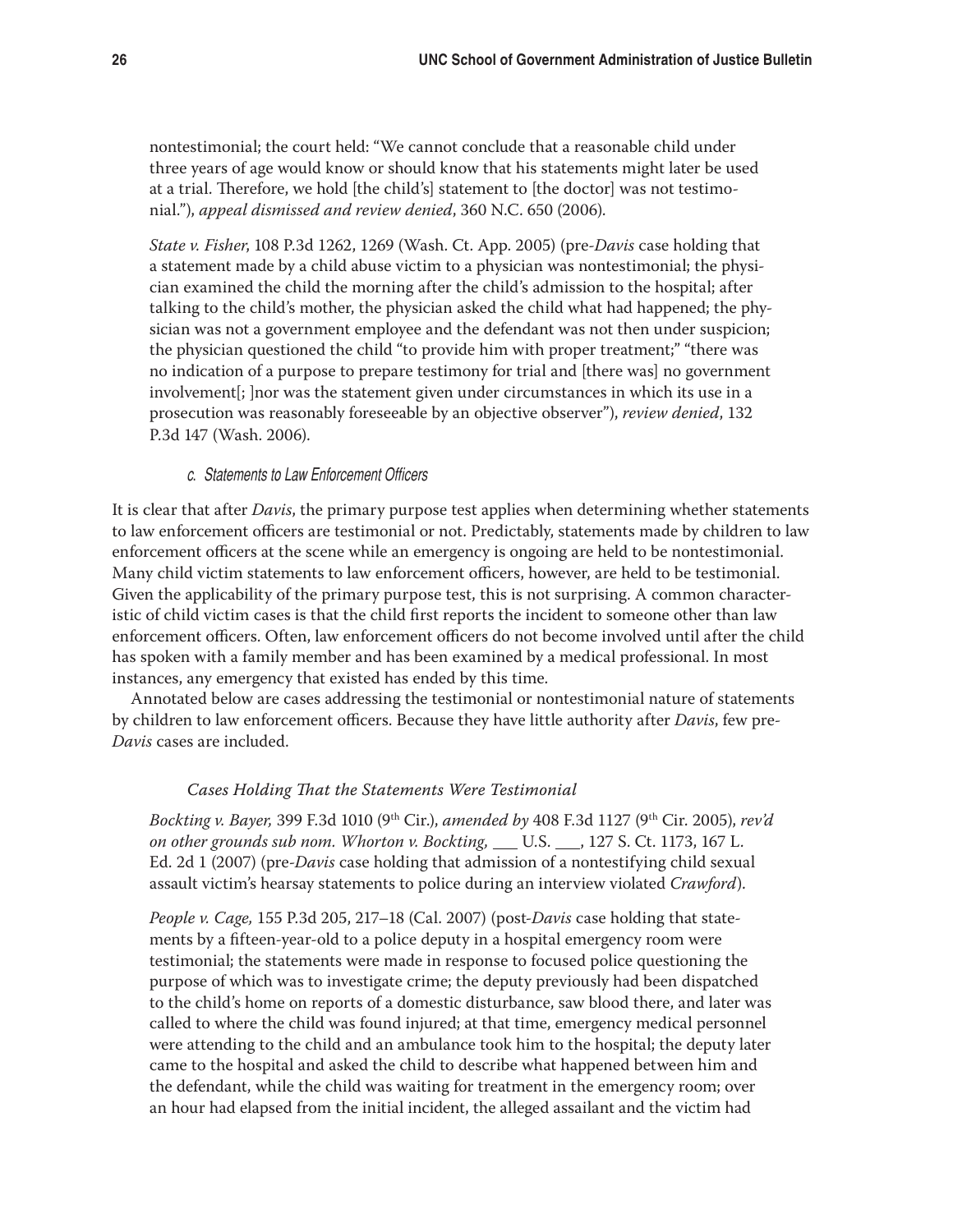been geographically separated, and the victim was not in danger of immediate violence; although the child needed medical treatment, the deputy was not involved with that treatment; while the circumstances of the interview were relatively informal, "the requisite solemnity was imparted by the potentially criminal consequences of lying to a peace officer"), *cert. denied*, 128 S. Ct. 612, 169 L. Ed. 2d 395 (2007).

*State v. Siler,* 876 N.E.2d 534, 540–45 (Ohio 2007) (post-*Davis* case holding that a three-year-old's statements to a detective were testimonial; applying the *Davis* primarypurpose test and declining to apply an objective-witness test advocated by the State; there was no ongoing emergency; the detective's purpose in talking to the child was to determine what information the child had as to "what had happened;" holding that the age of a child is not determinative of whether a testimonial statement has been made during a police interrogation), *cert. denied*, 128 S. Ct. 1709, 170 L. Ed. 2d 534 (2008).

*State v. Henderson,* 160 P.3d 776 (Kan. 2007) (see the summary of this case above, in the section on statements to social workers and child protective services workers).

*Agilera v. State,* 862 N.E.2d 298, 306 (Ind. Ct. App. 2007) (post-*Davis* case holding that a child victim's statements to a detective who responded to a call to the home were testimonial but since the victim testified at trial, there was no confrontation clause violation), *transfer denied*, 869 N.E.2d 457 (Ind. 2007).

*State v. Nyhammer,* 932 A.2d 33, 42 (N.J. Super. Ct. App. Div. 2007) (post-*Davis* case holding that the statements of a child victim, made during a videotaped interview with law enforcement officers, were testimonial), *certification granted,* 940 A.2d 1219 (N.J. 2008).

*People v. R.F.,* 825 N.E.2d 287, 295 (Ill. App. Ct. 2005) (pre-*Davis* case holding that a three-year-old sexual assault victim's statements to an officer were testimonial; the victim was taken to the hospital by her mother one day after reporting the incident; the officer interviewed the victim's mother at the hospital but deferred interviewing the victim until the next day; at that time, the officer told the victim that he was there to help her, asked the victim preliminary questions, and then asked her to repeat what she had told her mother), *appeal denied*, 871 N.E.2d 60 (Ill. 2007).

*Anderson v. State,* 833 N.E.2d 119, 125 (Ind. Ct. App. 2005) (pre-*Davis* decision holding that a child's statements to a detective were testimonial; the detective became involved in the case after the child had made serious child molestation allegations against the defendant; the detective interviewed the child in connection with his investigation).

*In re Rolandis G*., 817 N.E.2d 183, 188 (Ill. App. Ct. 2004) (pre-*Davis* case holding that a seven-year-old child victim's statements to a police officer who responded to a call from the victim's mother were testimonial; the statements "were the result of formal and systematic questioning by [the officer], who was investigating a report of a sexual assault"), *appeal allowed,* 871 N.E.2d 56 (Ill. 2007).

*People v. Sisavath*, 13 Cal. Rptr. 3d 753, 757 (Ct. App. 2004) (pre-*Davis* case in which the prosecutor conceded and the court found that a four-year-old victim's statement to an officer who responded when the victim's mother called the police was testimonial; the "statement was 'knowingly given in response to structured police questioning'").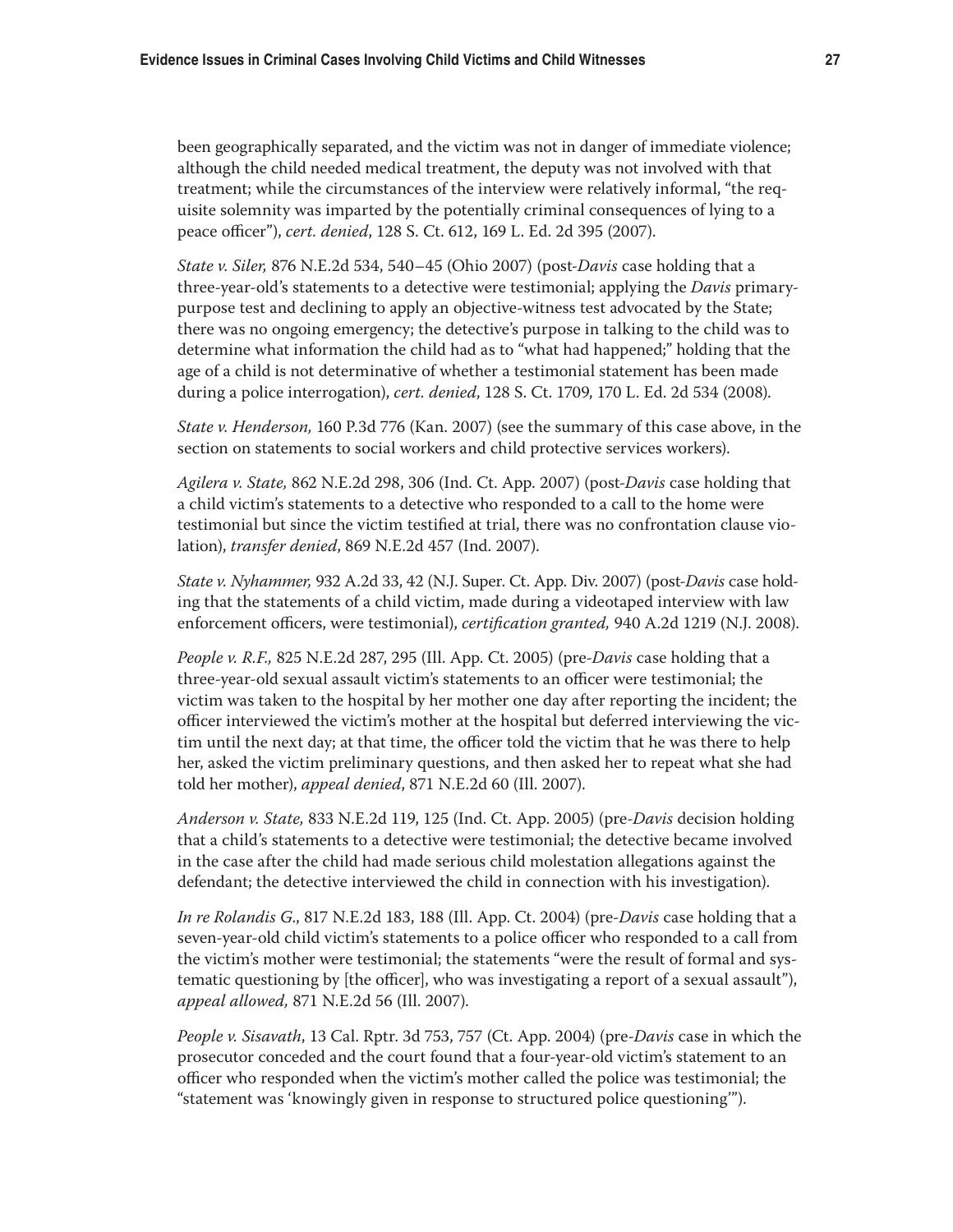*People ex rel*. *R.A.S*., 111 P.3d 487, 488–90 (Colo. App. 2004) (pre-*Davis* case holding, on a juvenile's appeal from a judgment of delinquency, that the victim's statements during an interview with a police investigator were testimonial; during a videotaped "forensic interview" conducted three days after the incident at a facility for abused children, the victim stated that the juvenile made him "suck" and "lick" his "pee pee," and that juvenile had touched the victim's "pee pee;" the court concluded that the statement was taken by an investigating officer "in a question and answer format appropriate to a child" and "was 'testimonial' within even the narrowest formulation of the [United States Supreme] Court's definition of that term").

*People v. Vigil*, 104 P.3d 258, 262 (Colo. App. 2004) (pre-*Davis* sexual assault case holding that a seven-year-old's videotaped statements to the police were testimonial) [Author's note: On further appeal, the Colorado Supreme Court held that admission of the videotaped police interview was not plain error. 127 P.3d 916 (Colo. 2006), *cert. denied*, 127 S. Ct. 86, 166 L. Ed. 2d 72 (2006)].

*Somervell v. State*, 883 So.2d 836, 838 (Fla. Dist. Ct. App. 2004) (pre-*Davis* case holding that an autistic child's statements to a police officer who conducted an interview at a child advocacy center "would appear to be erroneous in light of *Crawford,*" but any error was harmless).

## *Cases Holding That the Statements Were Nontestimonial*

*Lagunas v. State,* 187 S.W.3d 503, 519–20 (Tex. App. 2005) (pre-*Davis* case holding that a four-year-old child's statement to a responding officer were nontestimonial; the officer reported to the house when the child's mother—who was the victim in the case—was found in another location and expressed concern about her unsupervised children; the officer found the child in bed, afraid that her mother was dead, at which time she made the statements at issue; the court concluded that the child's statements, "when viewed in light of her age and state of mind, together with the circumstances surrounding her interaction with [the officer], lack[ed] the indicia of solemn declarations made to establish or prove a fact").

## d. Statements to Family, Friends, and Similar Private Parties

The vast majority of cases have held that a child's statements to family, friends, and similar private parties are nontestimonial. Some courts simply hold that to be so, stating that such statements cannot possibly fall within any definition of the term testimonial. After *Davis*, a number of courts have applied the primary purpose analysis to such statements. Even when they do, almost all such statements are found to be nontestimonial because of the close temporal link between statements and the event in question (thus indicating an emergency), because of the parent or caregiver's clear purpose in protecting the health, safety, and welfare of the child, or because of the lack of police involvement (in child victim cases, the very first statements made by the children about the incident often are made to family or close friends, and thus they typically occur before the police have become involved in the case). However, it is not hard to imagine a situation in which a child's statements to a family member could be testimonial, such as when a parent questions the child, at the request of law enforcement officers and with law enforcement officers present. Illustrative cases are annotated below.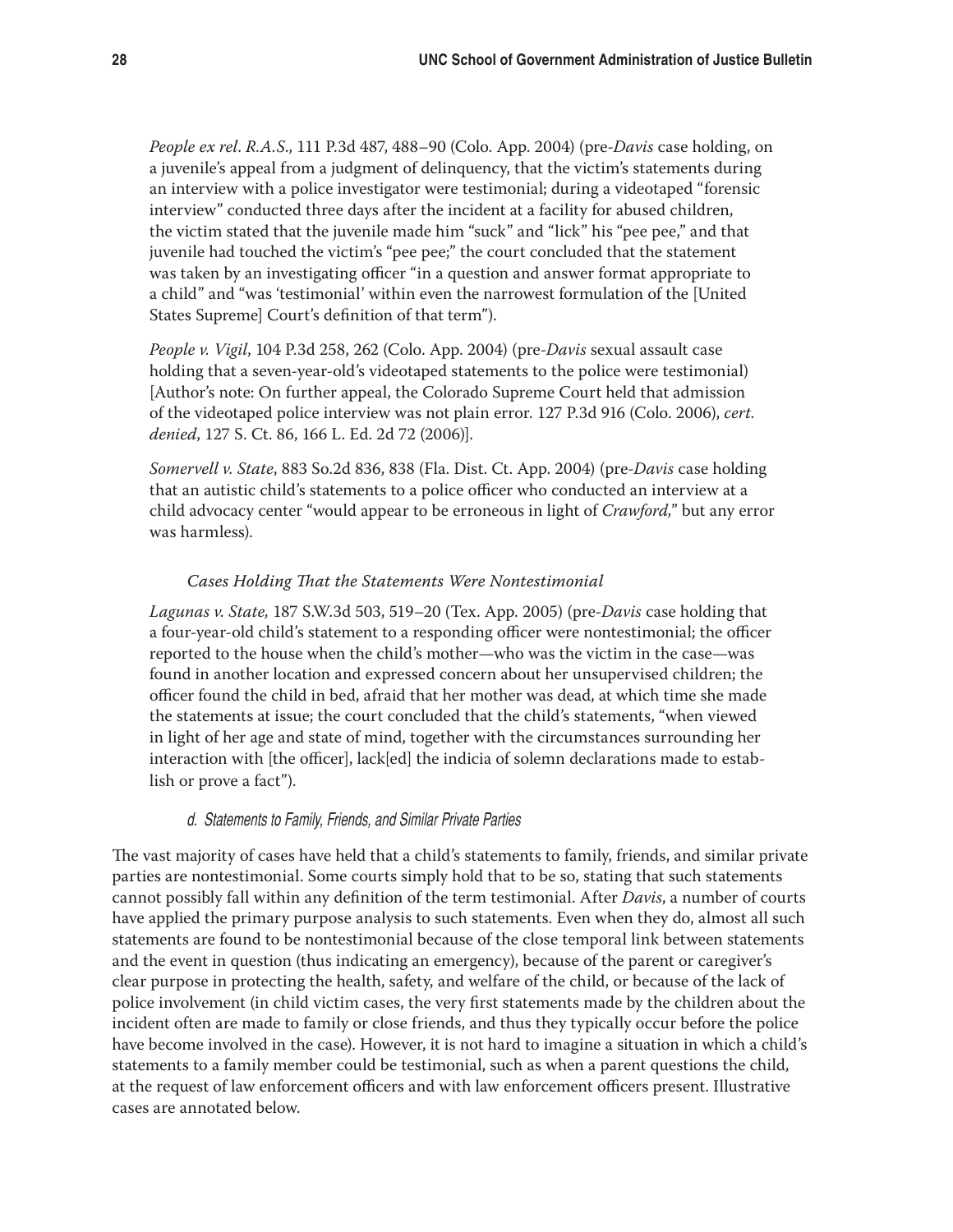#### *Cases Holding That the Statements Were Nontestimonial*

*United States v. Peneaux,* 432 F.3d 882, 896 (8th Cir. 2005) (pre-*Davis* case holding that a child's statement to his foster parent were nontestimonial; rejecting the defendant's argument that the foster parent was an agent of the state when she elicited the statements from the child), *cert. denied*, 127 S. Ct. 42, 166 L. Ed. 2d 47 (2006).

*State v. Buda*, 949 A.2d 761, 777–78 (N.J. 2008) (post-*Davis* decision holding that spontaneous statements of a child to the child's mother after a first incident of child abuse were nontestimonial).

*Seely v. State,* S.W.3d , No. CR07-1063, 2008 WL 963516 (Ark. April 10, 2008) (post-*Davis* case holding statements by a three-year-old child to her mother about sexual abuse were nontestimonial; the child's mother was acting as a caretaker, not a government agent; the "primary purpose" of her questions was to "ascertain[] the nature of [the child's] injuries, provid[e] comfort, and determin[e] whether medical intervention was necessary;" the statements took place in an informal setting when the child was preparing for bed; the child approached her mother seeking relief from pain, not to report the perpetrator's actions).

*Bishop v. State,* 982 So.2d 371, 375 (Miss. 2008) (post-*Davis* case holding that a child's spontaneous statement to her mother was nontestimonial).

*State v. Arroyo,* 935 A.2d 975, 999 (Conn. 2007) (post*-Davis* case holding that a child victim's statements to her kindergarten teacher were nontestimonial; "[t]he child met with the teacher at her mother's request because the mother trusted the teacher and was concerned when she discovered that the child had tested positive [for a sexually transmitted disease]"; there was "no suggestion in the record that the teacher performed any investigatory function").

*People v. Stechly,* 870 N.E.2d 333, 366 (Ill. 2007) (post-*Davis* case holding that a child victim's statement to her mother was nontestimonial; the child's babysitter brought the child to her mother, indicating that the child needed to go to the hospital; the mother immediately got into a vehicle with the child and asked her what happened; in response to the mother's question, the child recounted the abuse; an objective declarant in the child's position would not have anticipated that her statement would be used in a prosecution).

*In re N.D.C.,* 229 S.W.3d 602, 605–06 (Mo. 2007) (en banc) (post-*Davis* case holding that a child's statement to her mother were nontestimonial; the statements were made immediately after the incident in question).

*State v. Ladner,* 644 S.E.2d 684, 689–90 (S.C. 2007) (post-*Davis* case holding that a statement made by a 2 ½-year-old victim to her caretaker immediately after the caretaker discovered blood coming from the child's vaginal area was nontestimonial; the court analogized the statement to a remark to an acquaintance; the statement was not a solemn declaration made to establish or prove a fact; the questions asked and the victim's responses "were not designed to implicate" someone, but rather "to ascertain the nature of the child's injury").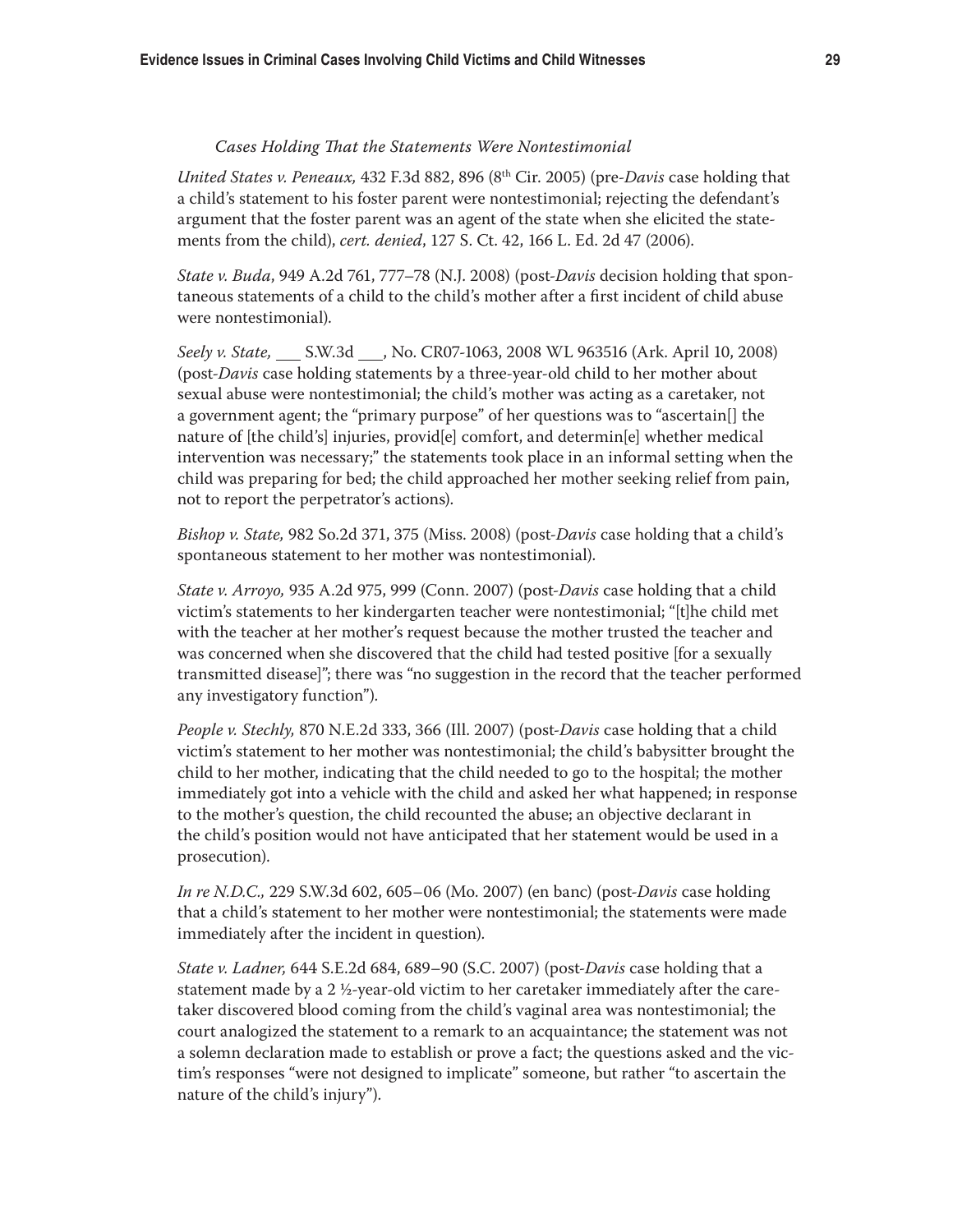*State v. Spencer,* 169 P.3d 384, 388-90 (Mont. 2007) (post-*Davis* case holding that a child's statements to a foster parent were nontestimonial, even though the foster parent was required to report abuse; the primary purpose of the foster parent's interactions with the child was parenting).

*State v. Muttart,* 875 N.E.2d 944, 956–57 (Ohio 2007) (post-*Davis* case holding that a child's statements to her mother, a former neighbor, and the former neighbor's friend were nontestimonial), *cert. denied*, 128 S. Ct. 2473 (2008).

*Pantano v. State*, 138 P.3d 477, 483 (Nev. 2006) (in a case decided one month after *Davis,* but not referencing *Davis*, the court stated in dicta that a child victim's statements to her father were nontestimonial; the child's father was questioning her regarding possible sexual abuse; the court concluded: "[a] parent questioning his or her child regarding possible sexual abuse is inquiring into the health, safety, and well-being of the child"), *cert. denied*, 127 S. Ct. 957, 166 L. Ed. 2d 728 (2007).

*People v. Vigil*, 127 P.3d 916, 927–28 (Colo. 2006) (en banc) (pre-*Davis* sexual assault case holding that a seven-year-old's statements to his father and his father's friend, made immediately after the incident, were nontestimonial) *cert. denied*, 127 S. Ct. 86, 166 L. Ed. 2d 72 (2006).

*State v. Shafer,* 128 P.3d 87, 92 (Wash. 2006) (en banc) (pre-*Davis* case holding that (I) statements by a three-year-old child to her mother about an uncle's sexual abuse were nontestimonial; when the child made the spontaneous statements to her mother, the mother "responded in a manner that one would expect of a concerned parent:" she "inquired further;" while some of the child's statements "were not entirely spontaneous, they were not the result of leading questions or a structured interrogation;" no police were involved and the child had "no reason to expect that her statements would be used at a trial;" (II) statements that the child made to a family friend, who had acted as a police informant on other occasions, were nontestimonial; the friend was not acting for a law enforcement agency when she talked to the child and the child had "no reason to expect that her statements would later be used in court"), *cert. denied*, 127 S. Ct. 553, 166 L. Ed. 2d 409 (2006).

*State v. Aaron*, 865 A.2d 1135, 1146 n.21 (Conn. 2005) (pre-*Davis* case holding that a statement made by 2  $\frac{1}{2}$ -year-old to the child's mother was nontestimonial; the child stated: "I'm not going to tell you that I touch daddy's pee-pee;" the statement was made spontaneously "to a close family member more than seven years before the defendant was arrested").

*Flores v. State,* 120 P.3d 1170, 1179 (Nev. 2005) (pre-*Davis* decision holding that a child's statements to her foster mother about her natural mother's assault on her sibling were nontestimonial; the statements "were spontaneously made at home while [the foster mother] was caring for the child" and no "reasonable person would anticipate their use for prosecutorial purposes").

*State v. Shelton,* 180 P.3d 155, 159 (Or. Ct. App. 2008) (post-*Davis* case holding that a child's statement to her babysitter was nontestimonial; "nothing suggests that the primary purpose of either [the babysitter or the child] was to establish some fact to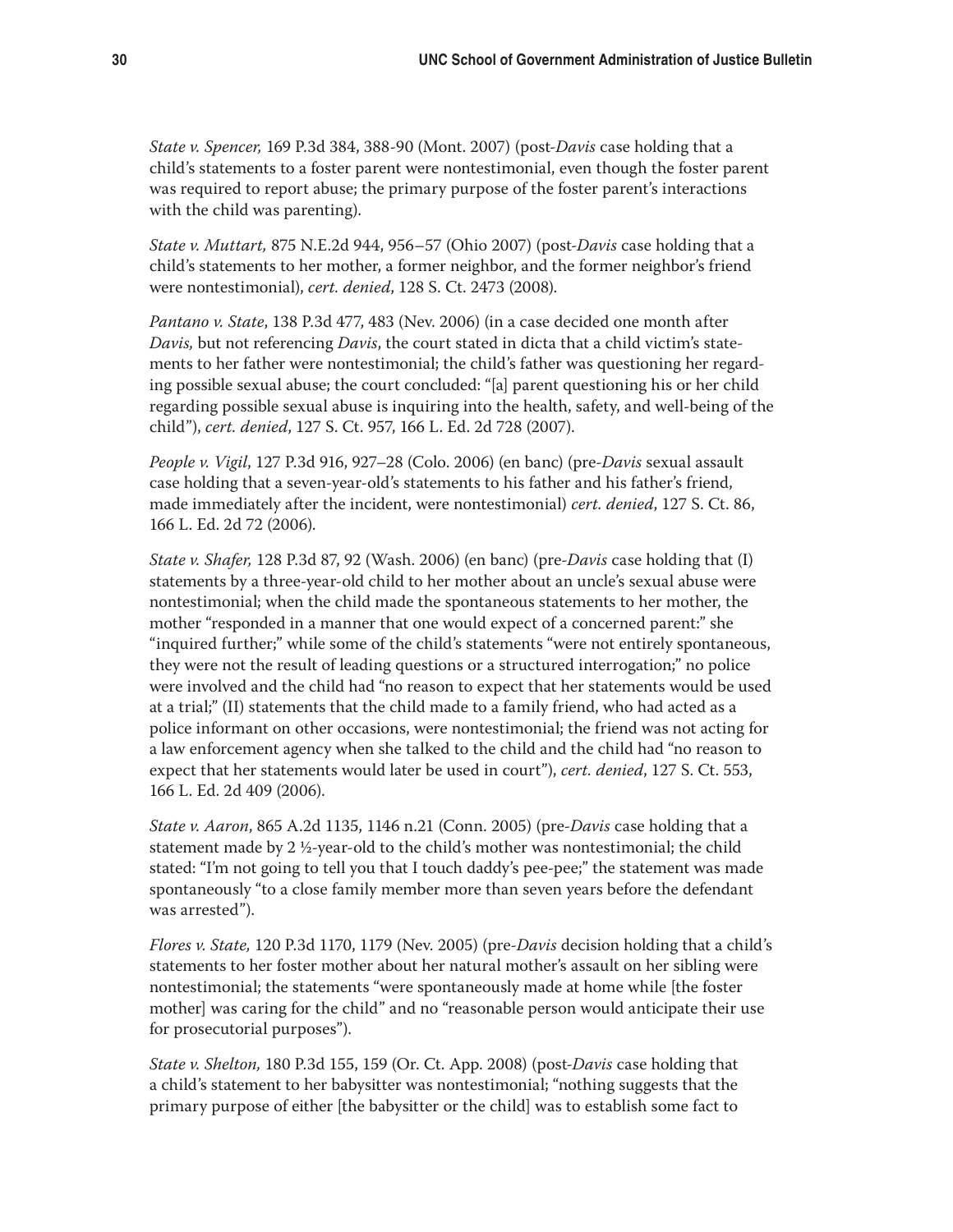be used subsequently in a criminal prosecution [; r]ather, [the babysitter's] testimony indicate[d] that she asked [the child] whether [the child] had been touched because she was concerned for [the child's] welfare, or perhaps out of curiosity, and not because she wanted [the] defendant to be prosecuted;" "there was no police or prosecutorial involvement in the conversation").

*Agilera v. State,* 862 N.E.2d 298, 306 (Ind. Ct App. 2007) (post-*Davis* case holding that a child victim's statements to her mother and grandmother immediately after the abuse in question were nontestimonial; "'the statements were made for purposes of gathering information about what happened and finding out if the child was harmed, not in preparation to prosecute'"), *transfer denied*, 869 N.E.2d 457 (Ind. 2007).

*State v. Hopkins*, 154 P.3d 250, 256 (Wash. Ct. App. 2007) (post-*Davis* case holding that a child victim's statements to her mother and grandmother were nontestimonial; the family members asked questions about the child because of her disclosures and in an attempt to "assess [her] physical well-being and her future safety;" neither family member asked leading questions and neither engaged in a "structured interrogation").

*In re S.R.,* 920 A.2d 1262, 1268 (Pa. Super. Ct. 2007) (post-*Davis* case holding that a child's statements to her mother were nontestimonial; the mother posed questions to the child when she saw her in engaging in inappropriate play with her dolls), *appeal granted*, 941 A.2d 671 (Pa. 2007).

*In re S.S.,* 637 S.E.2d 151, 154 (Ga. Ct. App. 2006) (post-*Davis* case holding that statements by a child to her sister and mother about the molestation were nontestimonial).

2. Forfeiture by Wrongdoing

*Crawford* recognized that one who obtains the absence of a witness by wrongdoing forfeits the constitutional right to confrontation. Suppose, for example, that the defendant is on trial for assaulting a child victim. In order to keep the child victim from testifying, the defendant threatens to harm the child victim if she appears at trial. The defendant's threats are convincing, and the child victim fails to appear. In the child victim's absence, the prosecution seeks to admit her hearsay statements identifying the defendant as the perpetrator. In response, the defendant makes a confrontation clause objection. In this scenario, the defendant has forfeited his or her confrontation clause rights and the defendant's confrontation clause objection will be overruled. This example illustrates application of the forfeiture by wrongdoing exception in its classic form: forfeiture based on an independent act of wrongdoing by the defendant (the threat), undertaken with an intent to silence the witness.

There has been a significant amount of post-*Crawford* litigation on the scope of the forfeiture by wrongdoing exception. This is not surprising given that *Crawford* created significant barriers to the admission of hearsay evidence against the defendant. In response to the new, stricter confrontation clause rule, prosecutors began looking for ways to limit the effects of the new *Crawford* test. One place they looked was to the forfeiture by wrongdoing exception. Post-*Crawford*, prosecutors pushed for an expansion of the "classic" doctrine in two respects. First they have advocated for its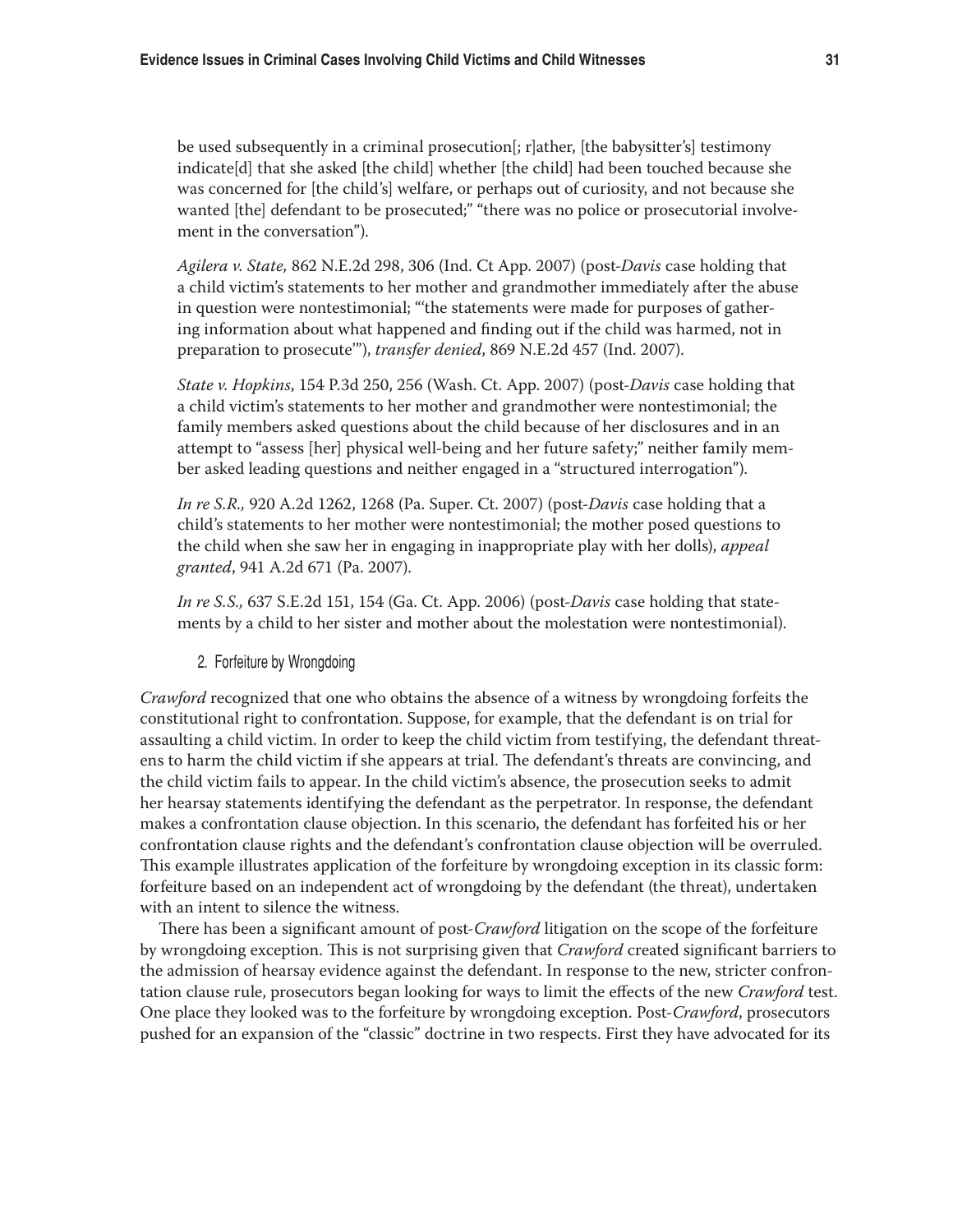application when the alleged wrongdoing is the very act for which the defendant is on trial.<sup>97</sup> Thus, in a child victim case, the prosecutor might argue that the abuse inflicted on the child by the defendant (and for which the defendant is now on trial) has so traumatized the child that the child cannot testify at trial and thus the forfeiture by wrongdoing exception should apply. Second, prosecutors advocated for application of the forfeiture by wrongdoing exception even in the absence of an intent to silence the witness.<sup>98</sup> This second argument has been rejected by the United States Supreme Court. In *Giles v. California*,<sup>99</sup> the Court held that in order for the forfeiture by wrongdoing doctrine to apply, the defendant must have engaged in the wrongdoing with an intent make the witness unavailable at trial. This means, for example, that if an assault committed on a child some time after a sexual abuse is alleged to be the wrongdoing that has made the child unwilling to testify in the sexual abuse trial, the prosecutor must show that the assault was done with an intent to silence the child at that trial. If the prosecutor cannot make this showing, the doctrine will not apply.100 For additional information on the forfeiture by wrongdoing doctrine generally, see the reference materials cited in footnote 95.

## 3. Availability for Cross-Examination

*Crawford* poses no problem when the witness testifies at trial.<sup>101</sup> A witness who experiences memory lapses has testified for purposes of the confrontation clause.<sup>102</sup> Thus, when a child witness takes the stand and testifies that he or she cannot recall a prior incident, that child has testified for purposes of the *Crawford* rule.<sup>103</sup> Post-*Crawford* cases have distinguished the forgetful child wit-

100. In *Giles*, the United States Supreme Court indicated that in domestic violence cases, something less than an outright threat might trigger the forfeiture exception. It stated:

Acts of domestic violence often are intended to dissuade a victim from resorting to outside help, and include conduct designed to prevent testimony to police officers or cooperation in criminal prosecutions. Where such an abusive relationship culminates in murder, the evidence may support a finding that the crime expressed the intent to isolate the victim and to stop her from reporting abuse to the authorities or cooperating with a criminal prosecution—rendering her prior statements admissible under the forfeiture doctrine. Earlier abuse, or threats of abuse, intended to dissuade the victim from resorting to outside help would be highly relevant to this inquiry, as would evidence of ongoing criminal proceedings at which the victim would have been expected to testify.

*Giles,* 128 S. Ct. at 2693.

101. *See, e.g.,* State v. Burgess, 181 N.C. App. 27, 34 (2007) (no *Crawford* issue when child victims testified at trial); State v. Lewis, 172 N.C. App. 97, 103 (2005).

102. *See* Jessica Smith, *Crawford v. Washington:* Confrontation One Year Later at pp. 28-29 (School of Government, UNC-CH April 2005) (available on line at: (http://www.sog.unc.edu/pubs/electronicversions/ pdfs/crawford.pdf).

103. *See, e.g.,* State v. Price, 146 P.3d 1183 (Wash. 2006 ) (en banc) (no violation of the defendant's confrontation rights in admitting the child victim's out-of-court statements, even though the child victim testified that she could not remember the events in question and could not remember making prior statements about

<sup>97.</sup> *See, e.g.,* State v. Henderson, 160 P.3d 776, 793 (Kan. 2007) (rejecting the State's argument that when "a defendant assaults a young child who is incapable of testifying at trial," the forfeiture by wrongdoing exception "should apply regardless of whether the defendant committed some act independent of the crime charged").

<sup>98.</sup> *See, e.g.,* People v. Stechly, 870 N.E.2d 333, 353 (Ill. 2007) (child victim case in which the State argued that intent to silence was not required; noting split among the courts on this issue; holding that "the State must prove that the defendant intended by his actions to procure the witness' absence to invoke the doctrine of forfeiture by wrongdoing").

<sup>99. 128</sup> S. Ct. 2678 (2008).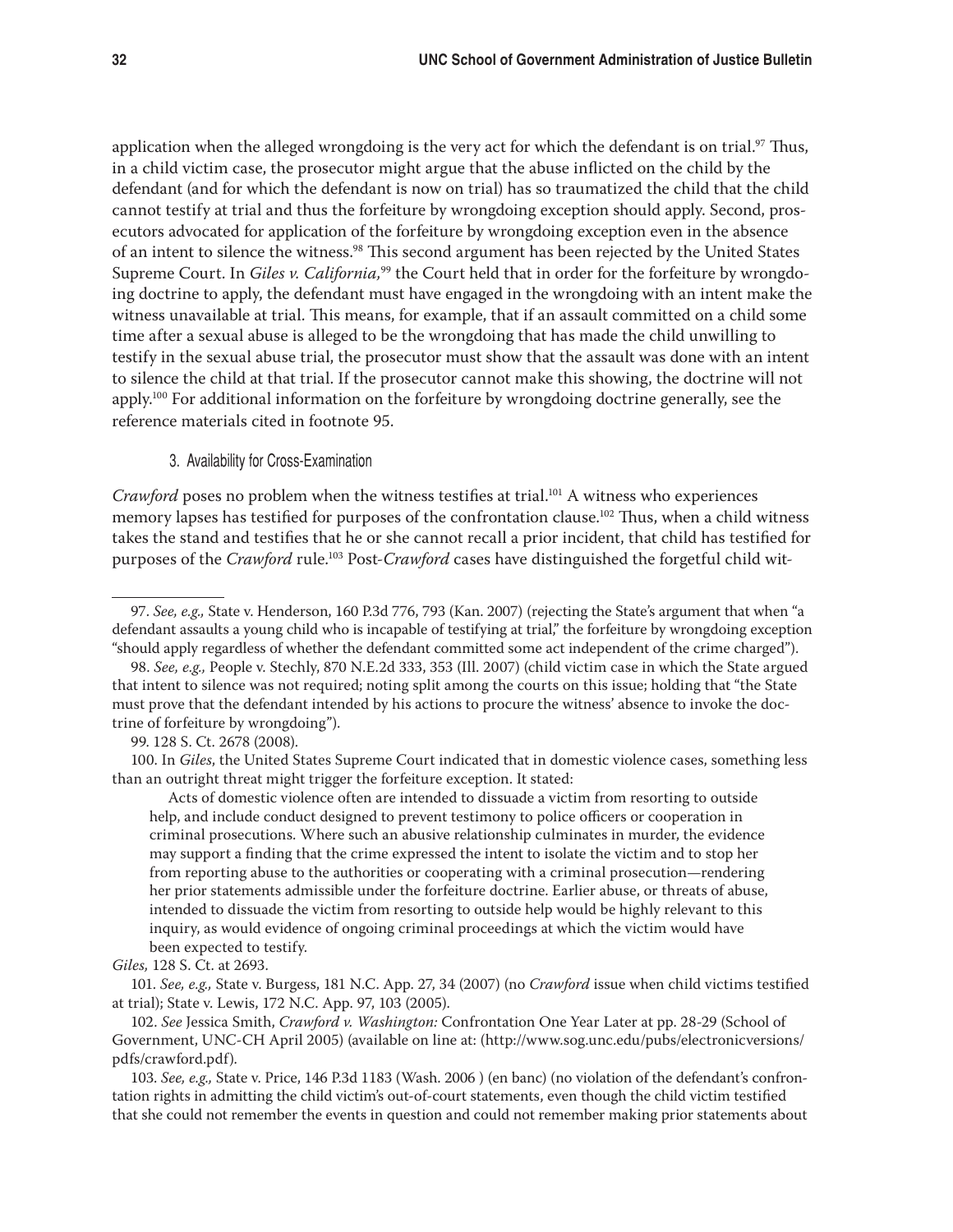ness from the witness who is wholly nonresponsive, holding that the latter is not available for cross examination.104

In addition to the forgetful or nonresponsive child witness, other issues arise regarding the availability of a child witness at trial. Most significantly, and as discussed above, $105$  confrontation clause objections have been asserted when the child witness is shielded from the defendant's view or testifies by way of a closed-circuit television system. The section above discusses the pre-*Crawford* law on these issues. As noted there, the pre-*Crawford* case *Maryland v. Craig*106 holds that the confrontation clause is satisfied when a child witness testifies by way of a closed-circuit television system, in certain circumstances.107 Post-*Crawford*, the *Maryland v. Craig* procedure received renewed attention. In an effort to avoid *Crawford* problems with hearsay statements by child victims, prosecutors increasingly sought to satisfy the requirements of the confrontation clause by having child witnesses testify through a closed-circuit television. Not surprisingly, this procedure came under attack under the newly reinvigorated confrontation clause, with the critical question being whether *Craig* survives *Crawford*. Although a number of post-*Crawford* cases have suggested that it does,108 a question remains as to whether the balancing test applied in *Craig* survives the new confrontation clause analysis.<sup>109</sup>

the incident; the court distinguished the case before it from one where the prosecutor engages in "shielding" of the witness); State v. Hopkins, 154 P.3d 250, 255 (Wash. Ct. App. 2007) ("Even if [the child] cannot recall and relate her previous allegations of [the defendant's] sexual assault when she was two-and-a-half years old, her being called as a witness at trial, subject to questioning about the event, would satisfy . . . the Sixth Amendment.").

104. *Compare* State v. Nyhammer, 932 A.2d 33, 43 (N.J. Super. Ct. App. Div. 2007) (nonresponsive child witness was not available for cross examination; the court stated: "[The child's] complete inability to present current beliefs about any of the material facts, or to testify about her prior statements, is distinguishable from a situation where a trial witness for the prosecution simply has a bad memory"), *certification granted,*  940 A.2d 1219 (N.J. 2008), *with* Pantano v. State, 138 P.3d 477, 482 (Nev. 2006) (rejecting the argument that the child witness's several nonresponsive answers during cross-examination rendered her unavailable for confrontation purposes), *cert. denied*, 127 S. Ct. 957, 166 L. Ed. 2d 728 (2007).

105. *See supra* pp. 4-5, 9–12.

106. 497 U.S. 836 (1990).

107. *See supra* pp. 10–11.

108. State v. Henriod, 131 P.3d 232, 237 (Utah 2006) (rejecting the defendant's argument that *Crawford*  abrogated *Craig)*; State v. Arroyo, 935 A.2d 975, 992-93 (Conn. 2007) (no constitutional violation when testimony was presented by way of a modified *Maryland v. Craig* procedure); State v. Blanchette, 134 P.3d 19 (Kan. Ct. App. 2006) (rejecting the defendant's argument that *Crawford* abrogated *Craig*), *cert. denied*, 127 S. Ct. 1302, 167 L. Ed. 2d 115 (2007); *see also* United States v. Kappell, 418 F.3d 550 (6th Cir. 2005) (citing *Craig* and holding that the child victims were available for cross-examination at trial, even though they testified from a separate room by closed-circuit television), *cert. denied*, 547 U.S. 1056 (2006); State v. Griffin, 202 S.W.3d 670 (Mo. Ct. App. 2006) (concluding that *Crawford* did not affect preexisting state law relying on *Craig* and upholding a state procedure for pretrial depositions of child victims in lieu of live testimony at trial); United States v. Bordeaux, 400 F.3d 548, 556–57 (8<sup>th</sup> Cir. 2005) (explaining in dicta that when a trial court complies with *Craig*, the witness has appeared at trial for purposes of the confrontation clause).

109. *Crawford*, 541 U.S. at 67-68 ("By replacing categorical constitutional guarantees with open-ended balancing tests, we do violence to their design."). Justice Scalia, the author of *Crawford*, dissented in *Craig*.

Some states have procedures that allow an examination and cross-examination conducted under a "*Maryland v. Craig* procedure" to be videotaped and presented at trial; put another way, these states do not require that the *Maryland v. Craig* procedure occur "live" at trial. At least one state supreme court has upheld such a procedure post-*Crawford. See Arroyo*, 935 A.2d 975.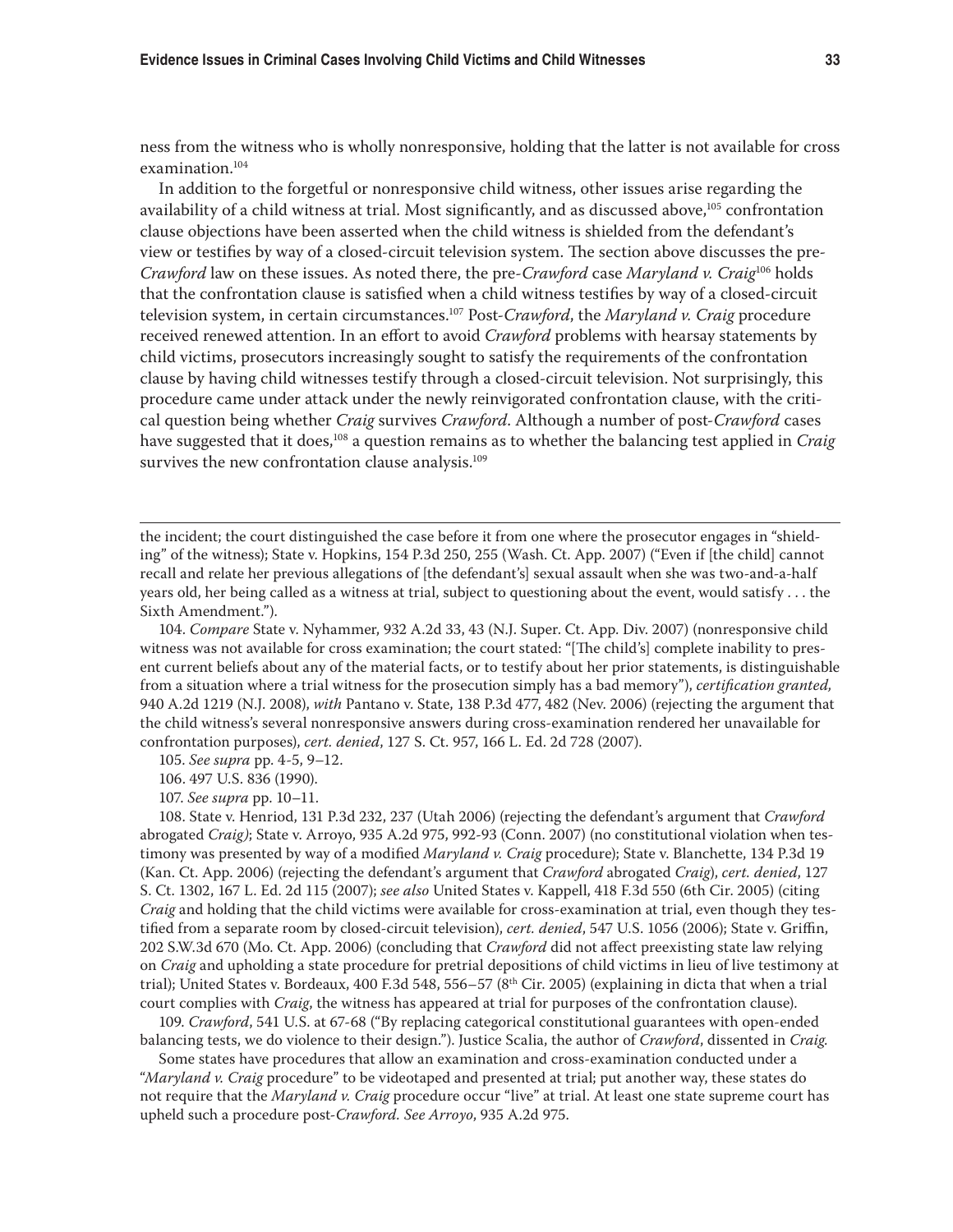#### 4. Unavailability

Under *Crawford,* if a statement is determined to be testimonial and the declarant does not testify at trial, the statement may not be admitted unless the declarant is unavailable and there has been a prior opportunity to cross-examine. There seems to be little dispute over the rule that unavailability is established by physical unavailability, such as when the witness is dead or the State demonstrates that after good faith efforts, the witness cannot be found. Additionally, in *Crawford*  the unavailability occurred because of assertion of a privilege. One question that arises in cases involving child witnesses is whether a witness can be unavailable for purposes of the *Crawford* rule due to mental or emotional harm that will be caused by testifying. At least one state supreme court to have considered the issue has held that emotional trauma caused by testifying can render a child witness unavailable.110

## **B. Common Hearsay Issues**

This section focuses on common hearsay issues that arise in cases involving child witnesses. It does not attempt to exhaustively cover hearsay generally. Note that even if a child's out-of-court statement survives the *Crawford* analysis, it still must be otherwise admissible before it can be received as evidence in a criminal trial. In most instances, this means that the statement must, at a minimum, fall within a hearsay exception.

1. 803(2)—Excited Utterance

Rule 803(2) creates a hearsay exception for excited utterances, and defines such utterances as "[a] statement relating to a startling event or condition made while the declarant was under the stress of excitement caused by the event or condition."111 This exception turns on the spontaneous nature of the statement. When considering the spontaneity of statements made by young children, the courts are more flexible regarding the length of time between the startling event and the statement because "the stress and spontaneity upon which the exception is based is often present for longer periods of time in young children than in adults."<sup>112</sup> Statements made in response to a question do not necessarily lack spontaneity.<sup>113</sup>

When considering the spontaneity of statements made by young children, as opposed to adults, the courts are more flexible regarding the length of time between the startling event and the statements.

Cases applying the excited utterance exception to child witnesses are annotated below.

*State v. Perkins,* 345 N.C. 254, 278-79 (1997) (statement by a three-year-old child ten hours after witnessing her sister's death was an excited utterance).

<sup>110.</sup> State v. Contreras, 979 So.2d 896, 906–08 (Fla. 2008) ("[w]e agree . . . that a child witness can be 'unavailable' under *Crawford* due to mental or emotional harm that testifying can cause;" "the trial judge did not abuse his discretion in finding the child unavailable due to the substantial likelihood of harm" that would be caused by testifying).

<sup>111.</sup> N.C.R. Evid. 803(2).

<sup>112.</sup> State v. Smith, 315 N.C. 76, 87 (1985); State v. Burgess, 181 N.C. App. 27, 36 (2007).

<sup>113.</sup> State v. Lowe, 154 N.C. App. 607, 612 (2002); State v. Boczkowski, 130 N.C. App. 702, 710 (1998).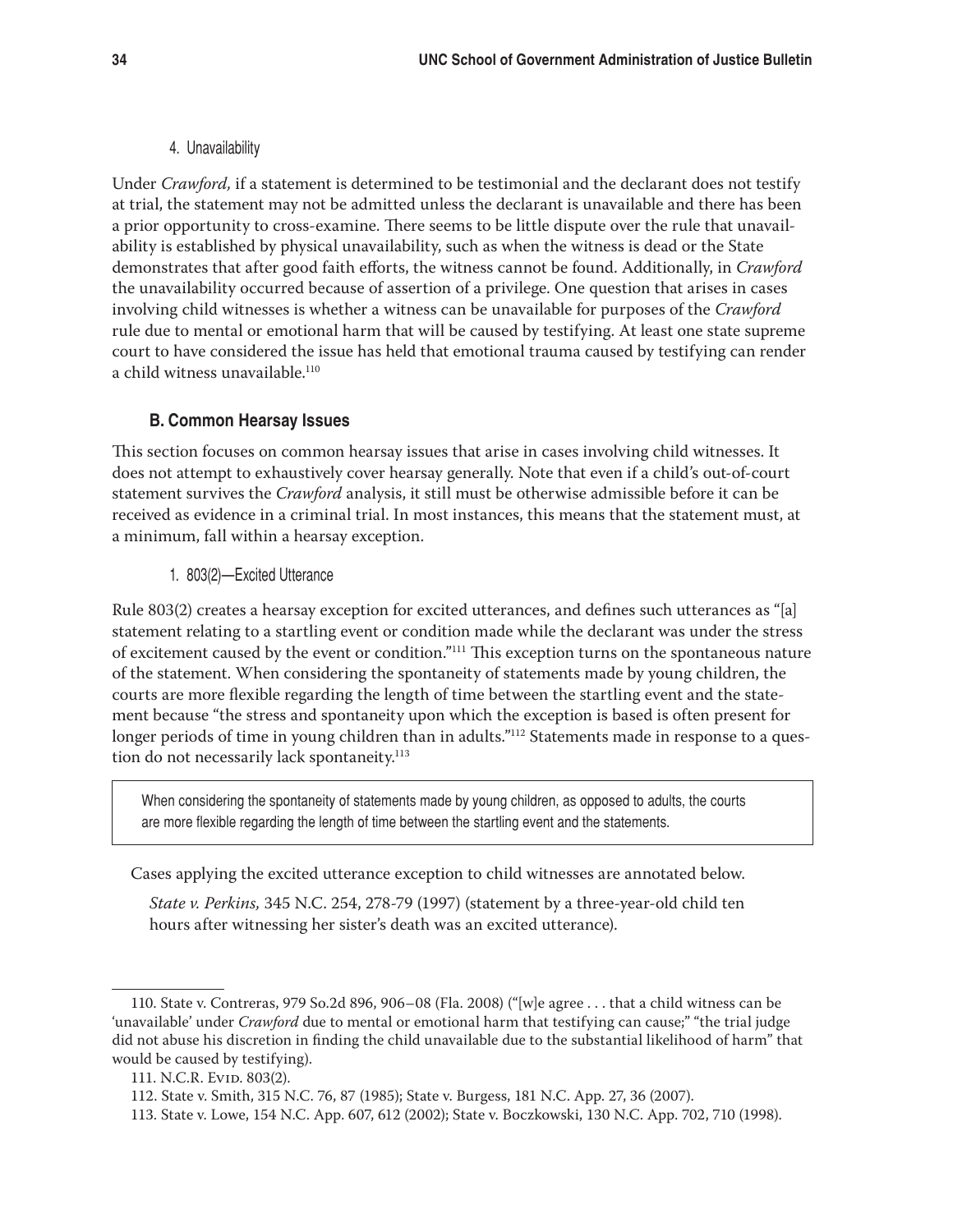*State v. Reeves,* 337 N.C. 700, 728 (1994) (statement by a 2 1/2-year-old a few hours after the murder of the child's mother was an excited utterance).

*State v. Smith,* 315 N.C. 76, 86-90 (1985) (statements by two small children to their grandmother, made two or three days after sexual molestation, were excited utterances).

*In re J.S.B.,* 183 N.C. App. 192, 199–200 (2007) (statements made by a nine-year-old child to a detective sixteen hours after witnessing conduct that led to her brother's death were excited utterances; "[d]uring the [sixteen] hours after [the child] saw her mother hit her brother on the head, her mother's boyfriend had attempted CPR on the [boy], emergency medical technicians had arrived and taken [the boy] to the hospital, and [the boy] had died;" also, the child acknowledged that her mother was angry that she had seen the events; when the child was interviewed she became "teary-eyed" and very withdrawn; and the child was found in the victim assistance room "basically in a corner in like a ball, like a fetal position"), *review denied*, 361 N.C. 693 (2007).

*State v. Burgess,* 181 N.C. App. 27, 35-36 (2007) (statements were excited utterances when less than twenty-four hours had elapsed between the sexual assault and the child's statements to her mother).

*State v. Wade,* 155 N.C. App. 1, 15 (2002) (statements by a child "immediately" after a sexual assault were excited utterances).

*State v. Lowe,* 154 N.C. App. 607, 611-13 (2002) (statements by a nine-year-old to a police officer at the hospital several hours after being hit with a pool stick and seeing his father beat his mother were excited utterances).

*State v. McGraw,* 137 N.C. App. 726, 731 (2000) (statements made by a child victim to the child's mother no more than thirty minutes after the incident were excited utterances).

*In re Clapp,* 137 N.C. App. 14, 21 (2000) (statements by a three-year-old sexual assault victim to her mother made immediately after the event and to her doctor "later that same day" could have been admitted as excited utterances).

*State v. Ford,* 136 N.C. App. 634, 641 (2000) (statement by a child to her mother after day care concerning a sexual assault that occurred at some point during the day qualified as an excited utterance).

*State v. Boczkowski,* 130 N.C. App. 702, 709-11 (1998) (statements of a nine-year-old child to a family friend made hours after the child's mother's death were excited utterances even if they were in response to questions and even though the child denied making the statements at trial).

*State v. Thomas,* 119 N.C. App. 708, 712-17 (1995) (statements by a victim to her kindergarten friends four or five days after the alleged sexual abuse were excited utterances; the friends' statements to their mothers relating the victim's statements were not excited utterances).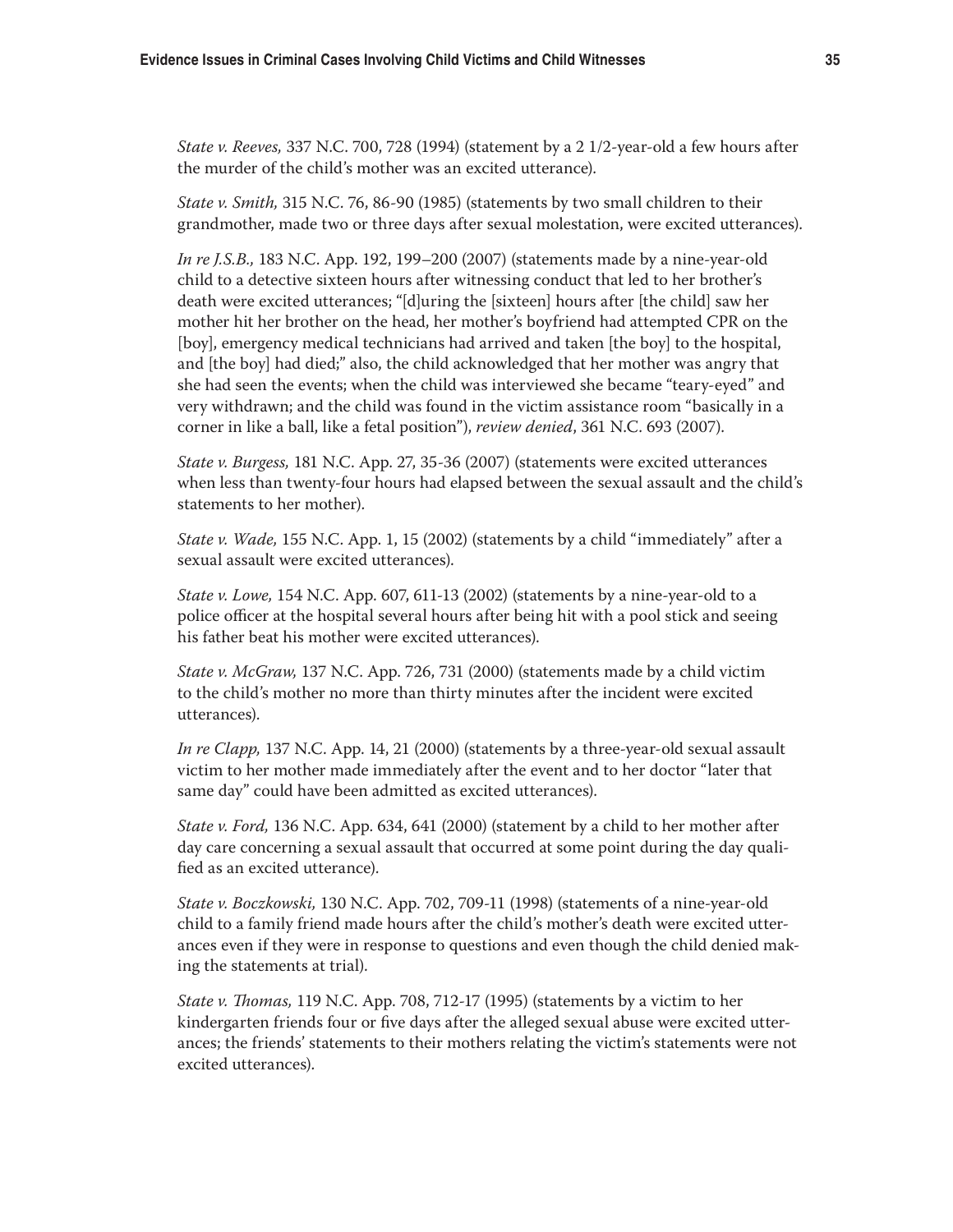*State v. Rogers,* 109 N.C. App. 491, 501 (1993) (a child's statement to a woman who watched her twice a week made three days after the alleged abuse was an excited utterance).

*State v. Jones,* 89 N.C. App. 584, 595 (1988) (a statement about the defendant's actions made by a four-year-old to her mother within ten hours after leaving the defendant's custody was an excited utterance), *overruled in part on other grounds by* State v. Hinnant, 351 N.C. 277 (2000).

#### 2. 803(4)—Statement for Purposes of Medical Diagnosis and Treatment

Rule 803(4) creates a hearsay exception for "[s]tatements made for purposes of medical diagnosis or treatment and describing medical history, or past or present symptoms, pain, or sensations, or the inception or general character of the cause or external source thereof insofar as reasonably pertinent to diagnosis or treatment."114 Testimony admitted under this exception "is considered inherently reliable because of the declarant's motivation to tell the truth in order to receive proper treatment."115 In *State v. Hinnant,*116 the North Carolina Supreme Court held that two inquiries must be satisfied for hearsay evidence to be admissible under this exception:

First, the trial court must determine that the declarant intended to make the statement at issue in order to obtain medical diagnosis or treatment. . . . Second, the trial court must determine that the declarant's statements were reasonably pertinent to medical diagnosis or treatment.<sup>117</sup>

As to the first prong of the test, the proponent of the evidence "must affirmatively establish that the declarant had the requisite intent by demonstrating that the declarant made the statements understanding that they would lead to medical diagnosis or treatment."118 When determining whether the requisite intent existed , "the trial court should consider all objective circumstances of record surrounding the declarant's statements."119 Neither a psychological examination of the child nor a voir dire examination of the child is necessary to determine whether the declarant had the requisite intent.<sup>120</sup> Some factors the court should consider in determining whether a child had the requisite intent are: (1) whether an "adult explained to the child the need for treatment and the importance of truthfulness;" (2) "with whom, and under what circumstances, the [child] was speaking;" (3) the setting of the interview; and (4) the nature of the questions.<sup>121</sup> An examination that has a dual purpose can satisfy the first prong of the test, provided that one of the purposes is

120. State v. Carter, 153 N.C. App. 756, 760-61 (2002) (rejecting the defendant's argument that the trial court should have allowed a voir dire examination of the child to determine whether he possessed the requisite intent; during the voir dire hearing on the motion in limine regarding the child's statements, the court heard testimony from the nurses and doctors who spoke with the child).

121. *Hinnant,* 315 N.C. at 287-88; *see also In re* Mashburn, 162 N.C. App. 386, 394 (2004); State v. Bates, 140 N.C. App. 743, 745 (2000).

<sup>114.</sup> N.C.R. EVID. 803(4).

<sup>115.</sup> State v. Hinnant, 351 N.C. 277, 286 (2000).

<sup>116. 351</sup> N.C. 277 (2000).

<sup>117.</sup> *Id.* at 289.

<sup>118.</sup> *Id.* at 287.

<sup>119.</sup> *Id.* at 288.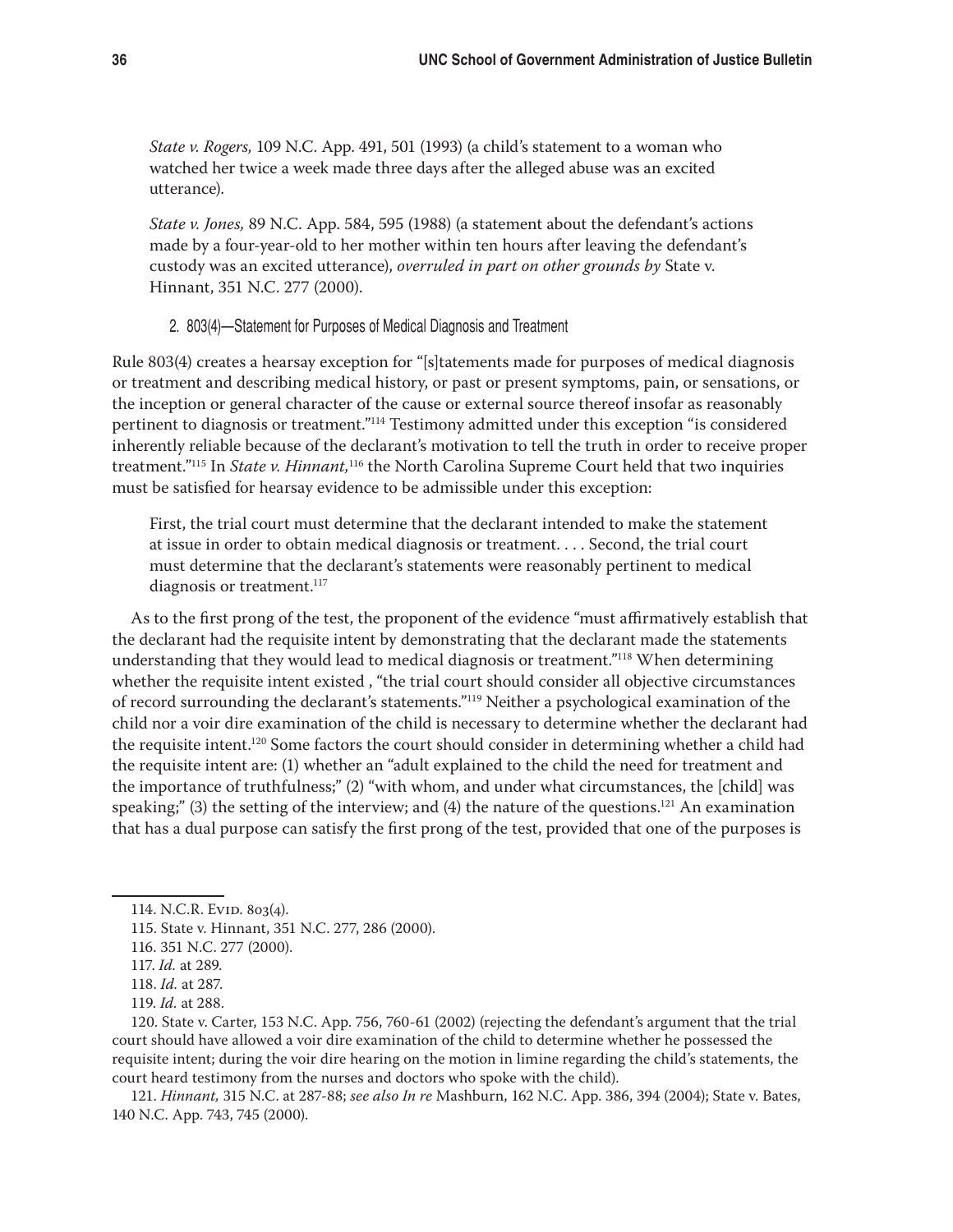medical diagnosis and treatment.122 When the witness is interviewed solely for trial preparation, this prong of the test is not satisfied.<sup>123</sup>

As to the second prong of the test—that the statements were reasonably pertinent to medical diagnosis or treatment—a child sexual assault victim's identification of the perpetrator is reasonably pertinent to medical diagnosis and treatment.<sup>124</sup>As the courts have explained, this identification is pertinent to continued treatment of the possible psychological and emotional problems resulting from the offense.

Statements made to an individual other than a medical doctor may qualify as statements made for the purpose of medical diagnosis or treatment,<sup>125</sup> if the *Hinnant* test is satisfied.<sup>126</sup> However, statements to such persons do not qualify if made after the declarant already has received initial medical diagnosis and treatment.<sup>127</sup> The courts reason that in this situation, "the declarant is no longer in need of immediate medical attention" and thus "the motivation to speak truthfully is no longer present."128

## *Cases Holding That Statements by Children Were Inadmissible under This Exception*

*State v. Waddell,* 351 N.C. 413, 418 (2000) (following *Hinnant* (discussed below) and holding that a child's statements to a psychologist (in fact, the same psychologist involved in *Hinnant*) were inadmissible when the psychologist's interview with the child took place after the initial medical examination in a child friendly room and with a series of leading questions; the record lacked "any evidence that there was a medical treatment motivation on the part of the child" or that the psychologist "or anyone else explained to the child the medical purpose of the interview or the importance of truthful answers").

*State v. Hinnant,* 351 N.C. 277, 289–91 (2000) (the evidence was insufficient to establish that the child understood that a clinical psychologist "was conducting the interview in order to provide medical diagnosis or treatment;" no one explained to the child "the medical purpose of the interview or the importance of truthful answers," the interview was not conducted in a medical environment but rather in a child friendly room, and the entire interview consisted of leading questions; although the interviewer's purpose was to gather information for the examining doctor, the focus of the inquiry is on the child's motivation for making the statements; the child's statements to the psychologist "were not reasonably pertinent to

<sup>122.</sup> State v. Isenberg, 148 N.C. App. 29, 38 (2001) (trial court's finding that the purpose of an examination of a child was dual, in that it was for the purpose of medical intervention and for future prosecution, satisfied the first prong of the test).

<sup>123.</sup> *Hinnant,* 351 N.C. at 285.

<sup>124.</sup> *Isenberg*, 148 N.C. App. at 38-39 (the victim's identification of the defendant as the perpetrator is pertinent to continued treatment of the possible psychological and emotional problems resulting from the sexual abuse); State v. Lewis, 172 N.C. App. 97, 105 (2005).

<sup>125.</sup> State v. McGraw, 137 N.C. App. 726, 729 (2000); see also Commentary to N.C.R. EviD. 803 ("Under the exception the statement need not have been made to a physician. Statements to hospital attendants, ambulance drivers, or even members of the family might be included."); State v. Smith, 315 N.C. 76, 84 (1985) (pre-*Hinnant* case).

<sup>126.</sup> *McGraw,* 137 N.C. App. at 729.

<sup>127.</sup> *Hinnant,* 351 N.C. at 289; *see also* State v. Watts, 141 N.C. App. 104, 107 (2000).

<sup>128.</sup> *Hinnant,* 351 N.C. at 289.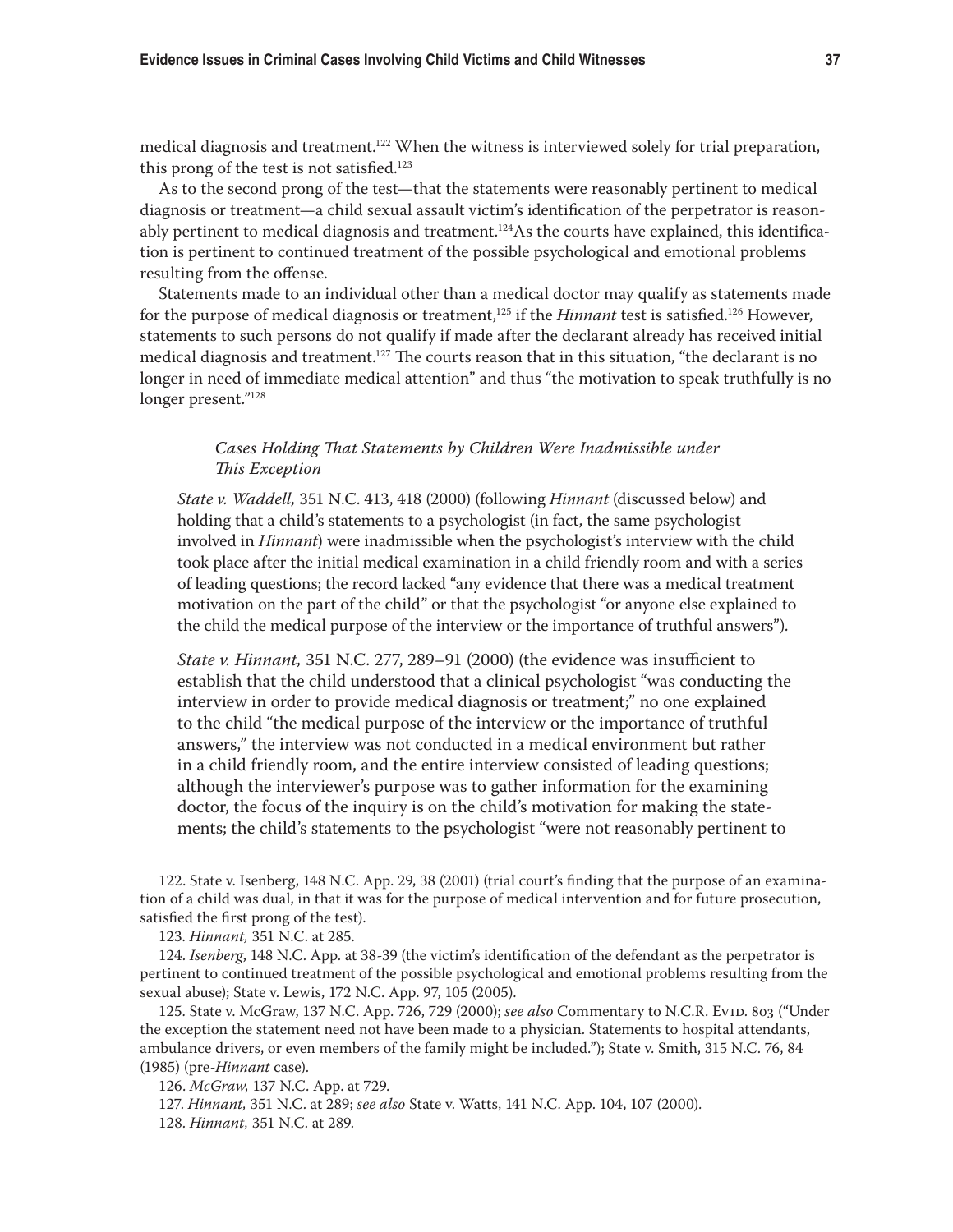medical diagnosis or treatment" when the interview did not occur until approximately two weeks after the child had received her initial medical examination).

*In re T.C.S.,* 148 N.C. App. 297, 303 (2002) (the trial court erred in admitting statements of a child victim to a social worker; although the statements ultimately were used for the purpose of medical diagnosis and treatment by a medical doctor, the record failed to show that the victim had a treatment motive when the statements were made).

*State v. Watts,* 141 N.C. App. 104, 108 (2000) (a child's statement to a nurse who examined the child upon her arrival at the hospital, to a doctor who served as the Child Medical Examiner, and to a doctor who served as the Child Mental Health Examiner were not admissible under this exception; the record lacked evidence that the child understood that she was making the statements "for medical purposes, or that the medical purpose of the examination and importance of truthful answers were adequately explained to her;" the nurse testified that the child "really didn't know what was going on" and that she "acted like she didn't know what she was even there for;" both doctors examined the child approximately three months after her initial medical examination).

*State v. Bates,* 140 N.C. App. 743, 746–47 (2000) (a child's statement to a psychologist with a Sexual Abuse Team regarding alleged sexual abuse did not qualify under this exception; the record failed to show that the child had a treatment motive when she made the statement; when the child arrived at the psychologist's office, the child told the psychologist that she did not know why she was there; although the psychologist "told the child that it was her job to 'talk to kids about their problems,' she never made it clear that the child needed treatment nor did she emphasize the need for honesty;" the child talked to the psychologist in a child friendly room; the statements lacked reliability because the psychologist used leading questions).

*State v. McGraw,* 137 N.C. App. 726, 729 (2000) (a child's statements to her mother that the defendant had touched her "private part," was "rubbing her hard," and that it hurt were inadmissible under this exception; there was no evidence that the child made the statements to her mother "with the understanding that they would lead to medical treatment[; t]he mother's testimony [did] not reveal how [the] discussion was initiated, and there [was] no evidence that [the child] understood her mother to be asking her about the incident in order to provide medical diagnosis or treatment").

## *Cases Holding That Statements by Children Were Admissible under This Exception*

*State v. Burgess,* 181 N.C. App. 27, 34-35 (2007) (finding the facts indistinguishable from *Lewis* and *Isenberg* (discussed below) and holding that statements made to pediatric nurses at the Children's Advocacy Center at NorthEast Medical Center prior to examination by a doctor were properly admitted under the medical diagnosis and treatment exception).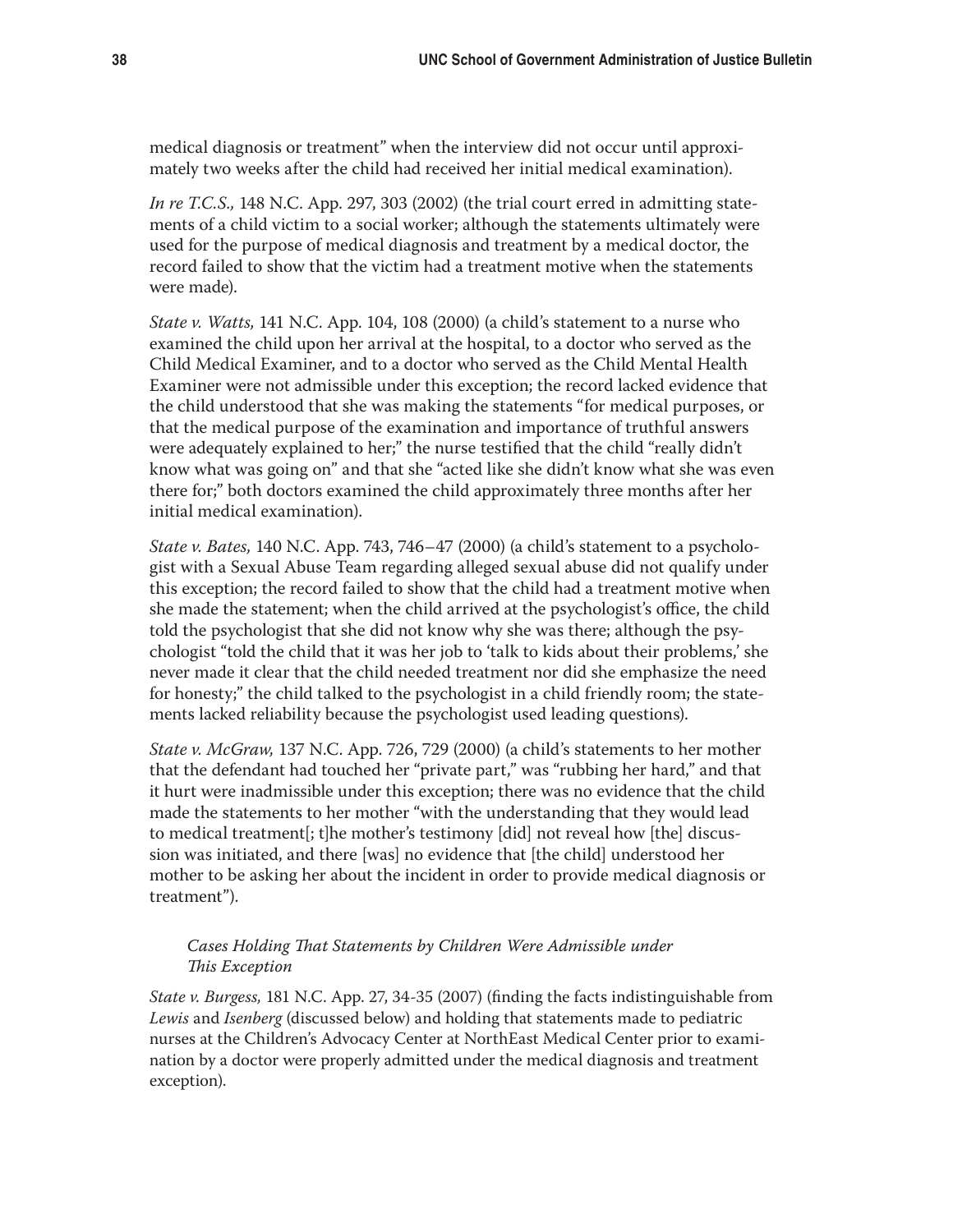*State v. Lewis,* 172 N.C. App. 97, 104–05 (2005) (distinguishing *Hinnant* and holding that children's statements to nurses at a Children's Advocacy Center fell within the exception where "the children were old enough to understand [that] the interviews had a medical purpose, and they indicated as such $[j]$ ... the circumstances surrounding the interviews created an atmosphere of medical significance[,] the interviews took place at a medical center, with a registered nurse, immediately prior to a physical examination[, and a]lthough the interviews took place in a 'child-friendly' room," the trial court properly considered "'all objective circumstances of record'" surrounding the statements in determining whether the declarants possessed the requisite intent; the children's identification of the perpetrator was pertinent to medical diagnosis and treatment).

*In re Mashburn,* 162 N.C. App. 386, 393-95 (2004) (a child victim's statements to a nurse during a medical history interview conducted prior to a physical examination fell under this hearsay exception; the child indicated that she was being interviewed because she had been molested and "discussed her abuse in a clear effort to obtain a diagnosis [to] corroborat[e]" what had happened to her; her statements "explained her concern about pregnancy and are reasonably related to procuring testing for pregnancy and sexually transmitted diseases;" the court also held that both victims' statements to a mental health professional qualified under the exception; the mental health professional diagnosed the children with a variety of mental health problems and recommended a course of treatment for them).

*State v. Thornton,* 158 N.C. App. 645, 650-51 (2003) (a child's statements to a licensed clinical social worker qualified under this exception; the child's medical and psychological evaluations took place at a Center for Child and Family Health that used a team approach for the diagnosis and treatment of sexually abused children; the medical doctor who conducted the medical examination of the child and the social worker who conducted the interviews worked in the same building in nearby offices; both the physical examination and the social worker's interview were conducted on the same day; the social worker testified that the child was aware that she was in a doctor's office, that the social worker worked with the doctor, and that her job was to help the child; the social worker explained the importance of being truthful and testified that the child was very clear about that requirement; the social worker asked the child general questions about her home life and non-leading questions about any touching that may have occurred).

*State v. Isenberg,* 148 N.C. App. 29, 36–39 (2001) (a child's statements to a pediatric nurse at a Children's Advocacy Center were made for purposes of medical treatment and diagnosis when the nurse's interview of the child took place in a hospital pediatric ward, with the nurse in a uniform and wearing a nurse's badge; before the interview, the nurse explained to the child that the child would see a doctor for a physical examination, asked the child whether she understood the difference between the truth and a lie, and instructed her to be truthful; the purpose of the interview was to obtain information from the child about her physical condition; the child's statements to an examining medical doctor also were made for purposes of medical diagnosis and treatment when the examination occurred in a medical examination room, the doctor told the child that she would be examined from head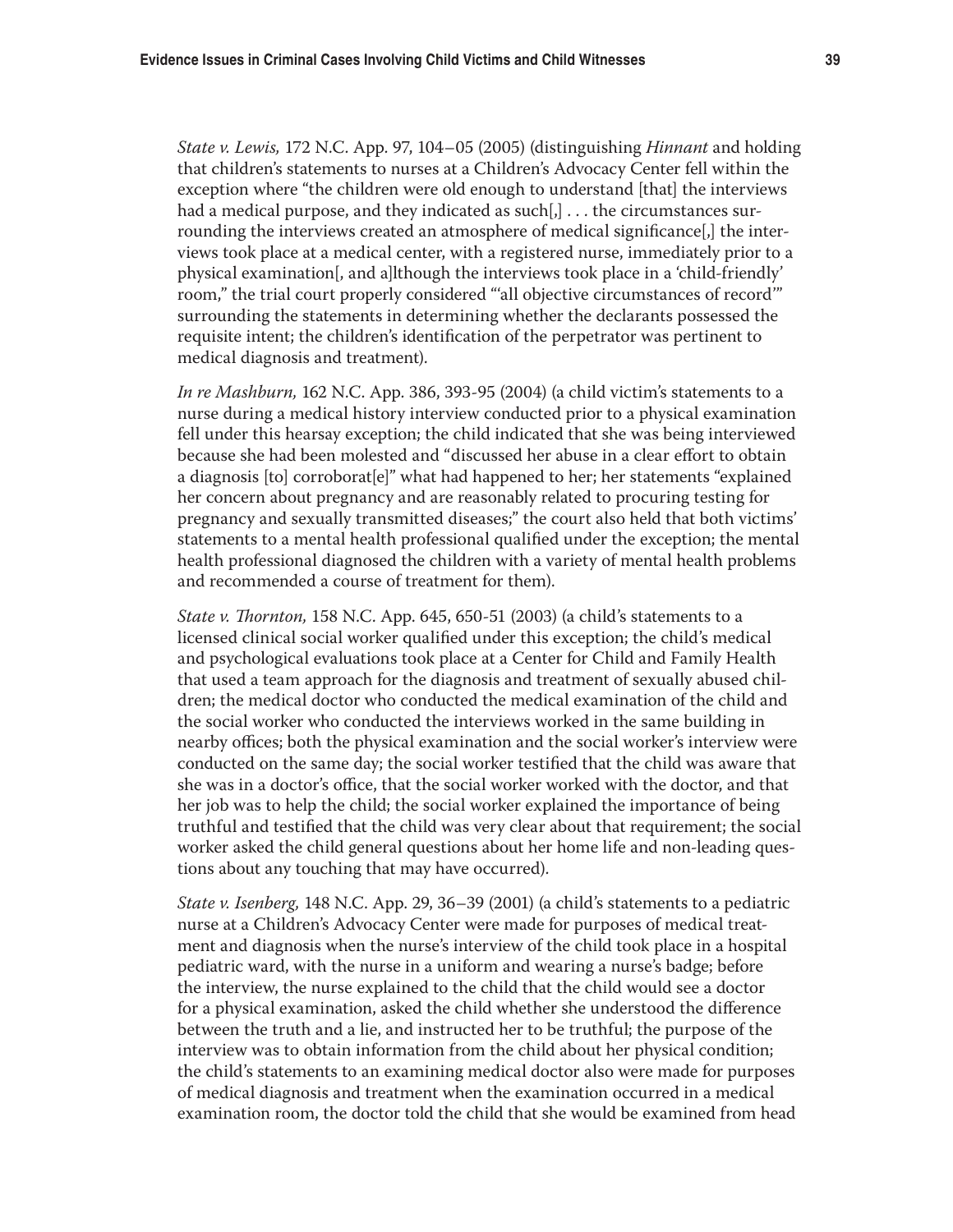to toe, the doctor's examination was similar to any other standard physical examination, and the purpose of the examination was to determine whether the child had been injured, to render treatment, perform diagnostic studies, and make appropriate referrals to specialists; the statements made to both the nurse and doctor were also reasonably pertinent to diagnosis when the child stated how and when she was touched and by whom she was touched).

*State v. Stancil,* 146 N.C. App. 234, 242 (2001) (a child victim's statements qualified under the medical diagnosis and treatment exception; the interviews at issue occurred in the hospital "almost immediately" after the incident in question; the child had run home and told her father about the assault and the father quickly called the police; "[w] ithin hours and while still emotionally upset," the child was taken to the hospital where she was interviewed by a psychologist with a Child Advocacy Center, a certified sexual assault nurse, and a pediatrician in order to determine a diagnosis; the child indicated that she went to the hospital because the defendant "hurt her privacy;" the child returned to see the pediatrician five days later due to abdominal pain and headaches), *modified on other grounds and aff'd,* 355 N.C. 266 (2002).

*In re Clapp,* 137 N. C. App. 14, 21-22 (2000) (a child's statements to her mother and to a doctor could have been admitted under this exception; immediately after the incident, the child came out of her bedroom "pulling at her crotch [or] panties" and told her mother that the juvenile had made her take off her clothes and then licked her privates; that same day, the child's mother took her to a hospital emergency room where the child informed the examining doctor that the juvenile had licked her privates).

## 3. 804—Unavailability

The Rule 804 hearsay exceptions apply when the declarant is unavailable.<sup>129</sup> The Rule states that a person is unavailable when he or she:

- (1) Is exempted by ruling of the court on the ground of privilege from testifying concerning the subject matter of his [or her] statement; or
- (2) Persists in refusing to testify concerning the subject matter of his [or her] statement despite an order of the court to do so; or
- (3) Testifies to a lack of memory of the subject matter of his [or her] statement; or
- (4) Is unable to be present or to testify at the hearing because of death or then existing physical or mental illness or infirmity; or
- (5) Is absent from the hearing and the proponent of his [or her] statement has been unable to procure  $\dots$  [the person's] attendance or testimony  $\dots$  by process or other reasonable means.130

The Rule continues by providing that "[a] declarant is not unavailable as a witness if his [or her] exemption, refusal, claim of lack of memory, inability, or absence is due to the procurement or

<sup>129.</sup> N.C.R. Evid. 804(b).

<sup>130.</sup> N.C.R. Evid. 804(a).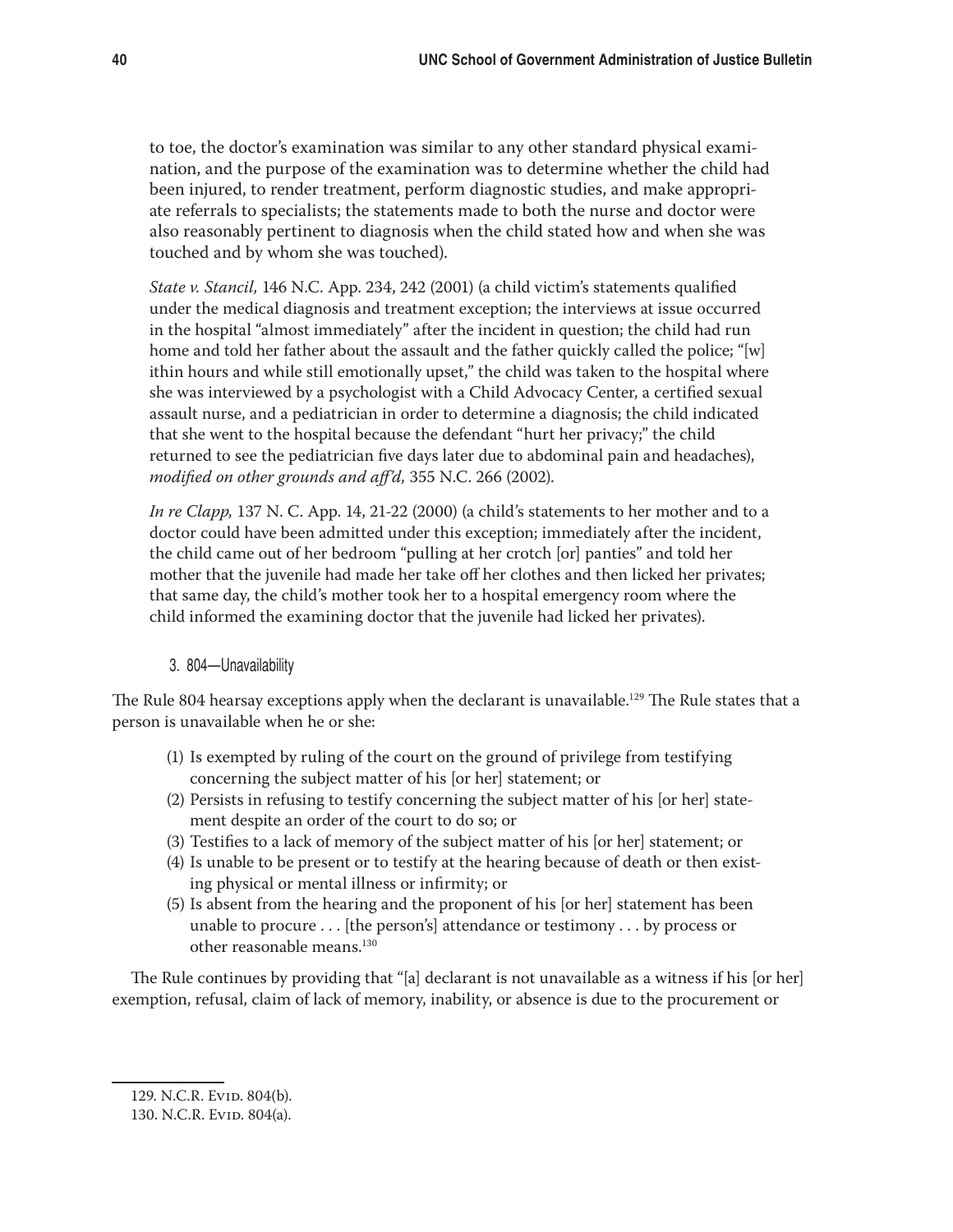wrongdoing of the proponent of [the person's] statement for the purpose of preventing the witness from attending or testifying."131

Not all of the accepted reasons for unavailability itemized above typically arise in cases involving out-of-court statements by children. For example, the first reason—privilege—is unlikely to arise in a case involving a child witness. The second reason—refusing to testify despite an order of the court to do so—sometimes arises in cases involving out-of-court statements by children,132 but it raises no unique issues in these situations. Significantly, however, it is error for the trial court to declare a child witness to be unavailable under this portion of the Rule without first ordering the witness to testify.<sup>133</sup>

The lack of memory ground for unavailability arises frequently in cases involving out-of-court statements by child witnesses.<sup>134</sup> When it does, the lack of memory must be established by testimony of the witness himself or herself.<sup>135</sup> Thus, the child must take the stand and be subject to cross-examination.136

Unavailability because of physical or mental illness or infirmity also arises in cases involving out-of-court statements by children. Typically, this ground for unavailability is asserted when the child is found to be incompetent to testify.<sup>137</sup> It also can arise, however, when the child has been determined to be competent to testify but his or her emotional state is such that the child cannot testify at trial.138 When a child witness is unavailable because of fear, medical testimony is not required to support the trial judge's conclusion that the child is unavailable.139

- 4. Residual Exceptions
	- a. Generally

Even if an out-of-court statement does not fall within a specific hearsay exception, it still may be admissible under the residual exceptions to the hearsay rule.<sup>140</sup> The evidence rules contain two identical residual hearsay exceptions (sometimes called "catch all" exceptions), both of which arise with some frequency in cases involving child witnesses. The first exception is in Rule 803(24), for

133. State v. Linton, 145 N.C. App. 639, 645-47 (2001) (trial judge did not order child witness to testify).

139. *Id.* at 179-81 (distinguishing this situation from one where the witnesses "suffered from existing medical conditions which rendered them unavailable for trial and required medical treatment").

<sup>131.</sup> *Id.*

<sup>132.</sup> *See, e.g.,* State v. Isenberg, 148 N.C. App. 29, 34 (2001) (noting that the trial court found the minor victim to be unavailable because she refused to answer questions asked of her at trial).

<sup>134.</sup> *See, e.g.,* State v. Brigman, 178 N.C. App. 78, 87-88 (2006) (child witnesses testified on voir dire that they had told their foster parents about the things that the defendant had done, but that they did not remember what they had told their foster parents; the trial court found the children unavailable to testify), *appeal dismissed and review denied*, 360 N.C. 650 (2006).

<sup>135.</sup> Commentary to N.C.R. Evid. 804.

<sup>136.</sup> *Id.*

<sup>137.</sup> *See, e.g.,* State v. Deanes, 323 N.C. 508, 514 (1988) (trial judge found child witness to be incompetent (because she was "a shy and ineffective communicator") and thus unavailable); State v. Waddell, 351 N.C. 413, 421-22 (2000) (same where the child was incompetent because he "suffered from a speech impediment and learning disabilities, became distracted and confused during questioning and did not understand the need to tell the truth at trial").

<sup>138.</sup> State v. Chandler, 324 N.C. 172 (1989) (child was unavailable based on emotional state).

<sup>140.</sup> State v. Hinnant*,* 351 N.C. 277, 291 (2000).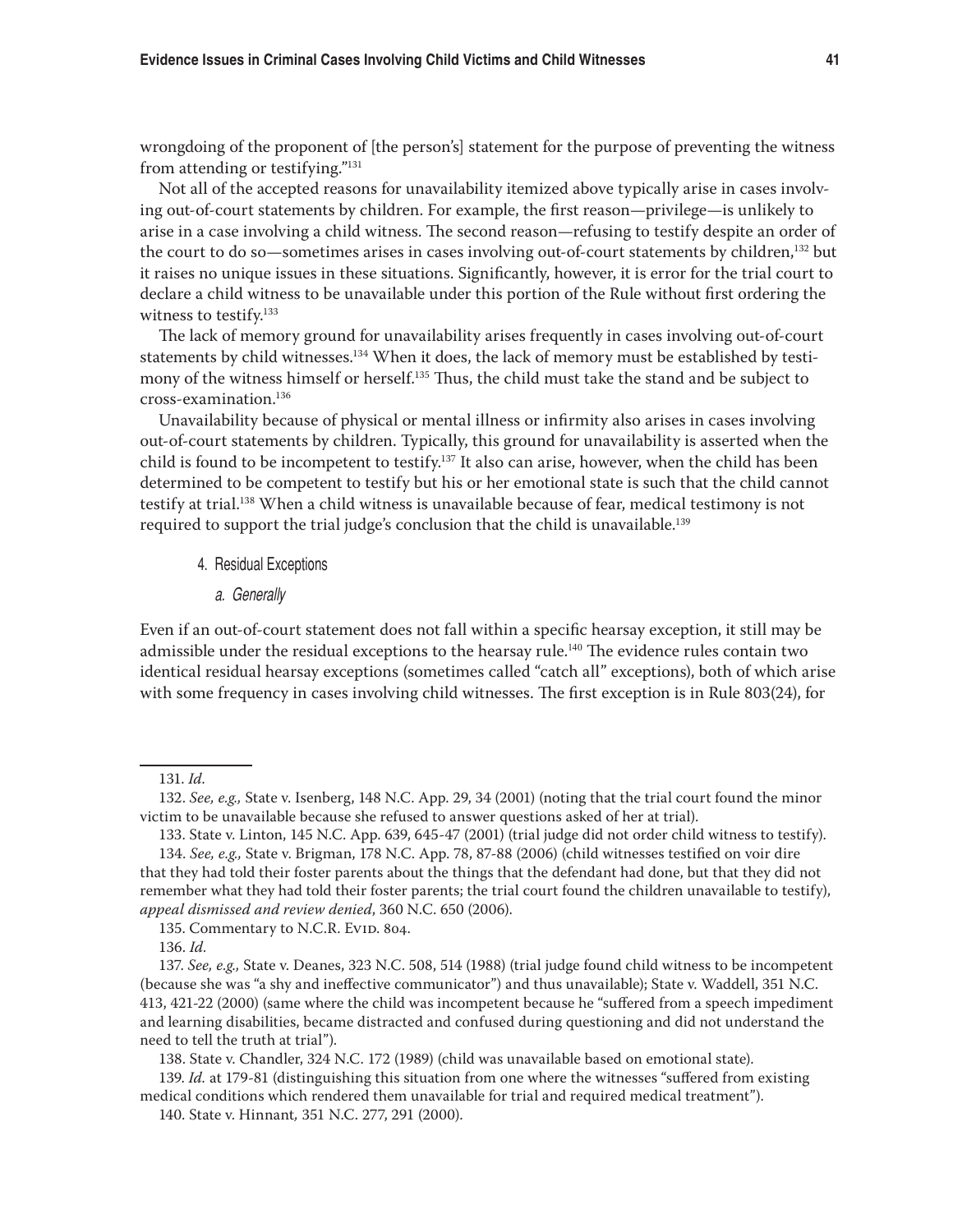which the declarant may be available; the second is in Rule  $804(b)(5)$ , which requires unavailability.<sup>141</sup> The requirements for the two exceptions are virtually identical, except that decisions have "noted that the inquiry into the trustworthiness and probative value of the declaration is less strenuous when the declarant is unavailable."<sup>142</sup>

Before admitting or denying proffered hearsay evidence pursuant to the residual exceptions, the trial judge must determine that:

- (1) proper written notice was given to the adverse party;
- (2) the hearsay statement is not specifically covered by any other hearsay exception;
- (3) the proffered statement possesses circumstantial guarantees of trustworthiness;
- (4) the proffered evidence is offered as evidence of a material fact;
- (5) the proffered evidence is more probative on the point for which it is offered than any other evidence which the proponent can procure through reasonable efforts; and
- (6) the proffered evidence will best serve the general purposes of the rules of evidence and the interests of justice.<sup>143</sup>

This test applies in all cases, regardless of whether the declarant is an adult or a child. And in all cases, failure to follow this required procedure is error.<sup>144</sup> In child victim cases, issues regarding the third prong of the analysis (trustworthiness) are litigated most often. Issues also arise regarding steps five (probative value) and, very occasionally, six (interests of justice). All of these issues are discussed below.

## b. Circumstantial Guarantees of Trustworthiness

The third step in the residual exception analysis requires a determination of whether the statement has circumstantial guarantees of trustworthiness. When evaluating circumstantial guarantees of trustworthiness, the court must examine "(1) assurances of the declarant's personal knowledge of the underlying events, (2) the declarant's motivation to speak the truth or otherwise, (3) whether the declarant has ever recanted the statement, and (4) the practical availability of the

<sup>141.</sup> Rule 803(24) creates an exception for:

A statement not specifically covered by any of the foregoing exceptions but having equivalent circumstantial guarantees of trustworthiness, if the court determines that (A) the statement is offered as evidence of a material fact; (B) the statement is more probative on the point for which it is offered than any other evidence which the proponent can procure through reasonable efforts; and (C) the general purposes of these rules and the interests of justice will best be served by admission of the statement into evidence. However, a statement may not be admitted under this exception unless the proponent of it gives written notice stating his intention to offer the statement and the particulars of it, including the name and address of the declarant, to the adverse party sufficiently in advance of offering the statement to provide the adverse party with a fair opportunity to prepare to meet the statement.

Rule 804(b)(5) contains an identically worded exception that applies when the witness is unavailable.

<sup>142. 2</sup> Kenneth S. Broun, Brandis & Broun on North Carolina Evidence § 241 (6th ed. 2004). The explanation for a less strenuous examination when the declarant is unavailable is that unavailability makes the need for the testimony more acute. *See id.* at n. 754.

<sup>143.</sup> State v. Deanes, 323 N.C. 508, 515 (1988); State v. Triplett, 316 N.C. 1, 7–9 (1986) (adopting the sixpart test for the Rule 804(b)(5) residual exception); State v. Smith, 315 N.C. 76, 92-96 (1985) (adopting the six-part test for the Rule 803 residual exception).

<sup>144.</sup> *See, e.g., In re* Gallinato, 106 N.C. App. 376, 378-79 (1992).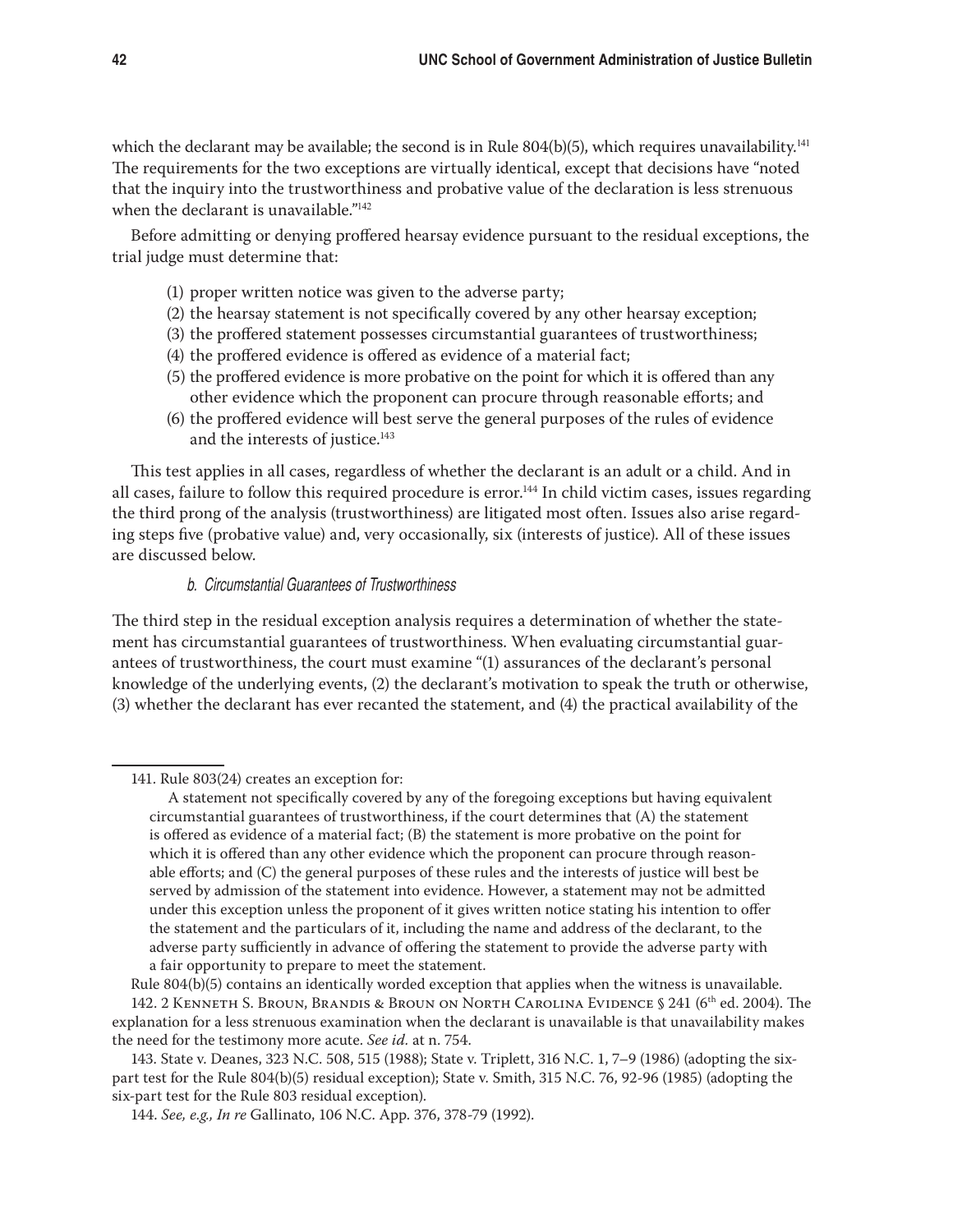declarant at trial for meaningful cross examination."145 Regarding the fourth requirement—the practical availability of the declarant—the court should consider "the reason, within the meaning of Rule 804(a), for the declarant's unavailability."146 "[W]hen a witness is incompetent to testify at trial, prior statements made with personal knowledge are not automatically rejected" on grounds that they lack "the required guarantees trustworthiness."147 As has been stated: "[a] child may be incompetent to testify, but incompetence is not 'inconsistent as a matter of law with a finding that the child may nevertheless be qualified as a declarant out-of-court to relate truthfully personal information and belief.'"148 However, if the child's "unavailability is due to an inability to tell truth from falsehood or reality from imagination, then [the] previous statements necessarily lack the requisite guarantees of trustworthiness to justify admission."149 On this point, the Court of Appeals has stated:

It is illogical that one be held unavailable to testify due to an inability to discern truth from falsehood or to understand the difference between reality and imagination and yet have their out-of-court statements ruled admissible because they possess guarantees of trustworthiness. The very fact that a potential witness cannot tell truth from fantasy casts sufficient doubt on the trustworthiness of their out-of-court statements to require excluding them. We hold that finding a witness unavailable to testify because of an inability to tell truth from fantasy prevents that witness' out-of-court statements from possessing guarantees of trustworthiness to be admissible at trial under the residual exception.150

The cases annotated below are illustrative of how the circumstantial guarantees of trustworthiness inquiry plays out with regard to out-of-court statements by children.

*State v. Deanes,* 323 N.C. 508, 517–18 (1988) (five year old's statements about a sexual assault to a social worker had sufficient circumstantial guarantees of trustworthiness; the court noted, in part, that the child was motivated to tell the truth because she needed her injury to be treated and because the social worker was a person in authority;

<sup>145.</sup> State v. Triplett, 316 N.C. 1, 10-11 (1986); *see also Smith,* 315 N.C. at 93–94; *Deanes*, 323 N.C. at 516; State v. Isenberg, 148 N.C. App. 29, 36 (2001) ; State v. Wagoner, 131 N.C. App. 285, 289-90 (1998) (quoting State v. Triplett, 316 N.C. 1, 10-11 (1986)).

<sup>146.</sup> State v. Garner, 330 N.C. 273, 285 n.1 (1991); *Wagoner*, 131 N.C. App. at 290 (internal quotation marks omitted).

<sup>147.</sup> *Wagoner*, 131 N.C. App. at 290.

<sup>148.</sup> *Id.* at 291 (quoting State v. Rogers, 109 N.C. App. 491, 498 (1993) (holding that a child's out-of-court statements were sufficiently trustworthy to be admissible under the residual exception where a child victim was incompetent testify at trial; no evidence suggested that the child "was incapable of telling the truth or distinguishing reality from imagination at the time" of the events in question, therefore, the court concluded that the child's incompetence to testify at trial did not disqualify her out-of-court statements); *see also* State v. Holden, 106 N.C. App. 244, 251 (1992) ("the determination as to whether the hearsay statements are trustworthy must focus on the circumstantial guarantees of reliability which surround the declarant at the time the statement was made and not on the witness' competence at the time of the hearing;" holding that the trial judge's single statement that the child "did not seem to understand the consequences of not telling the truth," by itself and not used as the basis for the finding of unavailability was insufficient to overcome other evidence supporting the admission of the statements under the residual exception).

<sup>149.</sup> *Wagoner*, 131 N.C. App. at 291; *see also* State v. Stutts, 105 N.C. App. 557, 562-63 (1992). 150. *Stutts*, 105 N.C. App. at 563.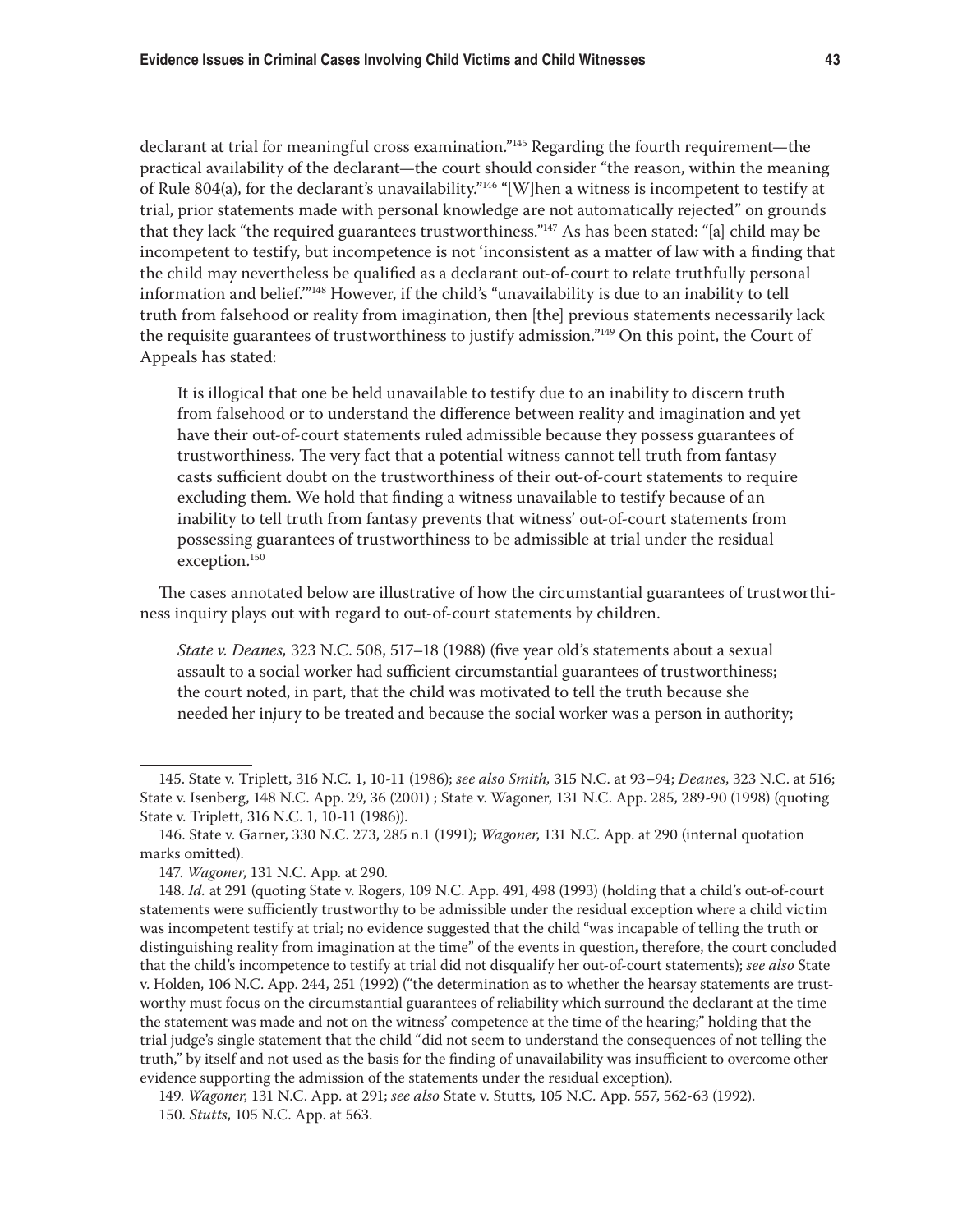there was no reason to question the child's truthfulness simply because she did not initiate the conversation).

*State v. Brigman,* 178 N.C. App. 78, 89-90 (2006) (the trial court did not abuse its discretion in finding that statements by child victims to their foster parents possessed circumstantial guarantees of trustworthiness; the trial court had found that: the children initiated the discussion of the sexual matters; the adults to whom the children spoke were credible witnesses; the nature of the statements showed they were trustworthy in that they were explicit sexual statements that would not ordinarily be made by boys of this age unless true; the court had an opportunity to see the boys on the witness stand and found it "obvious" that testifying in front of the defendant was traumatic for them; all three children had personal knowledge of the events; the children all experienced nightmares and had difficulties sleeping and made the statements only after they became accustomed to a safe environment; and the children never retracted the statements), *appeal dismissed and review denied*, 360 N.C. 650 (2006).

*State v. Isenberg,* 148 N.C. App. 29, 36 (2001) (the evidence supported the trial court's finding that the child's statement had sufficient guarantees of trustworthiness; the child was personally present and had personal knowledge of the incidents at issue; the professional counselor, to whom the statements were made, did not indicate that the child had any motivation to make a false statement, that the child was angry with the defendant, or that the counselor or the parent had prompted the statement; the child did not recant her statements during her sessions with the counselor; and the trial court twice attempted to speak with the child to have her answer questions but the minor did not respond in any meaningful manner).

*State v. Wagoner*, 131 N.C. App. 285, 290 (1998) (sufficient guarantees of trustworthiness existed where the child had personal knowledge of the events and had no motive to lie; although she once stated that the defendant did not do the acts, someone instructed her to make this statement; she demonstrated how the defendant abused her by using anatomical dolls; the victim never recanted; although the child was found incompetent testify, this did not, on the facts, disqualify her out-of-court statements).

*State v. Holden*, 106 N.C. App. 244, 251-52 (1992) (a single statement by the trial judge that the child "did not seem to understand the consequences of not telling the truth" was insufficient to overcome other competent evidence supporting the admission of the hearsay statements under the residual rule; "the witness was found to be unavailable because of 'fear and trepidation' and not because she could not distinguish truth from fantasy").

*State v. Stutts,* 105 N.C. App. 557, 562-63 (1992) (holding that a child victim's statements did not possess circumstantial guarantees of trustworthiness when the trial judge had found her "unavailable to testify because she could not understand the difference between truth and falsehood and because of her inability to understand 'what is reality and what is imagination'").

c. Probative Value

As illustrated by the cases annotated below, issues sometimes arise with child witnesses regarding the probative value prong of the residual exception analysis.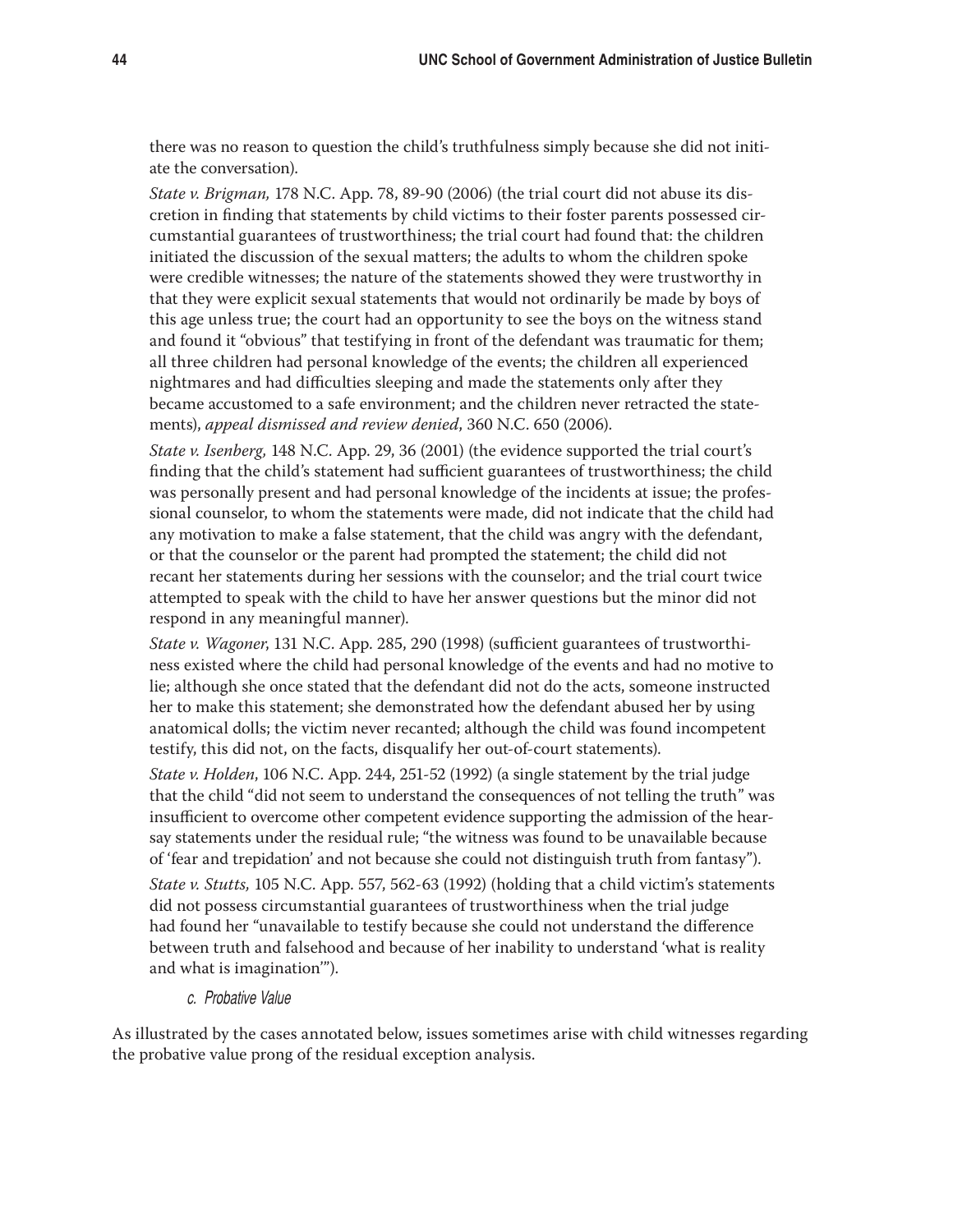*State v. Deanes,* 323 N.C. 508, 521-24 (1988) (the requirement of probativeness was met with regard to a five-year-old's statements about the sexual assault to a social worker when the child was found to be incompetent to testify).

*State v. Brigman,* 178 N.C. App. 78, 88 (2006) (the trial court did not abuse its discretion in finding that the statements by child victims were more probative than other evidence the State could produce through reasonable efforts; the only eyewitness to the acts in question other than the defendant and the children, who were found to be unavailable, was the defendant's wife who was also charged in connection with the incidents at question and it was not clear whether she could or would testify; additionally the defendant's wife attempted several times to recant her statements made against the defendant), *appeal dismissed and review denied*, 360 N.C. 650 (2006).

d. Interests of Justice

The interests of justice prong of the analysis is not typically litigated in child victim cases. One recent case is summarized below.

*State v. Brigman,* 178 N.C. App. 78, 88-89 (2006) (not disturbing the trial court's conclusion that the interests of justice would be served by admitting statements by child victims to their foster parents; the trial court found that it would be an "exceptional injustice to refuse to allow the jury to consider the proffered statements that have been made to adults in whose company the boys felt safe and protected"), *appeal dismissed and review denied*, 360 N.C. 650 (2006).

# **VI. Opinion Testimony in Child Victim Cases**

## **A. Experts—Generally**

Various types of experts are encountered in cases involving child victims, including, for example, experts in pediatric medicine,<sup>151</sup> emergency medicine,<sup>152</sup> child sexual abuse,<sup>153</sup> counseling behavior of sexually abused children,<sup>154</sup> child psychology,<sup>155</sup> and clinical psychology and human behavior.<sup>156</sup> The standard and procedure for qualifying experts presents no special issues in child victim cases and thus is not addressed here. However, because there has been significant litigation regarding the scope of an expert's testimony in child victim cases, that topic is discussed in the next section. Other cases of interest involving experts in child victim cases are annotated below.

<sup>151.</sup> State v. Hammett, 361 N.C. 92 (2006).

<sup>152.</sup> State v. Elliot, 344 N.C. 242 (1996).

<sup>153.</sup> State v. Ayers, 92 N.C. App. 364 (1988); State v. Parks, 96 N.C. App. 589 (1989).

<sup>154.</sup> State v. Isenberg, 148 N.C. App. 29 (2001).

<sup>155.</sup> State v. Youngs, 141 N.C. App. 220 (2000).

<sup>156.</sup> State v. Robertson, 115 N.C. App. 249 (1994); *see also* State v. Hensley, 120 N.C. App. 313, 316 (1995) (expert in clinical psychology).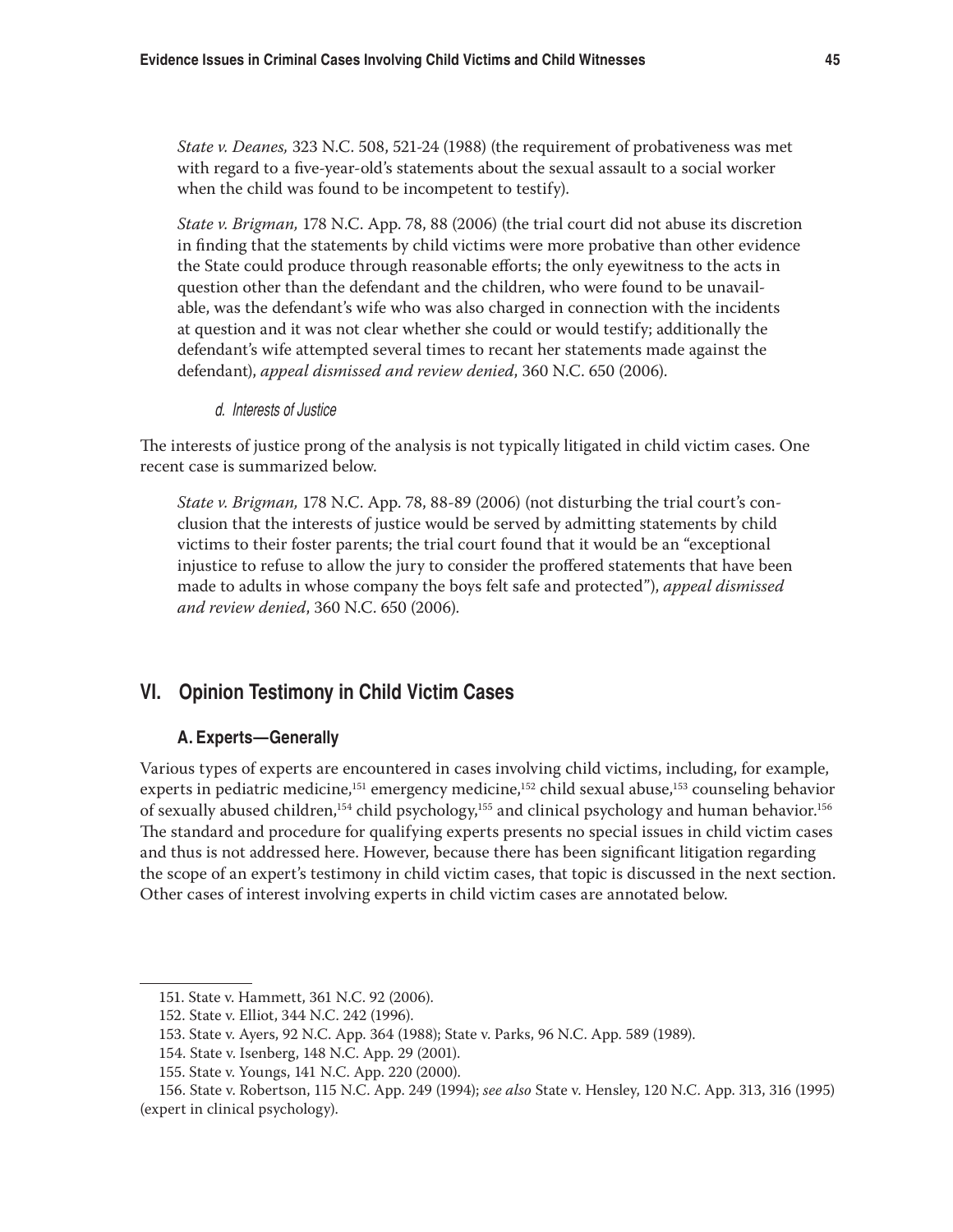*State v. Spencer,* 119 N.C. App. 662, 663-68 (1995) (the trial court did not err in excluding testimony by a defense expert that the defendant was not sexually aroused by prepubescent children based on penile plethysmograph testing; applying *Daubert v. Merrell Dow*, 509 U.S. 579 (1993), requiring examination of the reliability and relevancy of data on which expert testimony is based).

*State v. Robertson,* 115 N.C. App. 249, 260–61 (1994) (the trial court did not err in excluding testimony of the defendant's expert psychologist on the suggestibility of child witnesses when the expert did not examine or evaluate the child witness; "[o]n these facts, the trial court could properly conclude that the probative value of [the expert's] testimony was outweighed by its potential to prejudice or confuse the jury;" additionally, the court was "not persuaded that  $\mathfrak{h}$  the expert's testimony would have 'appreciably aided' the jury since he had never examined or evaluated the victim").

## **B. Scope of Expert Testimony**

1. Testimony That Sexual Abuse Occurred

In a sexual offense prosecution involving a child victim, an expert may offer testimony that sexual abuse in fact occurred, if a proper foundation is laid. To lay a proper foundation for such testimony, the proponent must establish physical evidence consistent with abuse. If there are no physical findings supporting a diagnosis of sexual abuse, such testimony is an impermissible opinion regarding the victim's credibility. The cases annotated below illustrate these rules. However, a close look at the facts of the cases reveals some inconsistency in terms of what is held to constitute physical evidence consistent with abuse.157 While most of the cases annotated below deal with testimony by a medical expert, some of them deal with testimony by a mental health expert. The appellate courts do not seem to have drawn a distinction between these two types of experts for purposes of analyzing the admissibility of expert testimony that sexual abuse occurred.

#### *Illustrative Cases*

*State v. Hammett*, 361 N.C. 92, 94–97 (2006) (the victim's history combined with physical findings provided a sufficient basis for the expert's opinion that sexual abuse occurred; the expert's opinion that the victim's symptoms were consistent with abuse also was properly admitted; however, it was error to admit the expert's additional testimony that she would have diagnosed abuse even in the absence of physical evidence as this testimony improperly vouched for the victim's credibility; the physical findings included a "a notch in the six o'clock position of [the victim's] hymenal ring" and "an irregular scar on [the victim's] posterior fourchette, at the bottom of the hymenal ring" and the expert testified that penetrating trauma was one of the only things that causes a hymenal notch in the six o'clock position).

<sup>157.</sup> *Compare* State v. Hammett, 361 N.C. 92, 94-97 (2006) (evidence of hymenal notch and irregular scar on posterior forchette at bottom of hymenal ring was sufficient physical evidence consistent with abuse), *with* State v. Trent, 320 N.C. 610, 613-15 (1987) (fact that victim's hymen was not intact was insufficient physical evidence consistent with abuse), *and* State v. Ewell, 168 N.C. App. 98, 104-05 (2005) (fact that victim had contracted a sexually transmitted disease was insufficient physical evidence consistent with abuse).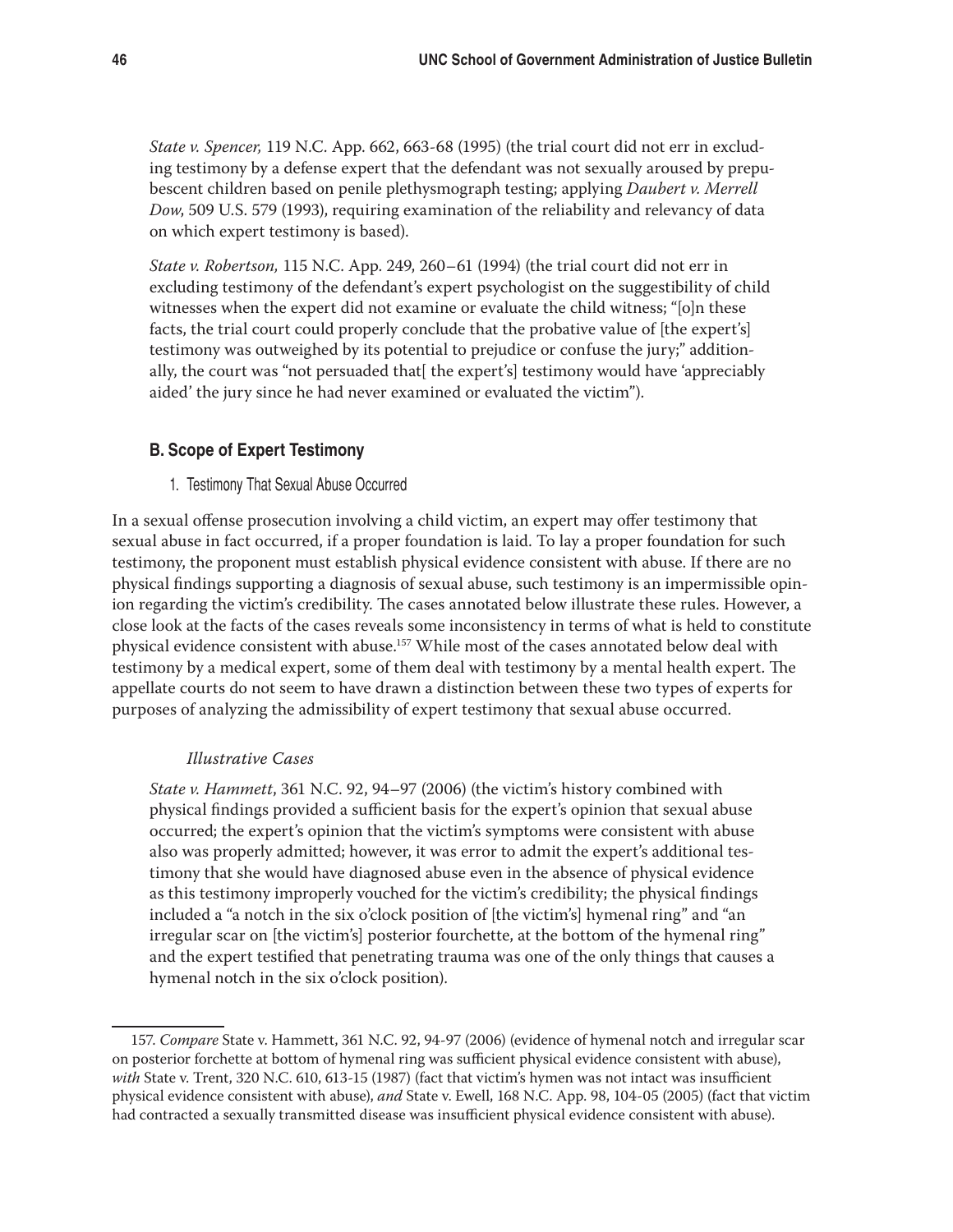*State v. Stancil,* 355 N.C. 266 (2002) (the trial court improperly allowed an expert to testify that the victim was sexually assaulted when there was no physical evidence of sexual abuse; the State failed to lay an adequate foundation for the admission of the expert's testimony).

*State v. Trent,* 320 N.C. 610, 613–15 (1987) (an inadequate foundation was laid for a medical expert's diagnosis that the victim suffered from sexual abuse; the expert referred to a physical exam conducted four years after the date of the alleged offenses which revealed that the victim's hymen was not intact; the exam showed "no lesions, tears, abrasions, bleeding or otherwise abnormal conditions" and the expert stated that the physical condition of the hymen alone "would not support a diagnosis of sexual abuse, but only a conclusion that the victim had been sexually active;" the court concluded that, given the basis of the diagnosis, the record did not support the conclusion that the expert was in a better position than the jury to determine whether the victim had been sexually abused four years earlier and thus the testimony was not admissible under Rule 702).

*State v. Delsanto,* 172 N.C. App. 42, 45–47 (2005) (an expert's testimony that the victim had been sexually abused amounted to an impermissible opinion as to the victim's credibility when there was no physical evidence of sexual abuse and the only evidence that the defendant sexually abused the victim consisted of the victim's own statements).

*State v. Goforth,* 170 N.C. App. 584, 589–91 (2005) (the trial court properly allowed an expert to testify that the child victims had been repeatedly sexually abused when there was strong physical evidence of abuse).

*State v. Ewell,* 168 N.C. App. 98, 104–05 (2005) (admission of an expert's testimony that it was probable that the victim experienced sexual abuse was error; although the victim had contracted a sexually transmitted disease, the disease could have been contracted without sexual contact (although that was unlikely), no physical indicators for sexual activity were identified, and the expert acknowledged that her conclusion was based on the victim's statements).

*State v. Bush,* 164 N.C. App. 254, 257–60 (2004) (the trial court erred by admitting expert testimony that the victim had been abused when the expert found no physical evidence of sexual abuse during her examination of the victim).

*State v. Couser,* 163 N.C. App. 727, 729–30 (2004) (the trial court erred by admitting expert testimony of "probable sexual abuse;" the only abnormal finding from the expert's examination of the female victim was the presence of two abrasions on either side of the introitus, which the expert indicated on cross-examination "could be caused by something other than a sexual assault and [were] not, in themselves, diagnostic or specific to sexual abuse;" the court found this physical evidence insufficient to support the expert's opinion and testimony that the victim was probably sexually abused).

*State v. Sheperd,* 156 N.C. App. 69, 71–74 (2003) (although the expert stated that the most determinative factor supporting her opinion that abuse occurred was the victim's medical history (interviews of the child and a list of behavioral changes that the child experienced since the alleged abuse), the testimony was proper where the victim's physical examination revealed changes in the tissues near the hymen that were consistent with trauma and could have been caused by attempted anal penetration).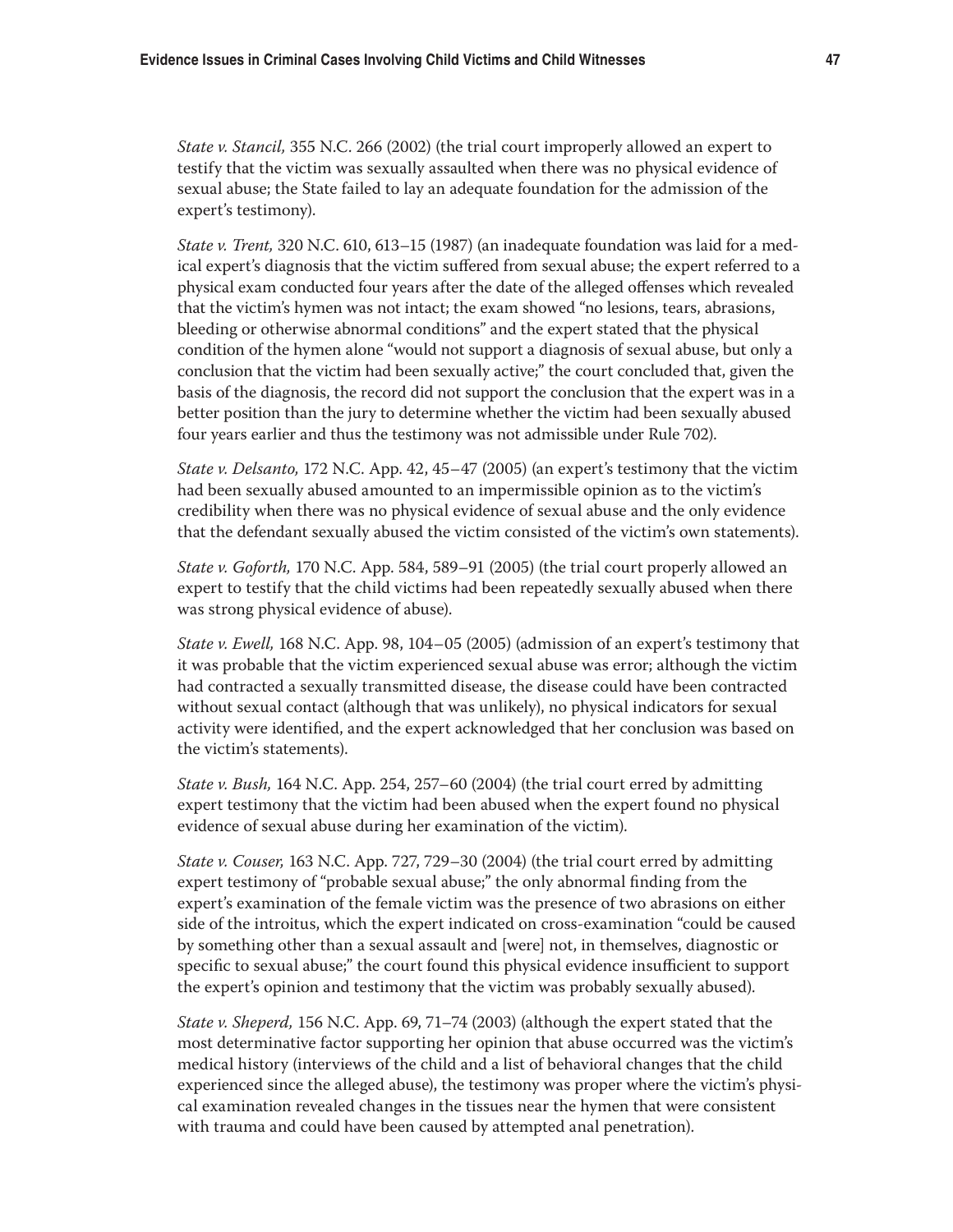*State v. Brothers,* 151 N.C. App. 71, 78 (2002) (substantial physical evidence supported an expert's opinion that a female child victim had been sexually abused; during a physical exam, the expert discovered scar tissue inside the victim's vagina, the expert testified that she noticed bands of tissue which distorted the fossa navicularis inside the vagina, the expert referred to "suspicious scar tissue," which is "not a common or normal finding," and the expert concluded that the victim had experienced trauma and that, based on the medical history, the trauma was consistent with sexual abuse).

*State v. Dixon,* 150 N.C. App. 46, 53 (2002) (the trial court erred by allowing an expert in the field of child sexual abuse and child psychology who had performed psychological testing on the victim to testify to his opinion that the victim had been sexually abused when there was no physical evidence to support the opinion; another expert in pediatrics and child sexual abuse testified that a genital examination of the female child victim was normal except for some nonspecific irritation which could have been present for a variety of reasons), *aff'd mem.,* 356 N.C. 428 (2002).

*State v. Grover,* 142 N.C. App. 411 (2001) (expert witnesses' testimony that the child victim had been sexually abused was improper when there was no physical evidence of abuse; the court went on to indicate in dicta that a clinical social worker expert can testify that a child has been abused if the testimony is based on the expert's observations of the child's behavior and the child's statements), *aff'd mem.,* 354 N.C. 354 (2001).

*State v. Youngs,* 141 N.C. App. 220, 224–29 (2000) (an expert the field of child psychology properly testified that, in her opinion, the female child had been sexually abused; "an expert may testify to [an] opinion that a child has been sexually abused as long as this conclusion relates to a diagnosis based on the expert's examination of the child during the course of treatment;" in this case, the expert treated the child on at least forty-five occasions prior to trial and her opinion was based on her observations during treatment, her professional experience, and a report by a medical doctor finding that the child's hymen was abnormal).

*State v. Dick,* 126 N.C. App. 312, 315–16 (1997) (expert's testimony that "it was very likely that [the victim] had been sexually mistreated" was proper when it was based on a physical finding that the victim's hymen appeared thickened and rolled).

*State v. Figured,* 116 N.C. App. 1, 7–8 (1994) (pre-*Stancil* case holding that testimony of an expert in psychology and child sex abuse that the child victims had been abused was properly admitted when his "diagnosis derived from his expert examination of [the children] in the course of treatment").

*State v. Parker,* 111 N.C. App. 359, 364–66 (1993) (citing *Trent* (discussed above), the court held that it was error to allow an expert to testify that the female child victim had been sexually abused over a long period of time; the expert testified that the findings of the physical examination revealed vaginal discharge, which could occur for non-sexual reasons, that the hymenal ring was not intact, no sexually transmitted diseases were found, and no lesions with sores or other evidence of disease was found during the rectal exam).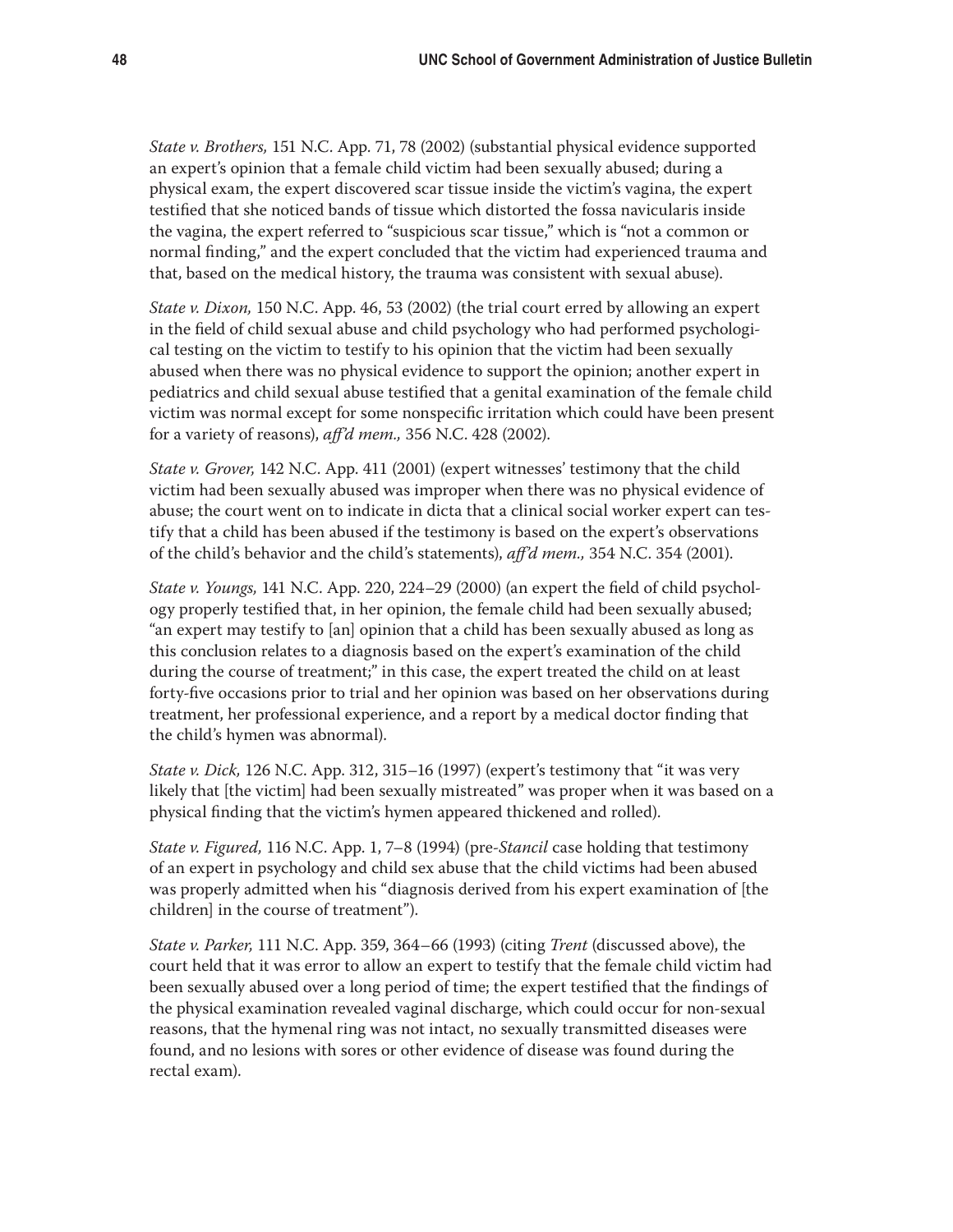*State v. Reeder,* 105 N.C. App. 343, 350 (1992) (a sufficient foundation was laid to allow a clinical psychologist expert to testify that a child victim had been sexually abused; the expert's testimony was based on her observations of the child's behavior as well as her recollections of statements that the child made to her during the course of five treatment sessions with the child).<sup>158</sup>

2. Profiles of Abused Children

An expert may testify as to the profiles of sexually abused children. An expert also may testify as to whether the victim has symptoms and characteristics consistent with those profiles.

#### *Illustrative Cases*

*State v. Stancil,* 355 N.C. 266, 267 (2002) (stating above rule).

*State v. Hall,* 330 N.C. 808, 818 (1992) ("[o]nly an expert in the field may testify on the profiles of sexually abused children and whether a particular [victim] has symptoms or characteristics consistent with this profile").

*State v. Kennedy,* 320 N.C. 20, 31–32 (1987) (it was not error to allow experts "to testify concerning the symptoms and characteristics of sexually abused children and to state their opinions that the symptoms exhibited by the victim were consistent with sexual or physical abuse;" "[t]he fact that this evidence may support the credibility of the victim does not alone render it inadmissible").

*State v. Ware,* \_\_\_ N.C. App. \_\_, 656 S.E.2d 662, 667 (2008) (trial court did not err in allowing a clinical social worker expert to testify "that it was common for children who have been abused by a parental figure to 'have a dilemma' about reporting the abuse").

*State v. Wallace,* 179 N.C. App. 710, 714 (2006) (no plain error occurred when a clinical psychologist expert testified that the victim's behavior, sense of trust, and emotional problems were consistent with behaviors of other sexually abused children; the expert did not state that sexual abuse occurred and did not state an opinion as to the victim's credibility), appeal dismissed and review denied, \_\_ N.C. \_\_, 649 S.E.2d 896 (2007).

*State v. Wade,* 155 N.C. App. 1, 11 (2002) (expert testimony was proper when the expert did not testify that the child victim had in fact been sexually abused but rather testified that the victim's manifestations were consistent with those exhibited by other victims of sexual abuse; based on this consistency, the expert further testified that these manifestations were the result of past sexual abuse, testimony which the court said "is not the

<sup>158.</sup> At least two later cases have described *Reeder* as an anomaly. State v. Bush, 164 N.C. App. 254, 260 (2004); State v. Grover*,* 142 N.C. App. 411, 419 (2001), *aff'd mem.,* 354 N.C. 354 (2001). The case is certainly different in that it involves testimony by a clinical psychologist that a child victim was abused, as opposed to testimony to that effect by a medical doctor. In any event, *Grover* actually supports the proposition that a non-physician mental health professional can testify that a child victim has been abused, provided that the testimony is based on that person's observations of the child's behavior. *See Grover*, 141 N.C. App. at 420. At least two cases are in accord with this conclusion. *See State v. Figured,* 116 N.C. App. 1, 7–8 (1994) (discussed in the text above); *Youngs,* 141 N.C. App. 220, 224–29 (discussed in the text above).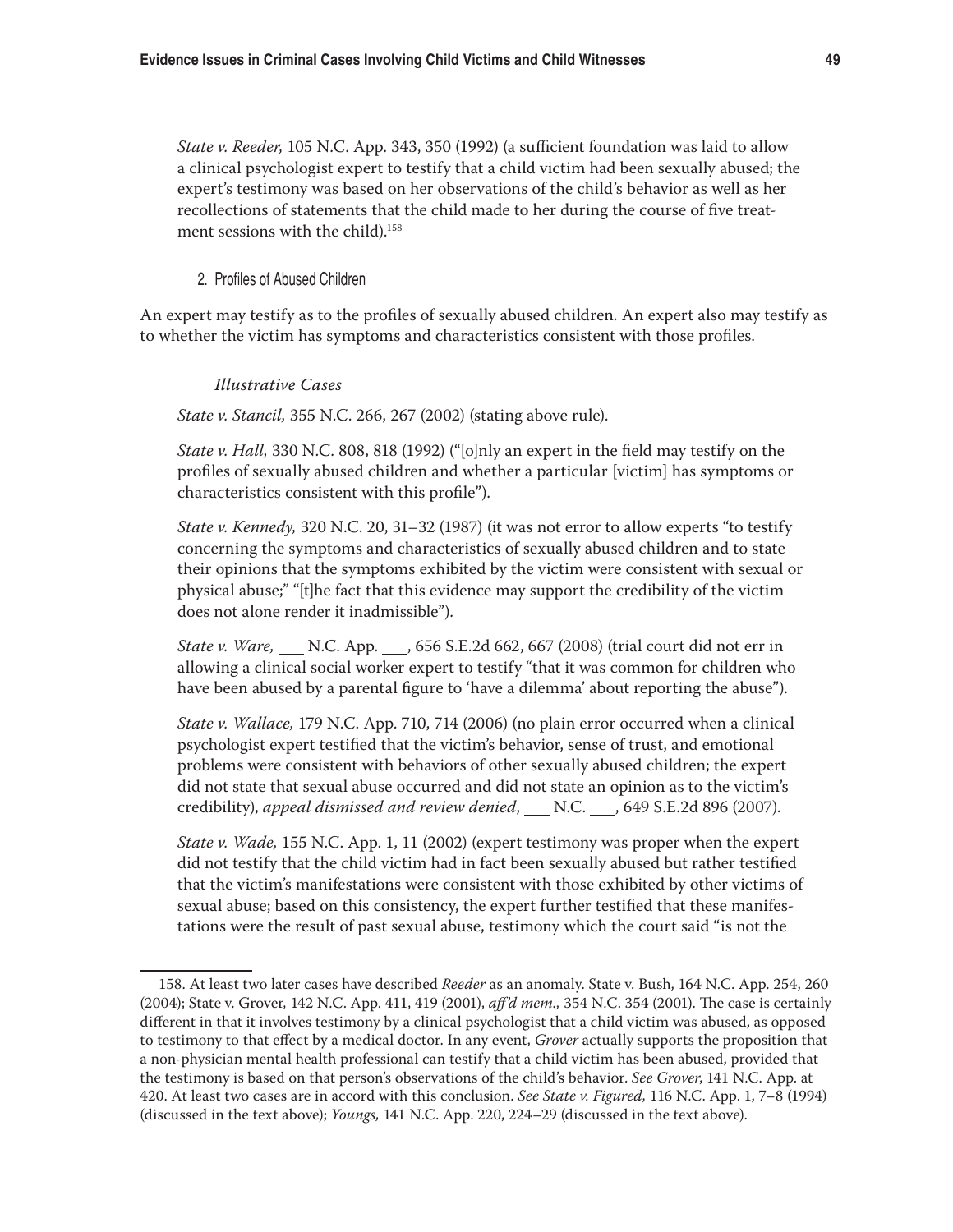same as saying that [the victim] was in fact sexually abused;" the court noted that the evidence came "precariously close" to being inadmissible).

*State v. Isenberg,* 148 N.C. App. 29, 33–40 (2001) (an expert in counseling behavior of sexually abused children properly testified that the victim's behavior was consistent with a child who had been sexually abused; the expert did not state an opinion as to whether the victim had in fact been sexually abused; the court rejected the defendant's argument that the evidence only should have been admitted for corroborative purposes).

*State v. Parks,* 96 N.C. App. 589, 592 (1989) (trial court did not err in qualifying the witnesses as experts in child sexual abuse and admitting their testimony; the witnesses explained "the accepted profile of indicators of child sexual abuse, how this profile applied to evaluate the alleged victim in this case, and how the alleged victim's behavior was consistent with this profile").

*State v. Oliver,* 85 N.C. App. 1, 11–13 (1987) (the trial court did not err in admitting an expert's testimony "that children don't make up stories about sexual abuse and that the younger the child, the more believable the story;" the expert "did not testify to the credibility of *the victim* but to the general credibility of children who report sexual abuse;" similarly, it was not error to admit the testimony of a second expert to the effect "that mentally retarded children generally think in concrete terms and that it would be very difficult to teach them facts and details about sexual acts" and "that they would be unable to fantasize about sexual matters").

## 3. Identifying Defendant as the Perpetrator

Cases have held that in child abuse prosecutions, medical experts and experts in clinical psychology may not state an opinion about the identity of the perpetrator. Note, however, that a victim's hearsay statements to a medical expert identifying a perpetrator may be admissible, such as when made for purposes of medical diagnosis and treatment.<sup>159</sup>

## *Illustrative Cases*

*State v. Figured,* 116 N.C. App. 1, 9 (1994) (it was error to allow an expert in psychology and child sex abuse to testify that in his opinion the child victims were sexually abused by the defendant; the expert's "opinion that the children were sexually abused *by [the] defendant* did not relate to a diagnosis derived from his expert examination of the [victims] in the course of treatment [and] thus constituted improper opinion testimony as to the credibility of the victims' testimony").

*State v. Richard Brigman,* 178 N.C. App. 78, 91–92 (2006) (medical expert's testimony that the child victims suffered sexual abuse by the defendant was improper), *appeal dismissed and review denied*, 360 N.C. 650 (2006).

<sup>159.</sup> *See supra* pp. 36–40.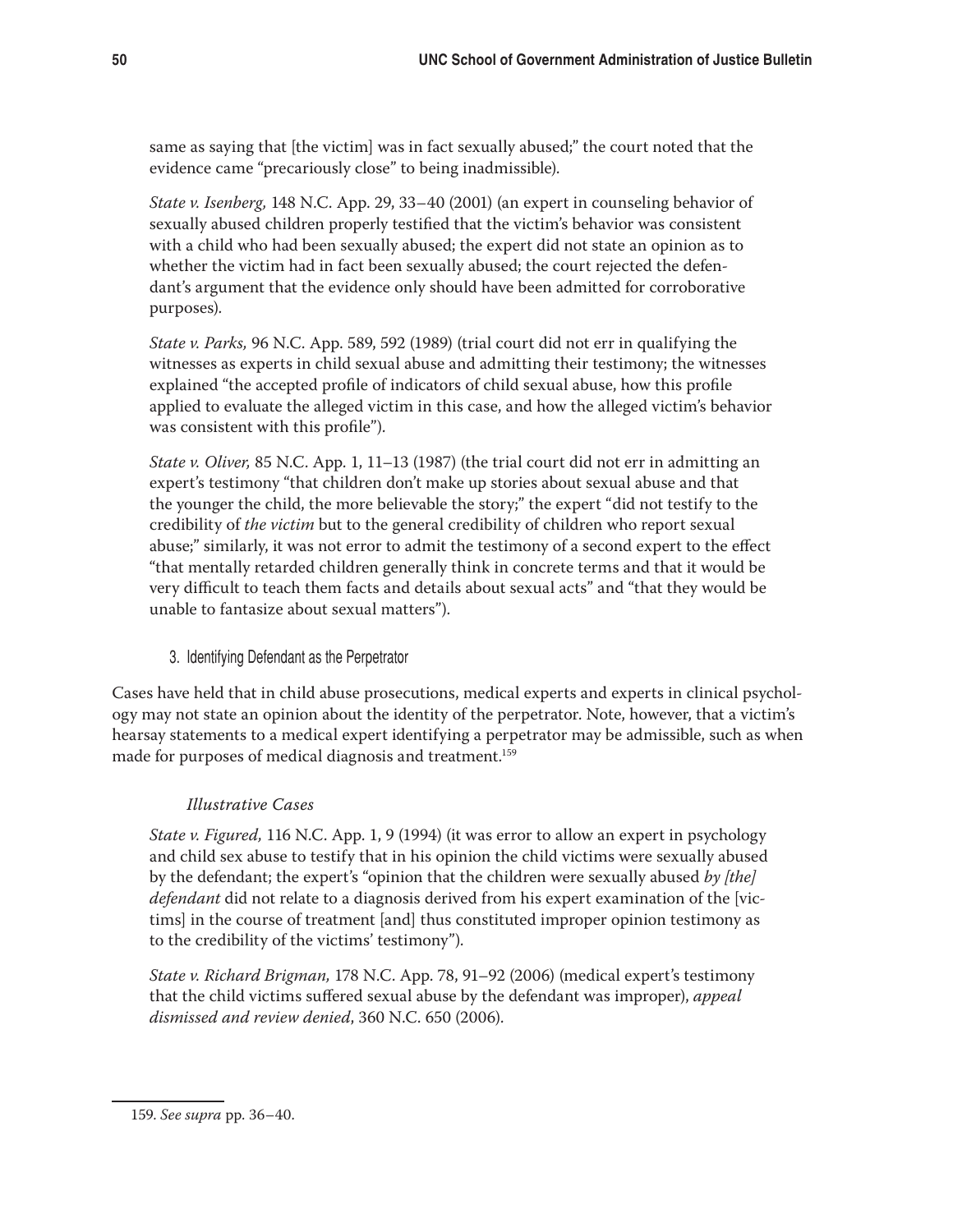*State v. Hensley,* 120 N.C. App. 313, 319 (1995) (it was error to admit as substantive evidence expert testimony that the cause of the victim's alleged post-traumatic stress disorder was sexual abuse inflicted by the defendant).

#### 4. Credibility, Believability, and Related Matters

An expert may not offer opinion testimony concerning the victim's credibility or believability or that the victim is not lying. However, as discussed in the section above on Profiles of Abused Children, an expert may testify as to whether children who have been abused make up stories about abuse. Also, as discussed in section five below, an expert may, in certain circumstances, give an opinion as to why child victims delay in reporting abuse. Finally, evidence as to the victim's credibility may be allowed if the defendant opens the door by addressing that issue on crossexamination.

#### *Illustrative Cases*

*State v. Baymon,* 336 N.C. 748, 752–55 (1994) (noting that an expert may not testify that a child victim in a sexual abuse trial is believable or is not lying about the abuse but concluding that "[u]nder certain circumstances . . . otherwise inadmissible evidence may be admissible if the door has been opened by the opposing party's cross-examination of the witness;" in this case, defense counsel's questioning of the expert on cross-examination attempted to leave the impression that the victim had been coached by others involved in the case; this attempt opened the door for the State to question the expert on redirect and elicit testimony that the expert had not picked up on anything suggesting that someone had told the victim what to say or that the victim had been coached).

*State v. Hammett*, 361 N.C. 92, 97 (2006) (the trial court erred by admitting an expert's testimony that she would have concluded that the victim had been abused based on the victim's statements alone and irrespective of physical findings; this testimony improperly vouched for the victim's credibility).

*State v. Wise,* 326 N.C. 421, 425–27 (1990) (expert did not impermissibly testify as to victim's credibility; when asked to "describe [the victim] emotionally" while she was talking during the counseling sessions, the expert responded, "Genuine;" "[t]he witness was testifying that the emotions of the victim during the counseling session were genuine emotions;" the expert "was not testifying that she believed what the victim told her was true, nor did she give her opinion as to the victim's character for truthfulness in general;" the expert "merely described her personal observations concerning the emotions of the victim during the counseling sessions").

*State v. Jackson,* 320 N.C. 452, 462–63 (1987) (expert psychiatrist's opinion testimony that the child victim was a "truthful person" was improperly admitted).

*State v. Kennedy,* 320 N.C. 20, 30–31 (1987) (it was not error to allow an expert to testify that the victim responded to IQ and personality test questions in an "honest fashion;" the testimony was not an expert opinion as to the victim's character or credibility but rather went to the reliability of the test itself).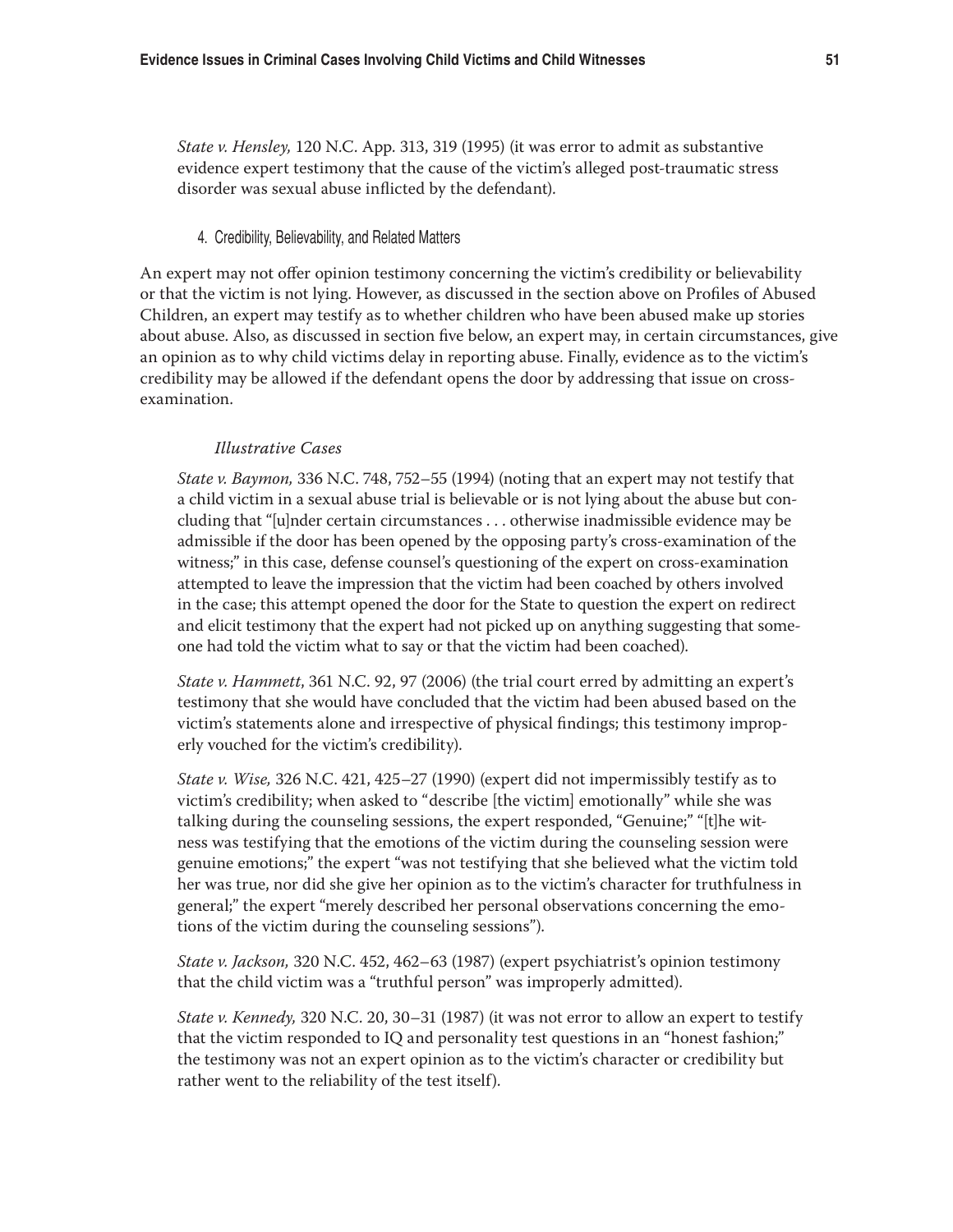*State v. Chul Yun Kim,* 318 N.C. 614, 619–21 (1986) (it was error to allow an expert child psychologist to testify that the victim had not been untruthful with her).

*State v. Aguallo,* 318 N.C. 590, 597–99 (1986) (relying on Rules 608(a) and 405(a) to hold that the trial court improperly allowed a medical expert to express her opinion that the victim was "believable").

*State v. Heath,* 316 N.C. 337 (1986) (the State's clinical psychologist expert was asked if she had an opinion as to whether the victim was suffering from any type of mental condition which might have caused her to make up a story about the sexual abuse; it was reversible error to allow the expert to respond that nothing in the record or the victim's behavior indicated that she had a record of lying; the court noted that the situation would be "entirely different" if the prosecutor had asked the expert if she had an opinion as to whether the victim was afflicted with any mental condition which might cause her to fantasize about sexual assaults in general or if the expert had confined her response to the subject of "a mental condition" rather than addressing it to "the sexual assault").160

*State v. Richard Brigman,* 178 N.C. App. 78, 91–92 (2006) (an expert impermissibly testified about the victim's credibility; the expert noted that the child victim had told a doctor that the defendant put his hand in the victim's bottom and it hurt and went on to say that "where a child not only says what happened but also can tell you how he felt about it is pretty significant because it just verifies the reliability of that disclosure"), *appeal dismissed and review denied*, 360 N.C. 650 (2006).

*State v. Thaggard,* 168 N.C. App. 263, 273–74 (2005) (the State's expert impermissibly testified as to the credibility of the child victims; when the prosecutor asked the expert, on direct examination, whether the expert thought that the victims "got together and told each other what to say to [the expert]," the expert responded, "No. No, I don't;" the defendant did not open the door to testimony regarding the credibility of the victims).

*State v. Oliver,* 85 N.C. App. 1, 11–13 (1987) (the trial court did not err in admitting an expert's testimony "that children don't make up stories about sexual abuse and that the younger the child, the more believable the story;" the expert "did not testify to the credibility of *the victim* but to the general credibility of children who report sexual abuse;" similarly, it was not error to admit the testimony of a second expert to the effect "that mentally retarded children generally think in concrete terms and that it would be very difficult to teach them facts and details about sexual acts" and "that they would be unable to fantasize about sexual matters").

<sup>160.</sup> In a case decided after *Heath* involving an adult victim with a mental age of six years and eight months, the court of appeals held that it was not error to allow an expert to testify that the victim showed no evidence of an emotional disorder which would impair her ability to distinguish reality from fantasy. State v. Teeter, 85 N.C. App. 624, 629 (1987) (distinguishing *Heath* on grounds that in that case, the question pertained to the sexual assault at issue and in the case before it "the question was limited to whether or not [the victim] had any mental condition which would *generally* affect 'her ability to distinguish reality from fantasy'").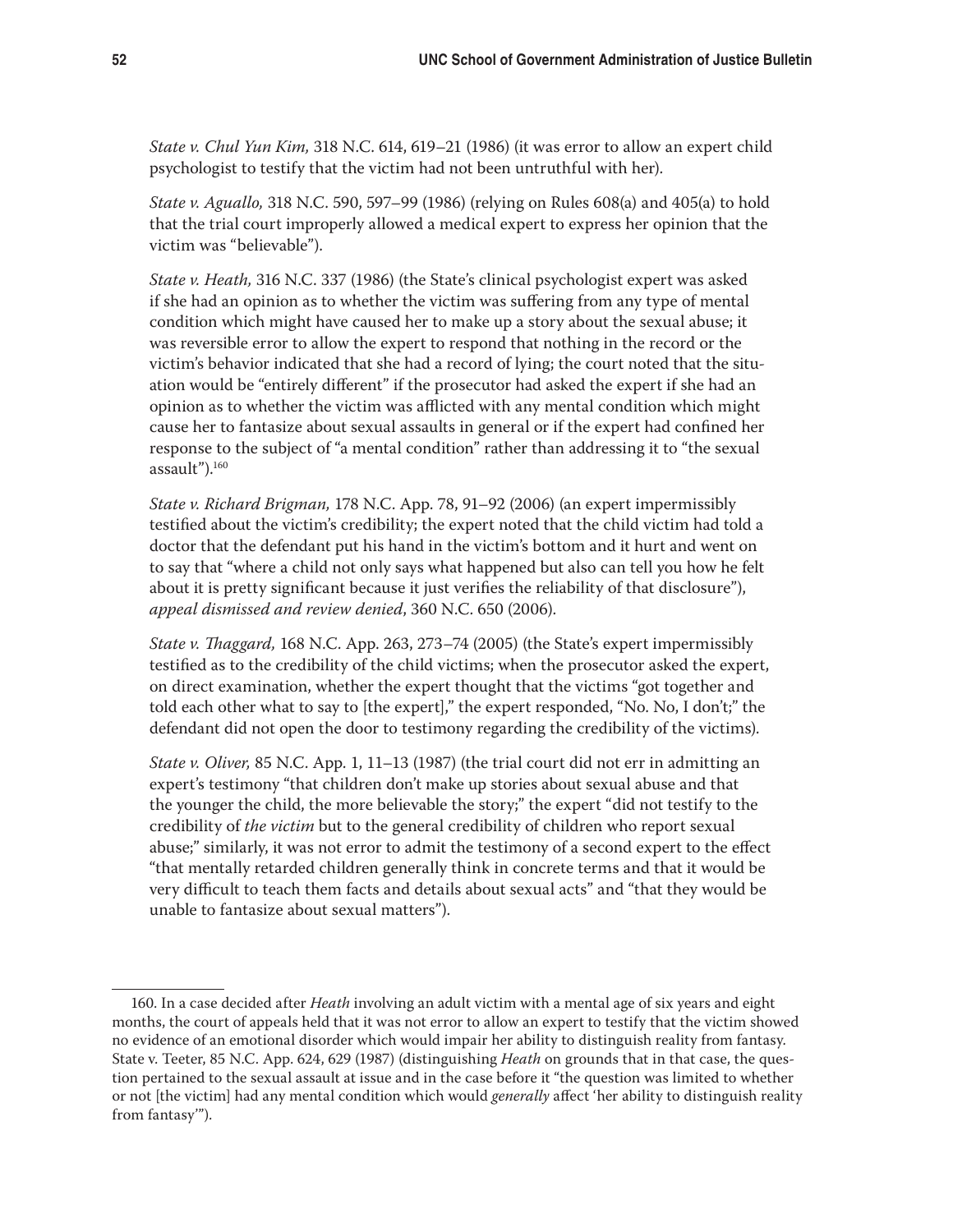*State v. Jenkins,* 83 N.C. App. 616, 623–24 (1986) (it was error to allow an expert to testify that the victims were not making up the allegations of abuse; the court noted that the testimony at issue was not limited to children in general and referred to specific witnesses as well).

*State v. Holloway,* 82 N.C. App. 586 (1986) (experts improperly testified that in their opinions, the child victim had testified truthfully).

#### 5. Explanation for Delay in Reporting

Explanations for a child victim's delay in reporting abuse may arise in profile testimony, discussed above, and in syndrome testimony, discussed below. Other cases in which this evidence was at issue are annotated below.

#### *Illustrative Cases*

*State v. Hall,* 330 N.C. 808, 821–23 (1992) (evidence that a victim is suffering from post-traumatic stress syndrome or conversion reaction may be admitted for certain purposes, such as explaining delays in reporting the crime).

*State v. Dick,* 126 N.C. App. 312, 316–17 (1997) (citing *State v. Bowman,* 84 N.C. App. 238 (1987), and holding that an expert in clinical social work properly was allowed to testify to her opinion as to why the child victim waited two years to make her accusations when (1) the expert had specialized knowledge helpful to the jury and (2) the defendant opened the door to the testimony by cross-examining the victim on the fact that she had not revealed the abuse to any adults for two years).

#### 6. Syndrome Testimony

For a case on battered child syndrome, see the section below on Cause of Injuries.

#### a. Post-Traumatic Stress Disorder and Conversion Disorder

Post-traumatic stress disorder is an anxiety disorder that can develop after a person is exposed to a terrifying event in which grave physical harm occurred or was threatened.<sup>161</sup> Conversion disorder is a condition in which a person has neurologic symptoms that cannot be explained.162 The neurologic symptoms can include, for example, numbness or the inability to speak, and usually begin suddenly after a stressful experience.<sup>163</sup> Thus, the conditions are similar in that both may be caused by traumatic events. However, a diagnosis as to either condition is designed for therapeutic purposes and largely is based on an assumption that the victim's explanation of the events is true; as such, it is not viewed as a reliable fact-finding tool for determining exactly what conduct occurred.164 In light of this, the cases hold that evidence that a victim suffers from post-traumatic

<sup>161.</sup> Post-Traumatic Stress Disorder (National Institute of Mental Health): http://www.nimh.nih.gov/ health/topics/post-traumatic-stress-disorder-ptsd/index.shtml.

<sup>162.</sup> Conversion Disorder (U.S. National Library of Medicine and the National Institutes of Health): http://www.nlm.nih.gov/MEDLINEPLUS/ency/article/000954.htm.

<sup>163.</sup> *Id.*

<sup>164.</sup> State v. Hall, 330 N.C. 808, 820-823 (1992).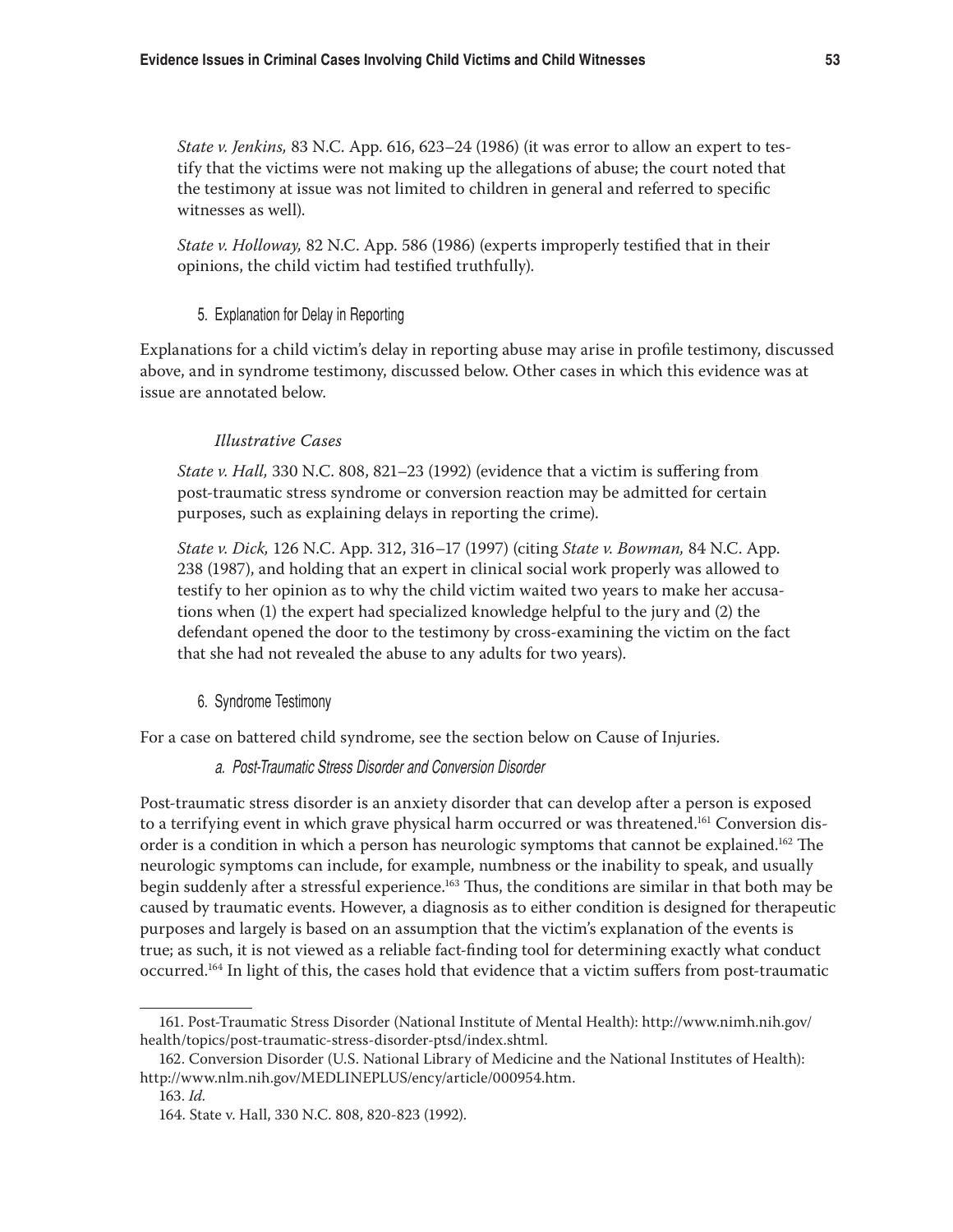stress syndrome or conversion disorder may not be admitted for the substantive purpose of proving that abuse has occurred. However, such evidence may be admitted for other purposes, such as corroborating the victim's story, explaining delays in reporting the crime, or refuting the defense of consent.

## *Illustrative Cases*

*State v. Hall,* 330 N.C. 808, 820–23 (1992) (evidence that a victim is suffering from post-traumatic stress syndrome or conversion reaction may not be admitted for the substantive purpose of proving that a rape has occurred but may be admitted for certain purposes such as corroborating the victim's story, explaining delays in reporting the crime, or refuting the defense of consent; allowing such evidence for substantive purposes is problematic because (1) a diagnosis that the victim suffers from the condition is designed for therapeutic purposes and (2) the potential for prejudice is great because of the "aura of special reliability and trustworthiness" of scientific or medical evidence).

*State v. Burgess,* 181 N.C. App. 27, 36–37 (2007) (the trial court did not err in admitting expert testimony that a child victim suffered from post-traumatic stress or trauma related to abuse when the jury was instructed that the evidence was admitted solely for corroboration).

*State v. Richard Brigman,* 178 N.C. App. 78, 92–93 (2006) (stating the above rule and concluding that evidence regarding the child victim's symptoms of post-traumatic stress disorder was improperly admitted as substantive evidence when the trial court failed to instruct the jury that the testimony was to be considered for corroborative purposes only), *appeal dismissed and review denied*, 360 N.C. 650 (2006).

*State v. Hensley,* 120 N.C. App. 313, 317–19 (1995) (it was error to admit as substantive evidence expert testimony that the cause of the victim's alleged post-traumatic stress disorder was sexual abuse inflicted by the defendant).

#### b. Accommodation Syndrome

Child Sexual Abuse Accommodation Syndrome, sometimes called Accommodation Syndrome, is a model that describes five types of behavior exemplified by children who are victims of sexual abuse: (1) secrecy; (2) helplessness; (3) entrapment and accommodation; (4) delayed, conflicted, and unconvincing disclosure; and (5) retraction.<sup>165</sup> Accommodation syndrome is not a diagnostic tool for determining whether sexual abuse has occurred; rather, it is "founded on the premise that abuse has occurred and identifies behavior typical of sexually abused children."166 Given this description, it is not surprising that expert testimony that the victim suffers from Accommodation Syndrome may not be admitted for substantive purposes, but may be admitted for corroboration. If admitted for corroboration, a limiting instruction must be given to the jury.

165. State v. Stallings, 107 N.C. App. 241, 248 (1992). 166. *Id.* at 248-49.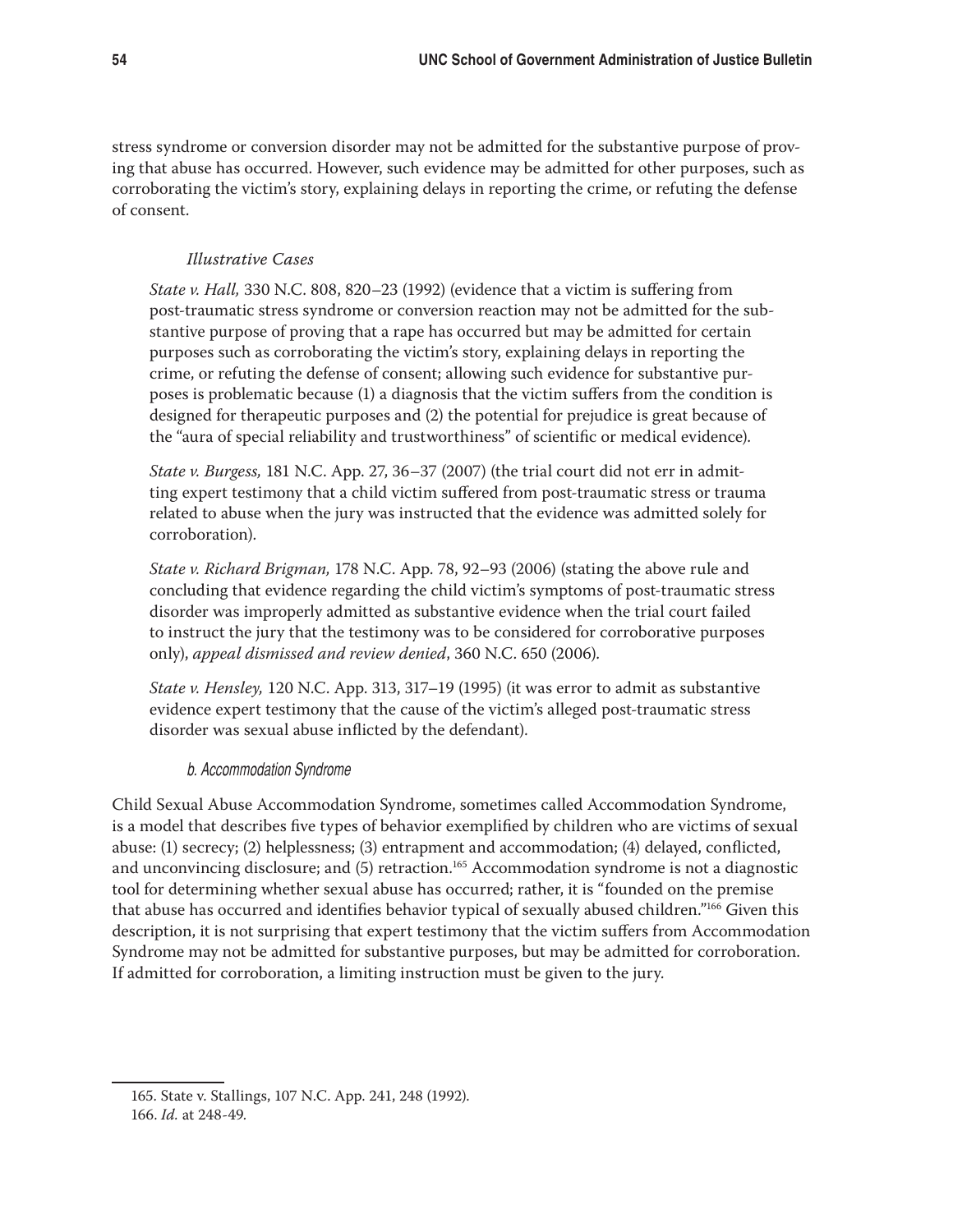#### *Illustrative Cases*

*State v. Black,* 111 N.C. App. 284, 292–93 (1993) (testimony of Accommodation Syndrome is not admissible for substantive purposes; it may be admitted for corroborative purposes provided that the trial court determines it should not be excluded under Rule 403 and it would be helpful to the jury under Rule 702; if admitted for corroborative purposes, the jury must be given a limiting instruction; in this case, the trial court erred in allowing an expert to testify that the victim suffered from Accommodation Syndrome without a limiting instruction).

*State v. Stallings,* 107 N.C. App. 241, 248–51 (1992) (the trial court erred in allowing an expert to testify that the victim suffered from Child Sexual Abuse Accommodation Syndrome (CSAAS); assuming without deciding that CSAAS is the proper subject of expert testimony, the court concluded that it was error to allow the testimony without an instruction limiting its use for corroboration).

#### 7. Cause of Injuries

An expert may give an opinion about the cause of injuries. In a number of cases, expert testimony that the child suffers from battered child syndrome is admitted to establish that the child's injuries were intentionally and not accidentally inflicted. Other "cause of injury" testimony goes to the type of physical object (e.g., a penis) or the acts that cause the injury (e.g., penetration).

#### *Illustrative Cases*

*State v. Atkins,* 349 N.C. 62, 99–101 (1998) (the trial judge did not err in admitting expert testimony that the child victim suffered from battered child syndrome; the evidence was relevant to demonstrate premeditation and deliberation and to support the (e)(9) capital aggravating circumstance that the crime was "especially heinous, atrocious, or cruel").

*State v. Elliot,* 344 N.C. 242, 271–73 (1996) (the trial court did not err in admitting expert testimony that the child suffered from battered child syndrome where the evidence showed that the victim was killed by intentional means and supported the State's assertion that the defendant acted with premeditation and deliberation).

*State v. Kennedy,* 320 N.C. 20, 32–33 (1987) (the trial court did not err in allowing the State's rebuttal witness, the chief medical examiner, to testify that in his opinion the scratch marks on the victim's back were inconsistent with self-mutilation, and in allowing a pediatrician expert to offer her opinion that the injuries were neither accidental nor self-inflicted).

*State v. Smith,* 315 N.C. 76, 99–100 (1985) (the trial court did not err in admitting expert testimony by an examining physician regarding the cause of the trauma; in response to questioning about the cause of injuries, the expert stated, "[i]n my opinion it was a male penis").

*State v. Wilkerson,* 295 N.C. 559, 563–71 (1978) (a pediatrician expert properly testified that bruises observed on the child victim were not typical of those normally sustained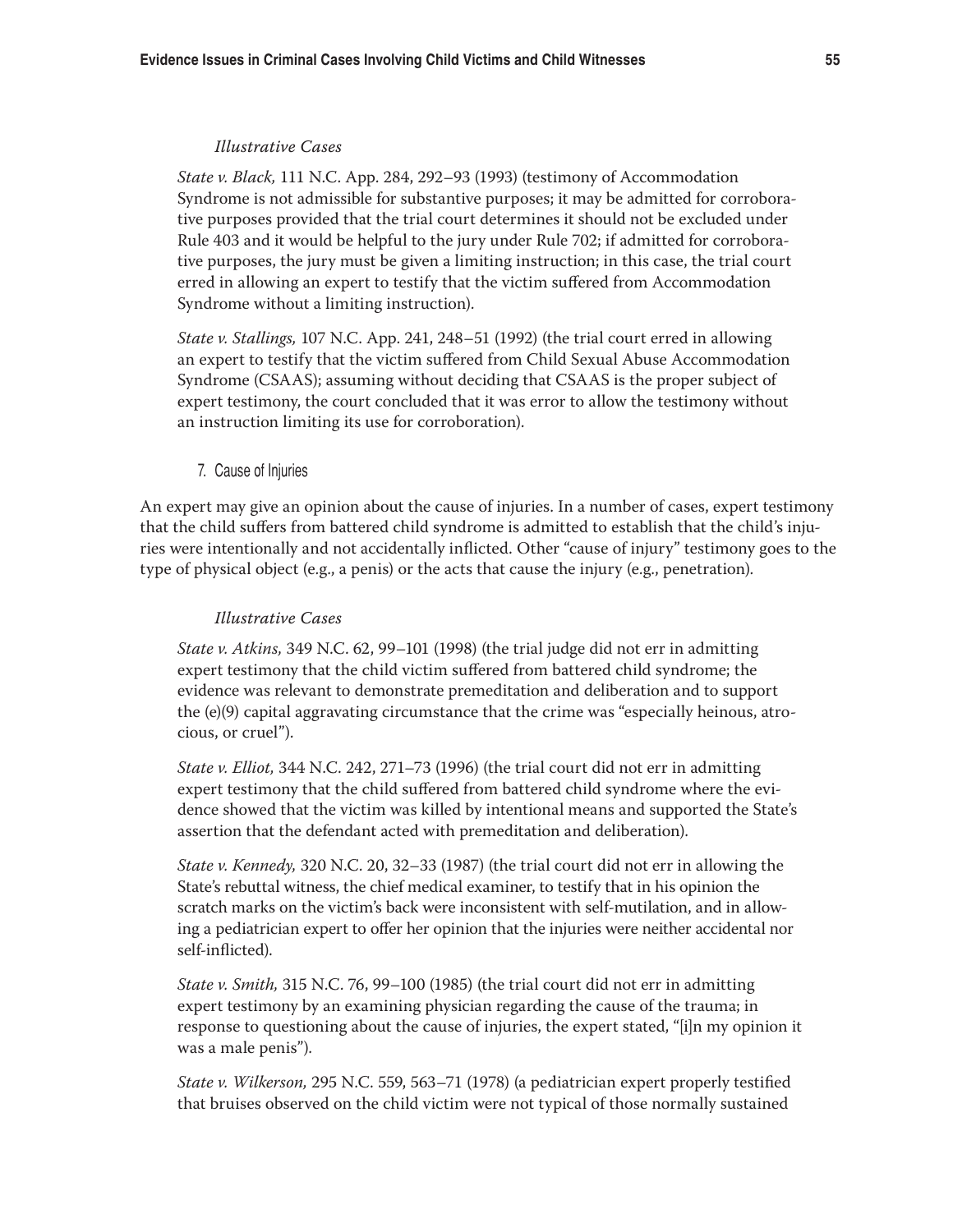by children in day-to-day life; an expert who performed an autopsy on the child victim properly testified that the child suffered from battered child syndrome, meaning that the child died as a result of multiple injuries of a non-accidental nature, and properly explained the term battered child).

*State v. Fuller,* 166 N.C. App. 548, 561 (2004) (the trial court did not err by (1) allowing one expert to testify that excoriations on the female child victim's labia majora were consistent with vagina penetration and that the redness on her breast was consistent with her statements that the defendant kissed her on her breast or (2) allowing another expert to testify at the child's injuries were consistent with penetration injury).

*State v. Dick,* 126 N.C. App. 312, 315–16 (1997) (no error in allowing an expert to testify that the thickening of a female victim's hymen was caused by a foreign object, such as a penis or finger, going through the vaginal introitus).

*State v. McAbee,* 120 N.C. App. 674, 687–88 (1995) (the trial court did not err in allowing experts to testify that the child victim's injuries were intentionally inflicted as opposed to accidentally).

8. Transmission of Sexually Transmitted Diseases

*State v. Ford,* 314 N.C. 498, 503–04 (1985) (in a case in which the female child victim was diagnosed with gonorrhea in the throat, an expert in the field of pediatrics and infectious diseases properly was allowed to explain how gonorrhea is transacted; the testimony was relevant to corroborate the victim's testimony that she had engaged in fellatio with the defendant, the testimony assisted the jury in understanding the evidence, and there was no undue prejudice).

9. Caretaker Reaction

*State v. Faulkner,* 180 N.C. App. 499, 507–09 (2006) (the State's developmental and forensic pediatrician expert properly testified on rebuttal regarding normal caretaker reaction to child injuries; even if the testimony would have been inadmissible in the State's direct case, the defense opened the door to the testimony).

## **C. Lay Opinions**

Occasionally, lay opinions are offered in child victim cases. Illustrative cases are annotated below.

*State v. Wallace,* 179 N.C. App. 710, 715 (2006) (a detective testified that, in his experience, if a child has the same exact story every time, he or she has usually been coached, but that in most sexual assault cases the child's story will not be the same every time; this was permissible lay opinion testimony in a statutory sex offense prosecution involving a child victim; the detective had nine years experience with the police department and four years in the special victims unit dealing with rape, child molestation, and domestic violence victims, and the detective did not offer an opinion on victim's credibility as a witness), *appeal dismissed and review denied*, \_\_\_ N.C. \_\_\_, 649 S.E.2d 896 (2007).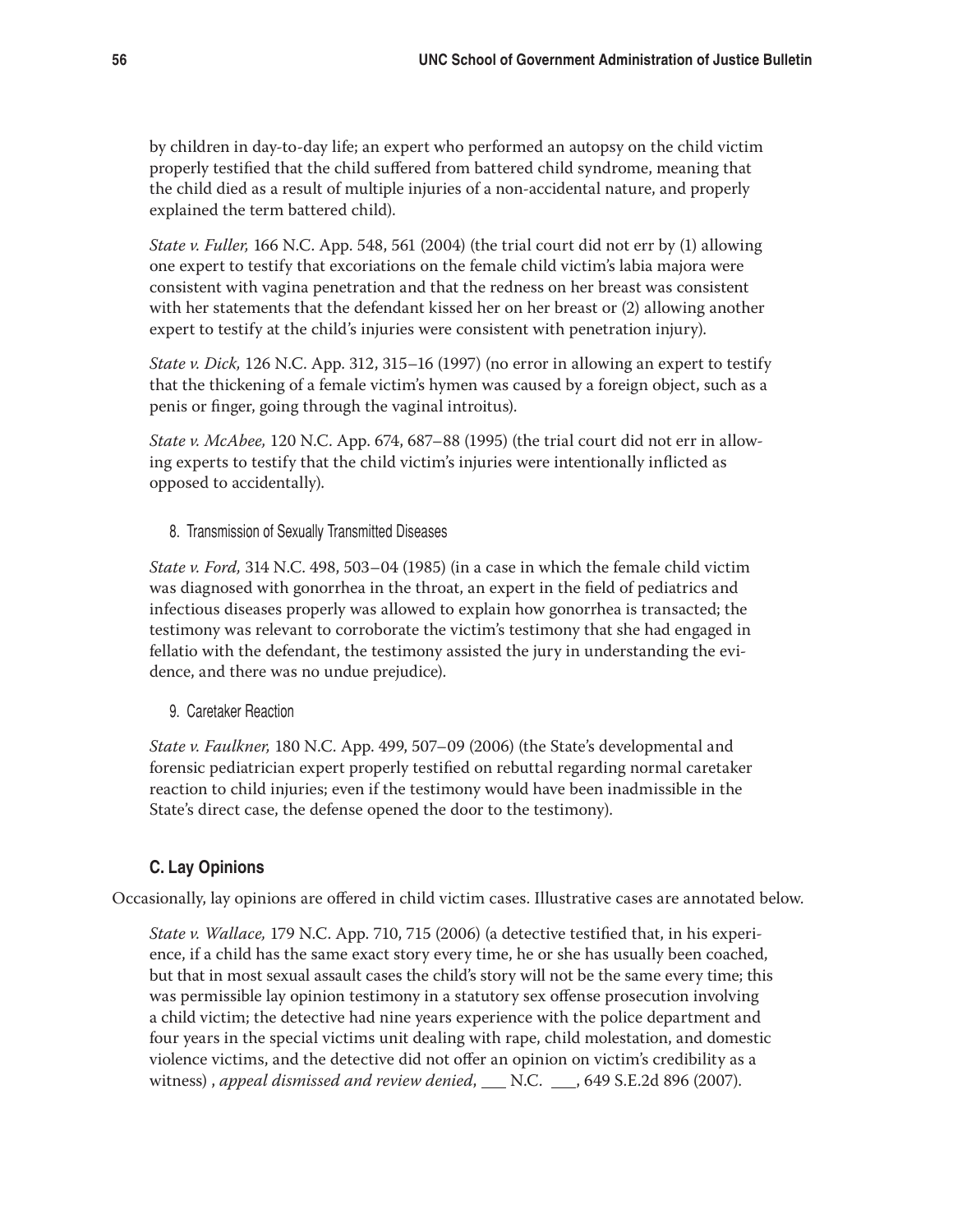*State v. Kelly,* 118 N.C. App. 589, 594–97 (1995) (testimony of the victim's parents went beyond lay opinions and should not have been admitted; it would have been permissible for the parents to testify about the state of their children's health, the emotions they displayed on a given occasion, or other aspects of their physical appearance; "[w]hen a lay witness testifies to the behavioral patterns and symptoms exhibited by a child (*i.e.,* the characteristics of a sexually abused child), however, she or he has gone outside the perception of the non-expert").

## **VII. Defendant's Prior Bad Acts**

Rule 404(b) provides that "[e]vidence of other crimes, wrongs, or acts is not admissible to prove the character of a person in order to show that he [or she] acted in conformity" with that character.<sup>167</sup> The Rule also provides, however, that such evidence may "be admissible for other purposes, such as proof of motive, opportunity, intent, preparation, plan, knowledge, identity, or absence of mistake, entrapment or accident."<sup>168</sup> Rule 404(b) evidence issues arise in many child victim cases, especially child sexual assault cases. The Rule applies in child victim cases without any special variations. It is worth noting, however, that the Rule has been applied liberally in favor of admissibility when the prior bad acts are sexual acts.<sup>169</sup>

## **VIII. Rape Shield Rule**

Rule 412 contains North Carolina's rape shield rule, a rule which limits the admission of evidence about the prior sexual behavior of a sexual assault victim.<sup>170</sup> Although the rape shield rule sometimes arises in cases involving child victims, $171$  it presents no unique issues in that context.<sup>172</sup>

172. For information about the Rape Shield Rule, see Robert Farb & Anne Kim, *North Carolina's Evidence Shield Rule in Rape and Sex Offense Cases*, Admin. of Justice Bulletin No. 94/02 (UNC-CH School of Government, Mar. 1994) available at http://www.sog.unc.edu/pubs/electronicversions/pdfs/ aojb9402.pdf.

<sup>167.</sup> N.C.R. Evid. 404(b).

<sup>168.</sup> *Id.*

<sup>169.</sup> *See, e.g., State v. Bowman,* \_\_\_ N.C. App. \_\_\_, 656 S.E.2d 638 (Feb. 19, 2008).

<sup>170.</sup> N.C.R. EVID. 412.

<sup>171.</sup> *See, e.g.,* State v. Trodgen, 135 N.C. App. 85 (1999); State v. Holden, 106 N.C. App. 244, 246-48 (1992).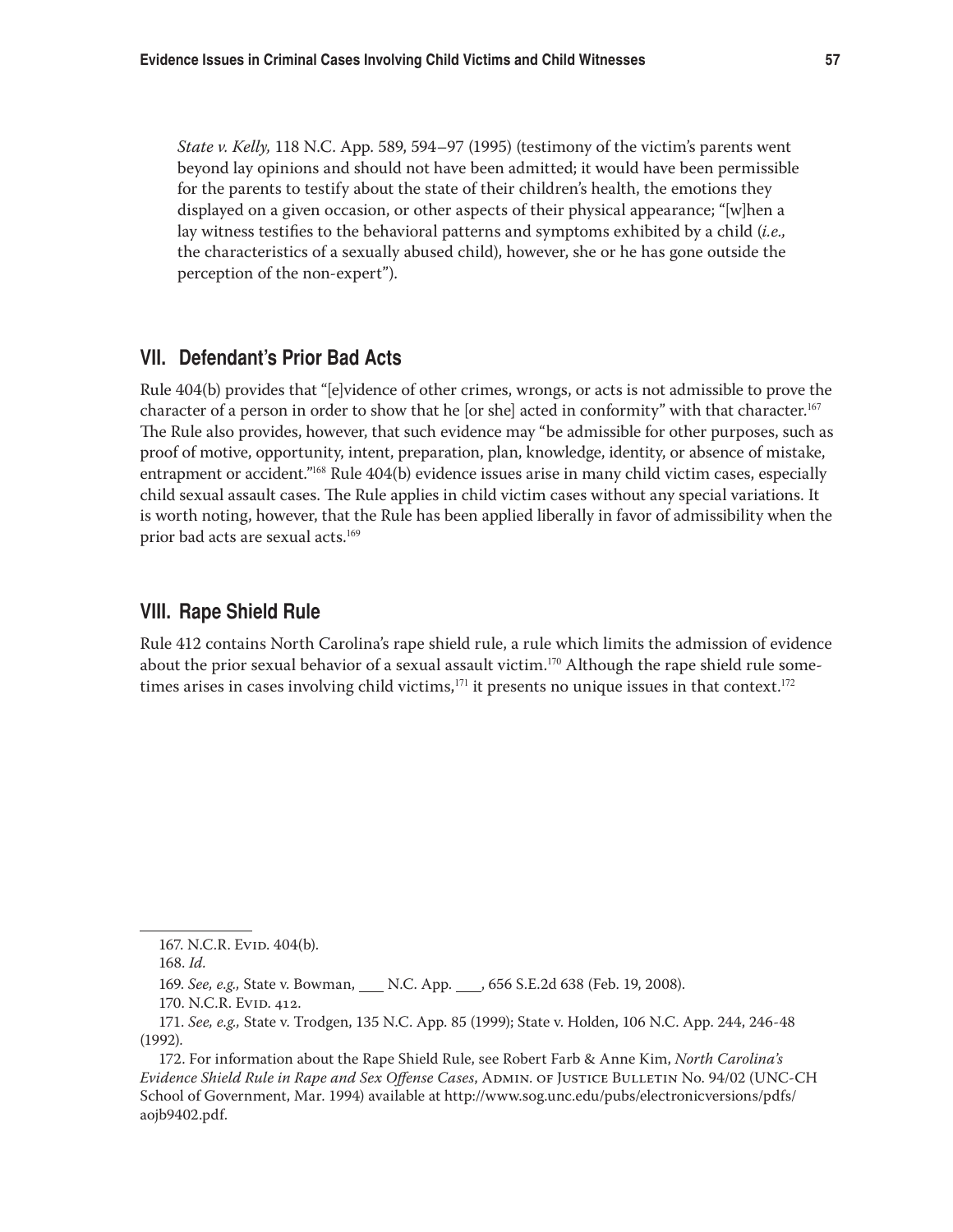# **IX. Psychiatric Examinations**

A trial judge has no authority to require a witness—child or adult—to submit to an examination by a psychologist or a psychiatrist.<sup>173</sup>

<sup>173.</sup> State v. Fletcher, 322 N.C. 415, 419 (1988) (trial court did not err in declining to order such an examination for a child witness); State v. Abraham, 338 N.C. 315 (1994) (same as to a witness who was seventeen years old at the time of the events in question); *see also* State v. Horn, 337 N.C. 449 (1994) (stating same rule as to adult victims in a case where the victim's mental state was an element of the crimes charged (second-degree rape and sexual offense)); State v. Carter, 153 N.C. App. 756, 760-61 (2002) (rejecting the defendant's argument that the trial court erred by refusing to allow a defense psychologist to examine the child; concluding that such an examination is not required for admission of evidence under the Rule 803(4) hearsay exception).